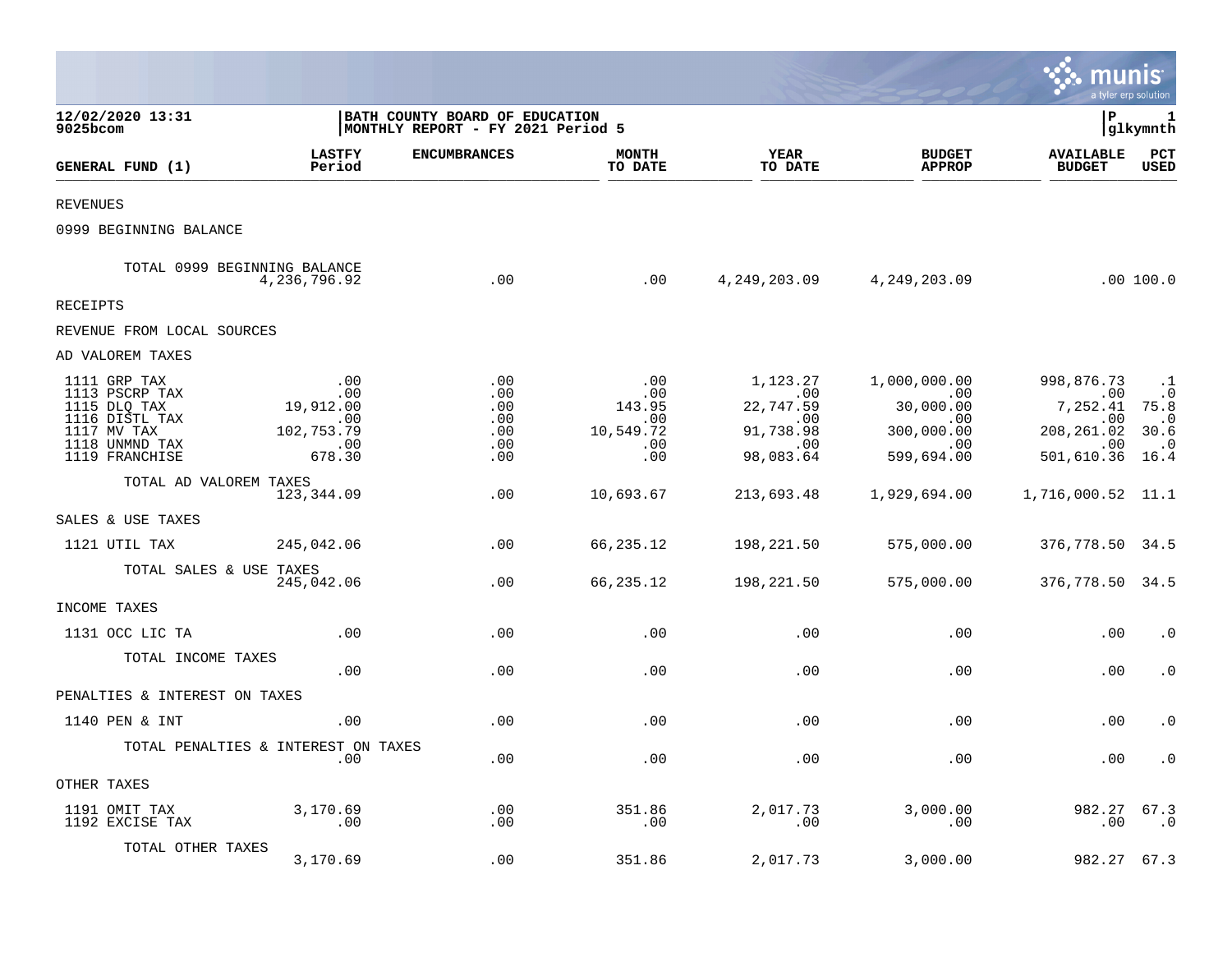|                                                                                                                |                                        |                                                                     |                                        |                                        |                                        | munis<br>a tyler erp solution          |                                                                            |
|----------------------------------------------------------------------------------------------------------------|----------------------------------------|---------------------------------------------------------------------|----------------------------------------|----------------------------------------|----------------------------------------|----------------------------------------|----------------------------------------------------------------------------|
| 12/02/2020 13:31<br>9025bcom                                                                                   |                                        | BATH COUNTY BOARD OF EDUCATION<br>MONTHLY REPORT - FY 2021 Period 5 |                                        |                                        |                                        | l P                                    | 2<br> glkymnth                                                             |
| GENERAL FUND (1)                                                                                               | <b>LASTFY</b><br>Period                | <b>ENCUMBRANCES</b>                                                 | <b>MONTH</b><br>TO DATE                | <b>YEAR</b><br>TO DATE                 | <b>BUDGET</b><br><b>APPROP</b>         | <b>AVAILABLE</b><br><b>BUDGET</b>      | $_{\rm PCT}$<br><b>USED</b>                                                |
| REVENUE OTHER LOCAL GOVERNMENT UNITS                                                                           |                                        |                                                                     |                                        |                                        |                                        |                                        |                                                                            |
| 1280 IN LIEU OF                                                                                                | .00                                    | .00                                                                 | .00                                    | .00                                    | .00                                    | .00                                    | $\cdot$ 0                                                                  |
| TOTAL REVENUE OTHER LOCAL GOVERNMENT UNITS                                                                     | .00                                    | .00                                                                 | .00                                    | .00                                    | .00                                    | .00                                    | $\cdot$ 0                                                                  |
| TUITION                                                                                                        |                                        |                                                                     |                                        |                                        |                                        |                                        |                                                                            |
| 1310 TUIT IND<br>1320 GOV TUI IN<br>1330 GOV TUI OU<br>1340 TUIT OTHR                                          | .00<br>.00<br>.00<br>.00               | .00<br>.00<br>.00<br>.00                                            | .00<br>.00<br>.00<br>.00               | .00<br>.00<br>.00<br>.00               | .00<br>.00<br>.00<br>.00               | .00<br>.00<br>.00<br>.00               | $\cdot$ 0<br>$\cdot$ 0<br>$\cdot$ 0<br>$\cdot$ 0                           |
| TOTAL TUITION                                                                                                  | .00                                    | .00                                                                 | .00                                    | .00                                    | .00                                    | .00                                    | $\cdot$ 0                                                                  |
| TRANSPORTATION                                                                                                 |                                        |                                                                     |                                        |                                        |                                        |                                        |                                                                            |
| 1410 TRNS INDIV<br>1420 TRN GOV IN<br>1430 TRN GOV OU<br>1440 TRN OTH PV<br>1441 TRN NON-PB<br>1442 TRN FSC CT | .00<br>.00<br>.00<br>.00<br>.00<br>.00 | .00<br>.00<br>.00<br>.00<br>.00<br>.00                              | .00<br>.00<br>.00<br>.00<br>.00<br>.00 | .00<br>.00<br>.00<br>.00<br>.00<br>.00 | .00<br>.00<br>.00<br>.00<br>.00<br>.00 | .00<br>.00<br>.00<br>.00<br>.00<br>.00 | $\cdot$ 0<br>$\cdot$ 0<br>$\cdot$ 0<br>$\cdot$ 0<br>$\cdot$ 0<br>$\cdot$ 0 |
| TOTAL TRANSPORTATION                                                                                           | .00                                    | .00                                                                 | .00                                    | .00                                    | .00                                    | .00                                    | $\cdot$ 0                                                                  |
| EARNINGS ON INVESTMENTS                                                                                        |                                        |                                                                     |                                        |                                        |                                        |                                        |                                                                            |
| 1510 INT ON INV<br>1540 INVST PRPT                                                                             | 44,601.53<br>.00                       | .00<br>.00                                                          | 2,057.63<br>.00                        | 11,490.47<br>.00                       | 5,000.00<br>.00                        | $-6,490.47$ 229.8<br>.00               | $\cdot$ 0                                                                  |
| TOTAL EARNINGS ON INVESTMENTS                                                                                  | 44,601.53                              | .00                                                                 | 2,057.63                               | 11,490.47                              | 5,000.00                               | $-6,490.47$ 229.8                      |                                                                            |
| FOOD SERVICE                                                                                                   |                                        |                                                                     |                                        |                                        |                                        |                                        |                                                                            |
| 1630 SPEC FUNC                                                                                                 | .00                                    | .00                                                                 | .00                                    | .00                                    | .00                                    | .00                                    | . 0                                                                        |
| TOTAL FOOD SERVICE                                                                                             | .00                                    | .00                                                                 | .00                                    | .00                                    | .00                                    | .00                                    | $\cdot$ 0                                                                  |
| STUDENT ACTIVITIES                                                                                             |                                        |                                                                     |                                        |                                        |                                        |                                        |                                                                            |
| 1740 FEES<br>1750 DONATIONS                                                                                    | .00<br>.00                             | .00<br>.00                                                          | .00<br>.00                             | .00<br>.00                             | .00<br>.00                             | .00<br>.00                             | $\cdot$ 0<br>$\cdot$ 0                                                     |
| TOTAL STUDENT ACTIVITIES                                                                                       | .00                                    | .00                                                                 | .00                                    | .00                                    | .00                                    | .00                                    | $\cdot$ 0                                                                  |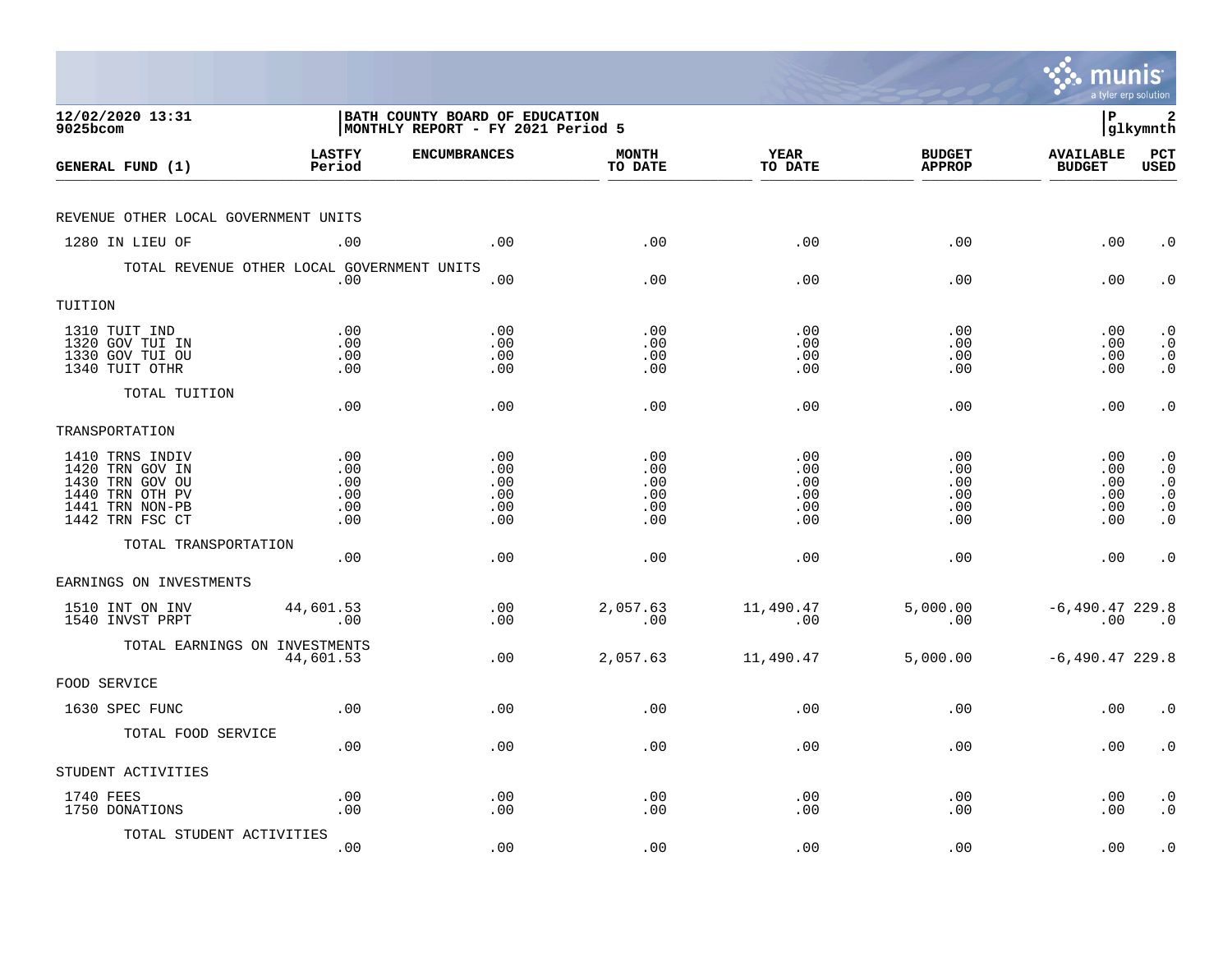

| 12/02/2020 13:31<br>9025bcom                                                                                                                                                                                                                 |                                                                                               | BATH COUNTY BOARD OF EDUCATION<br>MONTHLY REPORT - FY 2021 Period 5                     |                                                                                            |                                                                                                   |                                                                                                         | ∣P                                                                                                              | 3<br> glkymnth                                                                                                                                           |
|----------------------------------------------------------------------------------------------------------------------------------------------------------------------------------------------------------------------------------------------|-----------------------------------------------------------------------------------------------|-----------------------------------------------------------------------------------------|--------------------------------------------------------------------------------------------|---------------------------------------------------------------------------------------------------|---------------------------------------------------------------------------------------------------------|-----------------------------------------------------------------------------------------------------------------|----------------------------------------------------------------------------------------------------------------------------------------------------------|
| GENERAL FUND (1)                                                                                                                                                                                                                             | <b>LASTFY</b><br>Period                                                                       | <b>ENCUMBRANCES</b>                                                                     | <b>MONTH</b><br>TO DATE                                                                    | <b>YEAR</b><br>TO DATE                                                                            | <b>BUDGET</b><br><b>APPROP</b>                                                                          | <b>AVAILABLE</b><br><b>BUDGET</b>                                                                               | <b>PCT</b><br>USED                                                                                                                                       |
| OTHER REVENUE FROM LOCAL SOURCES                                                                                                                                                                                                             |                                                                                               |                                                                                         |                                                                                            |                                                                                                   |                                                                                                         |                                                                                                                 |                                                                                                                                                          |
| 1911 BLDG RENT<br>1912 BUS RENT<br>1919 OTHER RENT<br>1920 CONTRIBUTE<br>1929 INKIND REV<br>1941 TXT SALES<br>1942 TXT RENTS<br>1951 MSC SCH IN<br>1952 MSC SCH OU<br>1980 PRYR REFND<br>1990 MISC REV<br>1991 TRANSCRIPT<br>1993 OTH REBATE | .00<br>.00<br>.00<br>.00<br>.00<br>.00<br>.00<br>.00<br>.00<br>.83<br>13,580.94<br>.00<br>.00 | .00<br>.00<br>.00<br>.00<br>.00<br>.00<br>.00<br>.00<br>.00<br>.00<br>.00<br>.00<br>.00 | .00<br>.00<br>.00<br>.00<br>.00<br>.00<br>.00<br>.00<br>.00<br>.00<br>330.50<br>.00<br>.00 | .00<br>.00<br>.00<br>.00<br>.00<br>.00<br>.00<br>$.00 \,$<br>.00<br>.00<br>8,694.15<br>.00<br>.00 | .00<br>.00<br>.00<br>500.00<br>.00<br>.00<br>200.00<br>.00<br>.00<br>4,000.00<br>1,000.00<br>.00<br>.00 | .00<br>.00<br>.00<br>500.00<br>.00<br>.00<br>200.00<br>.00<br>.00<br>4,000.00<br>$-7,694.15869.4$<br>.00<br>.00 | $\cdot$ 0<br>$\cdot$ 0<br>$\cdot$ 0<br>$\cdot$ 0<br>$\cdot$ 0<br>$\cdot$ 0<br>$\cdot$ 0<br>$\cdot$ 0<br>$\cdot$ 0<br>$\cdot$ 0<br>$\cdot$ 0<br>$\cdot$ 0 |
|                                                                                                                                                                                                                                              | TOTAL OTHER REVENUE FROM LOCAL SOURCES<br>13,581.77                                           | .00                                                                                     | 330.50                                                                                     | 8,694.15                                                                                          | 5,700.00                                                                                                | $-2,994.15$ 152.5                                                                                               |                                                                                                                                                          |
|                                                                                                                                                                                                                                              | TOTAL REVENUE FROM LOCAL SOURCES<br>429,740.14                                                | .00                                                                                     | 79,668.78                                                                                  | 434,117.33                                                                                        | 2,518,394.00                                                                                            | 2,084,276.67 17.2                                                                                               |                                                                                                                                                          |
| REVENUE FROM STATE SOURCES                                                                                                                                                                                                                   |                                                                                               |                                                                                         |                                                                                            |                                                                                                   |                                                                                                         |                                                                                                                 |                                                                                                                                                          |
| STATE PROGRAM                                                                                                                                                                                                                                |                                                                                               |                                                                                         |                                                                                            |                                                                                                   |                                                                                                         |                                                                                                                 |                                                                                                                                                          |
| 3111 SEEK                                                                                                                                                                                                                                    | 3,657,475.00                                                                                  | .00                                                                                     | 707,799.00                                                                                 | 3,595,521.00                                                                                      | 8,400,000.00                                                                                            | 4,804,479.00 42.8                                                                                               |                                                                                                                                                          |
|                                                                                                                                                                                                                                              | TOTAL STATE PROGRAM<br>3,657,475.00                                                           | .00                                                                                     | 707,799.00                                                                                 | 3,595,521.00                                                                                      | 8,400,000.00                                                                                            | 4,804,479.00 42.8                                                                                               |                                                                                                                                                          |
| OTHER STATE FUNDING                                                                                                                                                                                                                          |                                                                                               |                                                                                         |                                                                                            |                                                                                                   |                                                                                                         |                                                                                                                 |                                                                                                                                                          |
| 3122 VOC TRANSP<br>3124 DST VOC SC<br>3125 DRV TRN RB<br>3126 SUB REIMB<br>3127 FLEX SPD<br>3128 AUD REIMB<br>3129 KSB/D TR R                                                                                                                | .00<br>.00<br>.00<br>.00<br>.00<br>.00<br>.00                                                 | .00<br>.00<br>.00<br>.00<br>.00<br>.00<br>.00                                           | $.00 \,$<br>.00<br>.00<br>.00<br>$.00 \,$<br>.00<br>.00                                    | .00<br>.00<br>.00<br>.00<br>.00<br>.00<br>.00                                                     | .00<br>.00<br>.00<br>.00<br>.00<br>.00<br>.00                                                           | .00<br>.00<br>.00<br>.00<br>.00<br>.00<br>.00                                                                   | $\cdot$ 0<br>$\cdot$ 0<br>$\cdot$ 0<br>$\cdot$ 0<br>$\cdot$ 0<br>. $\boldsymbol{0}$<br>$\cdot$ 0                                                         |
|                                                                                                                                                                                                                                              | TOTAL OTHER STATE FUNDING                                                                     |                                                                                         |                                                                                            |                                                                                                   |                                                                                                         |                                                                                                                 |                                                                                                                                                          |
| EXPENDITURE REIMBURSEMENTS                                                                                                                                                                                                                   | .00                                                                                           | .00                                                                                     | .00                                                                                        | .00                                                                                               | .00                                                                                                     | .00                                                                                                             | $\cdot$ 0                                                                                                                                                |
|                                                                                                                                                                                                                                              |                                                                                               |                                                                                         |                                                                                            |                                                                                                   |                                                                                                         |                                                                                                                 |                                                                                                                                                          |
| 3130 NBC REIMB<br>3131 MISC REIMB                                                                                                                                                                                                            | $.00 \,$<br>.00                                                                               | .00<br>.00                                                                              | .00<br>.00                                                                                 | .00<br>.00                                                                                        | 7,000.00<br>20,000.00                                                                                   | 7,000.00<br>20,000.00                                                                                           | $\cdot$ 0<br>$\cdot$ 0                                                                                                                                   |
|                                                                                                                                                                                                                                              | TOTAL EXPENDITURE REIMBURSEMENTS<br>$.00 \,$                                                  | .00                                                                                     | .00                                                                                        | .00                                                                                               | 27,000.00                                                                                               | 27,000.00                                                                                                       | . 0                                                                                                                                                      |

REVENUE IN LIEU OF TAXES/STATE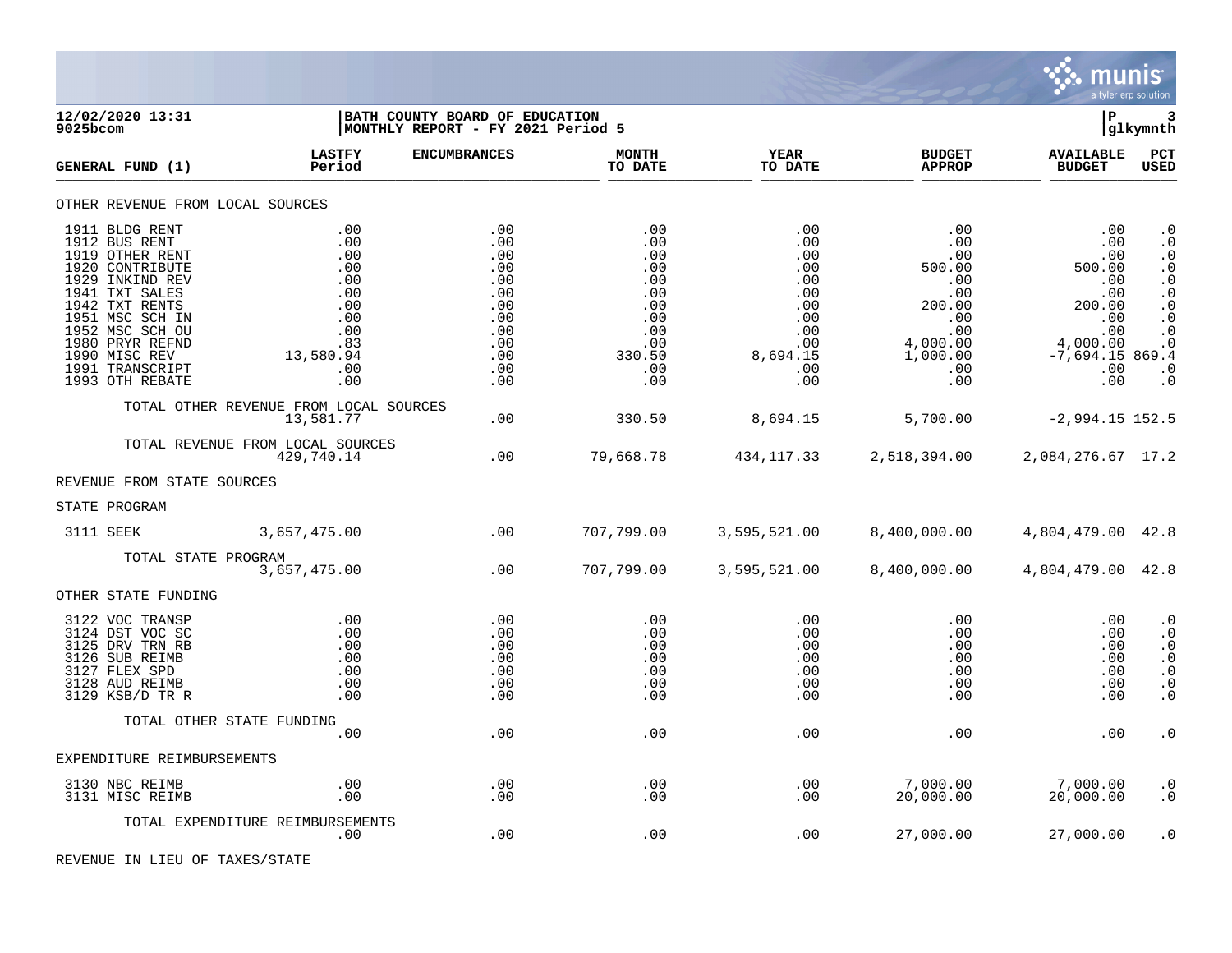

**12/02/2020 13:31 |BATH COUNTY BOARD OF EDUCATION |P 4** MONTHLY REPORT - FY 2021 Period 5 **LASTFY ENCUMBRANCES MONTH YEAR BUDGET AVAILABLE PCT GENERAL FUND (1) Period TO DATE TO DATE APPROP BUDGET USED** TO DATE THE RELIGION CONDUCT TO DATE THE RELIGION CONDUCT TO DATE THE RELIGION OF THE RELIGION OF THE RELIGION OF THE RELIGION OF THE RELIGION OF THE RELIGION OF THE RELIGION OF THE RELIGION OF THE RELIGION OF THE RELIGION 3800 TAXES 12,108.73 .00 2,440.62 12,188.50 25,000.00 12,811.50 48.8 TOTAL REVENUE IN LIEU OF TAXES/STATE<br>12.108.73 12,108.73 .00 2,440.62 12,188.50 25,000.00 12,811.50 48.8 REVENUE ON BEHALF PAYMENTS 3900 ON-BEHALF .00 .00 .00 .00 .00 .00 .0 TOTAL REVENUE ON BEHALF PAYMENTS .00 .00 .00 .00 .00 .00 .0 TOTAL REVENUE FROM STATE SOURCES<br>3.669.583.73 3,669,583.73 .00 710,239.62 3,607,709.50 8,452,000.00 4,844,290.50 42.7 REVENUE FROM FEDERAL SOURCES RESTRICTED DIRECT 4300 RES DIR FE .00 .00 .00 .00 .00 .00 .0 TOTAL RESTRICTED DIRECT .00 .00 .00 .00 .00 .00 .0 RESTRICTED THROUGH THE STATE 4500 RES FED/ST .00 .00 .00 .00 .00 .00 .0 TOTAL RESTRICTED THROUGH THE STATE .00 .00 .00 .00 .00 .00 .0 THROUGH INTERMEDIATE AGENCIES 4700 FED INTERM .00 .00 .00 .00 .00 .00 .0 TOTAL THROUGH INTERMEDIATE AGENCIES .00 .00 .00 .00 .00 .00 .0 FEDERAL REIMBURSEMENT 4810 MED REIMB 23,387.42 .00 10,975.68 18,929.78 25,000.00 6,070.22 75.7 4810 MED REIMB 16,696.26 .00 .00 30,000.00 30,000.00 .00 100.0 TOTAL FEDERAL REIMBURSEMENT 40,083.68 .00 10,975.68 48,929.78 55,000.00 6,070.22 89.0 TOTAL REVENUE FROM FEDERAL SOURCES 40,083.68 .00 10,975.68 48,929.78 55,000.00 6,070.22 89.0

OTHER RECEIPTS

INTERFUND TRANSFERS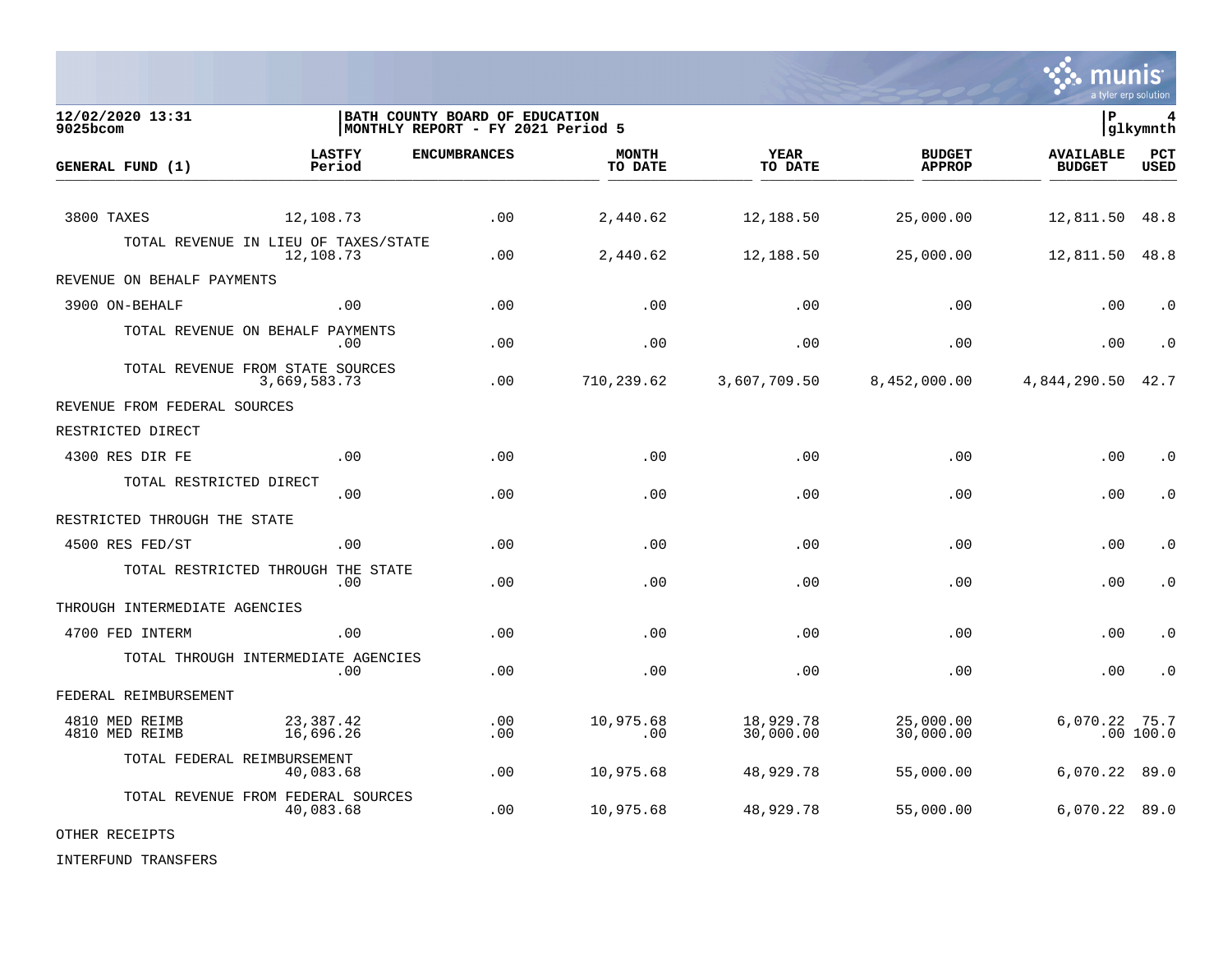

## **12/02/2020 13:31 |BATH COUNTY BOARD OF EDUCATION |P 5 9025bcom |MONTHLY REPORT - FY 2021 Period 5 |glkymnth**

| GENERAL FUND (1)                                                                                           | <b>LASTFY</b><br>Period                      | <b>ENCUMBRANCES</b>                    | <b>MONTH</b><br>TO DATE                | <b>YEAR</b><br>TO DATE                 | <b>BUDGET</b><br><b>APPROP</b>                           | <b>AVAILABLE</b><br><b>BUDGET</b>           | PCT<br>USED                                                                |
|------------------------------------------------------------------------------------------------------------|----------------------------------------------|----------------------------------------|----------------------------------------|----------------------------------------|----------------------------------------------------------|---------------------------------------------|----------------------------------------------------------------------------|
| 5210 FND XFER<br>5220 INDCST XFE                                                                           | $\sim$ 00<br>15,686.00                       | .00<br>.00                             | .00<br>5,670.88                        | $\,$ .00 $\,$<br>24,962.11             | .00<br>43,436.00                                         | 0. 00.<br>57.5 08.473 18                    |                                                                            |
| TOTAL INTERFUND TRANSFERS                                                                                  | 15,686.00                                    | .00                                    | 5,670.88                               | 24,962.11                              | 43,436.00                                                | 18,473.89 57.5                              |                                                                            |
| SALE OR COMP FOR LOSS OF ASSETS                                                                            |                                              |                                        |                                        |                                        |                                                          |                                             |                                                                            |
| 5311 SALE LAND<br>5312 LOSS LAND<br>5331 SALE BLDG<br>5332 LOSS BLDG<br>5341 SALE EOUIP<br>5342 LOSS EQUIP | .00<br>.00<br>.00<br>.00<br>.00<br>.00       | .00<br>.00<br>.00<br>.00<br>.00<br>.00 | .00<br>.00<br>.00<br>.00<br>.00<br>.00 | .00<br>.00<br>.00<br>.00<br>.00<br>.00 | .00<br>.00<br>.00<br>.00<br>5,000.00<br>.00              | .00<br>.00<br>.00<br>.00<br>5,000.00<br>.00 | $\cdot$ 0<br>$\cdot$ 0<br>$\cdot$ 0<br>$\cdot$ 0<br>$\cdot$ 0<br>$\cdot$ 0 |
|                                                                                                            | TOTAL SALE OR COMP FOR LOSS OF ASSETS<br>.00 | .00                                    | .00                                    | .00                                    | 5,000.00                                                 | 5,000.00                                    | $\cdot$ 0                                                                  |
| CAPITAL LEASE PROCEEDS                                                                                     |                                              |                                        |                                        |                                        |                                                          |                                             |                                                                            |
| 5500 LEASE PROC                                                                                            | .00                                          | .00                                    | .00                                    | .00                                    | .00                                                      | .00                                         | $\cdot$ 0                                                                  |
|                                                                                                            | TOTAL CAPITAL LEASE PROCEEDS<br>.00          | .00                                    | .00                                    | .00                                    | .00                                                      | .00                                         | $\cdot$ 0                                                                  |
| TOTAL OTHER RECEIPTS                                                                                       | 15,686.00                                    | .00                                    | 5,670.88                               | 24,962.11                              | 48,436.00                                                | 23,473.89 51.5                              |                                                                            |
| TOTAL RECEIPTS                                                                                             | 4,155,093.55                                 | .00                                    | 806,554.96                             | 4,115,718.72                           | 11,073,830.00                                            | 6, 958, 111. 28 37. 2                       |                                                                            |
| TOTAL REVENUE                                                                                              | 8,391,890.47                                 | .00                                    | 806,554.96                             |                                        | 8, 364, 921.81   15, 323, 033.09   6, 958, 111.28   54.6 |                                             |                                                                            |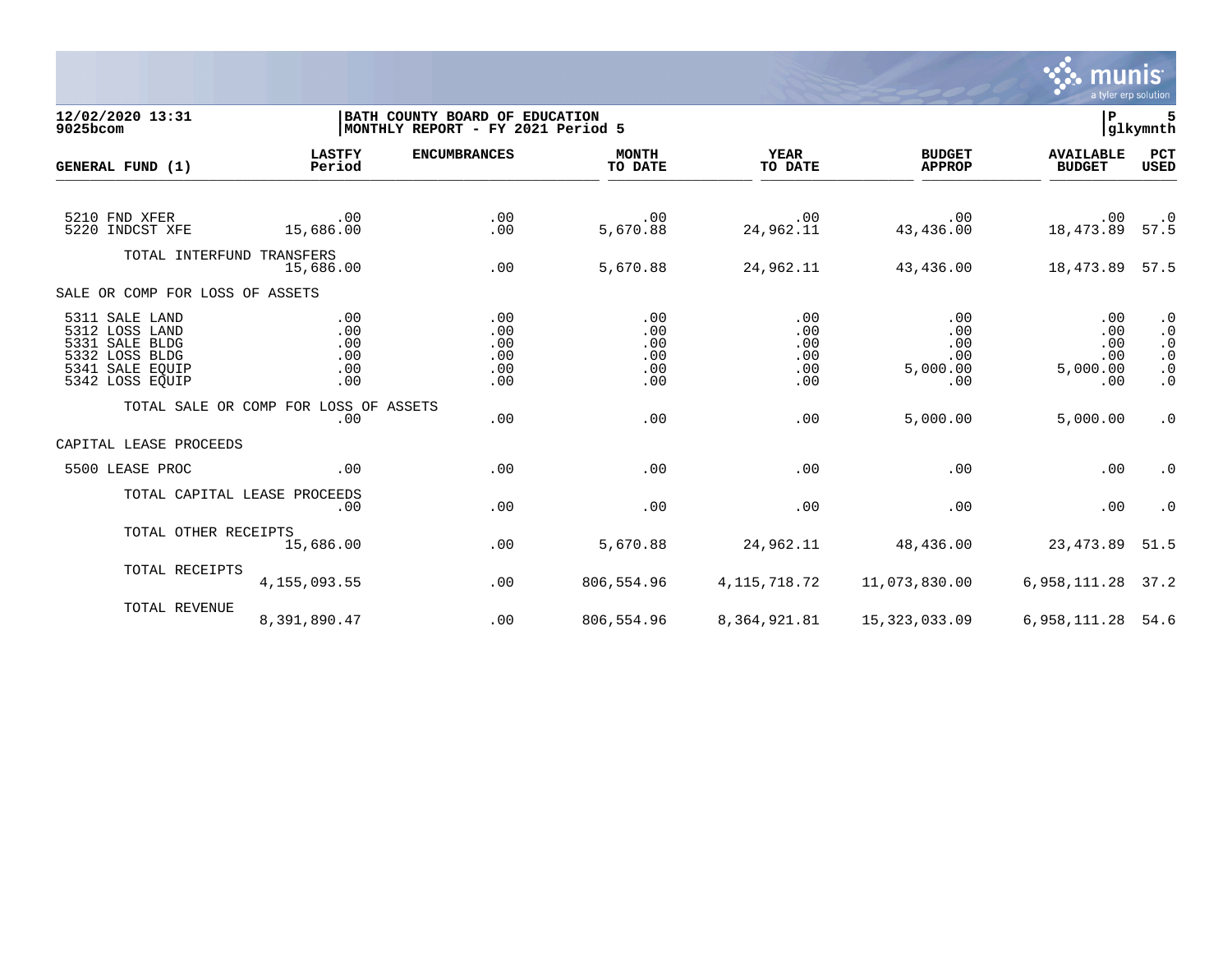|                                                                              |                               |                                                                                                                                             |                                                                                         |                                                                                                           |                                                                                                                            |                                                                                                                                 | munis<br>a tyler erp solution                                                                                                     |                                                                                                                            |
|------------------------------------------------------------------------------|-------------------------------|---------------------------------------------------------------------------------------------------------------------------------------------|-----------------------------------------------------------------------------------------|-----------------------------------------------------------------------------------------------------------|----------------------------------------------------------------------------------------------------------------------------|---------------------------------------------------------------------------------------------------------------------------------|-----------------------------------------------------------------------------------------------------------------------------------|----------------------------------------------------------------------------------------------------------------------------|
| 9025bcom                                                                     | 12/02/2020 13:31              |                                                                                                                                             | BATH COUNTY BOARD OF EDUCATION<br>MONTHLY REPORT - FY 2021 Period 5                     |                                                                                                           |                                                                                                                            |                                                                                                                                 | l P                                                                                                                               | 6<br> glkymnth                                                                                                             |
|                                                                              | GENERAL FUND (1)              | <b>LASTFY</b><br>Period                                                                                                                     | <b>ENCUMBRANCES</b>                                                                     | <b>MONTH</b><br>TO DATE                                                                                   | <b>YEAR</b><br>TO DATE                                                                                                     | <b>BUDGET</b><br><b>APPROP</b>                                                                                                  | <b>AVAILABLE</b><br><b>BUDGET</b>                                                                                                 | PCT<br><b>USED</b>                                                                                                         |
| <b>EXPENDITURES</b>                                                          |                               |                                                                                                                                             |                                                                                         |                                                                                                           |                                                                                                                            |                                                                                                                                 |                                                                                                                                   |                                                                                                                            |
|                                                                              |                               | 0000 RESTRICT TO REV & BAL SHT ONLY                                                                                                         |                                                                                         |                                                                                                           |                                                                                                                            |                                                                                                                                 |                                                                                                                                   |                                                                                                                            |
| 0200                                                                         |                               | .00                                                                                                                                         | .00                                                                                     | .00                                                                                                       | .00                                                                                                                        | .00                                                                                                                             | .00                                                                                                                               | . 0                                                                                                                        |
|                                                                              | TOTAL 0000                    | RESTRICT TO REV & BAL SHT ONLY<br>.00                                                                                                       | .00                                                                                     | .00                                                                                                       | .00                                                                                                                        | .00                                                                                                                             | .00                                                                                                                               |                                                                                                                            |
|                                                                              | 1000 INSTRUCTION              |                                                                                                                                             |                                                                                         |                                                                                                           |                                                                                                                            |                                                                                                                                 |                                                                                                                                   |                                                                                                                            |
| 0100<br>0200<br>0280<br>0300<br>0400<br>0500<br>0600<br>0700<br>0800<br>0840 | TOTAL 1000                    | 1,774,222.85<br>104,731.73<br>$\sim$ 00<br>76,744.55<br>26,841.54<br>4,515.72<br>100,752.84<br>16,818.94<br>18,250.20<br>.00<br>INSTRUCTION | .00<br>.00<br>.00<br>.00<br>.00<br>400.00<br>33, 134.43<br>17,736.87<br>3,185.68<br>.00 | 496,923.59<br>28,370.62<br>.00<br>10,571.25<br>6,377.58<br>735.45<br>10,834.27<br>14,821.26<br>.00<br>.00 | 1,712,199.83<br>98,488.93<br>$\sim$ 00<br>31,307.53<br>27,109.90<br>2,647.40<br>54,839.67<br>22, 298.35<br>4,716.25<br>.00 | 6,111,970.00<br>437,156.00<br>.00<br>192,631.61<br>83,825.00<br>25, 385.00<br>277,779.45<br>605,140.09<br>31,765.00<br>5,779.34 | 4,399,770.17<br>338,667.07<br>.00<br>161, 324.08<br>56, 715.10<br>22, 337.60<br>189,805.35<br>565,104.87<br>23,863.07<br>5,779.34 | 28.0<br>22.5<br>$\cdot$ 0<br>16.3<br>32.3<br>12.0<br>31.7<br>6.6<br>24.9<br>$\cdot$ 0                                      |
|                                                                              |                               | 2,122,878.37                                                                                                                                | 54,456.98                                                                               | 568,634.02                                                                                                | 1,953,607.86                                                                                                               | 7,771,431.49                                                                                                                    | 5,763,366.65 25.8                                                                                                                 |                                                                                                                            |
|                                                                              | 2100 STUDENT SUPPORT SERVICES |                                                                                                                                             |                                                                                         |                                                                                                           |                                                                                                                            |                                                                                                                                 |                                                                                                                                   |                                                                                                                            |
| 0100<br>0200<br>0280<br>0300<br>0400<br>0500<br>0600<br>0700                 |                               | 195,832.97<br>28,346.29<br>.00<br>730.77<br>37.50<br>2,260.51<br>2,645.20<br>.00                                                            | .00<br>.00<br>.00<br>730.00<br>.00<br>.00<br>1,656.95<br>.00                            | 47,476.06<br>6,959.78<br>.00<br>658.54<br>.00<br>.00<br>245.27<br>.00                                     | 189,922.82<br>25,011.13<br>.00<br>839.89<br>.00<br>56.91<br>2,721.11<br>.00                                                | 609,413.00<br>109,223.00<br>$\sim$ 00<br>8,540.00<br>.00<br>2,720.00<br>11,832.00<br>400.00                                     | 419,490.18<br>84,211.87<br>.00<br>6,970.11<br>.00<br>2,663.09<br>7,453.94<br>400.00                                               | 31.2<br>22.9<br>$\cdot$ 0<br>18.4<br>$\cdot$ <sup>0</sup><br>2.1<br>37.0<br>$\cdot$ 0                                      |
|                                                                              | TOTAL 2100                    | STUDENT SUPPORT SERVICES<br>229,853.24                                                                                                      | 2,386.95                                                                                | 55,339.65                                                                                                 | 218,551.86                                                                                                                 | 742,128.00                                                                                                                      | 521, 189. 19 29. 8                                                                                                                |                                                                                                                            |
|                                                                              |                               | 2200 INSTRUCTIONAL STAFF SUPP SERV                                                                                                          |                                                                                         |                                                                                                           |                                                                                                                            |                                                                                                                                 |                                                                                                                                   |                                                                                                                            |
| 0100<br>0200<br>0280<br>0300<br>0400<br>0500<br>0600<br>0700<br>0800<br>0840 |                               | 38,320.07<br>2,064.67<br>.00<br>3,176.00<br>.00<br>488.15<br>.00<br>.00<br>.00<br>.00                                                       | .00<br>.00<br>.00<br>1,745.00<br>.00<br>.00<br>.00<br>.00<br>.00<br>.00                 | 10,240.74<br>447.21<br>.00<br>.00<br>.00<br>.00<br>.00<br>.00<br>.00<br>.00                               | 40,064.58<br>2,501.96<br>.00<br>199.00<br>.00<br>55.38<br>.00<br>.00<br>.00<br>.00                                         | 168,355.51<br>11,178.24<br>.00<br>8,309.00<br>4,940.00<br>8,950.56<br>6,673.00<br>.00<br>.00<br>.00                             | 128,290.93<br>8,676.28<br>.00<br>6,365.00<br>4,940.00<br>8,895.18<br>6,673.00<br>.00<br>.00<br>.00                                | 23.8<br>22.4<br>$\cdot$ 0<br>23.4<br>$\overline{\phantom{0}}$ .0<br>.6<br>$\cdot$ 0<br>$\cdot$ 0<br>$\cdot$ 0<br>$\cdot$ 0 |

TOTAL 2200 INSTRUCTIONAL STAFF SUPP SERV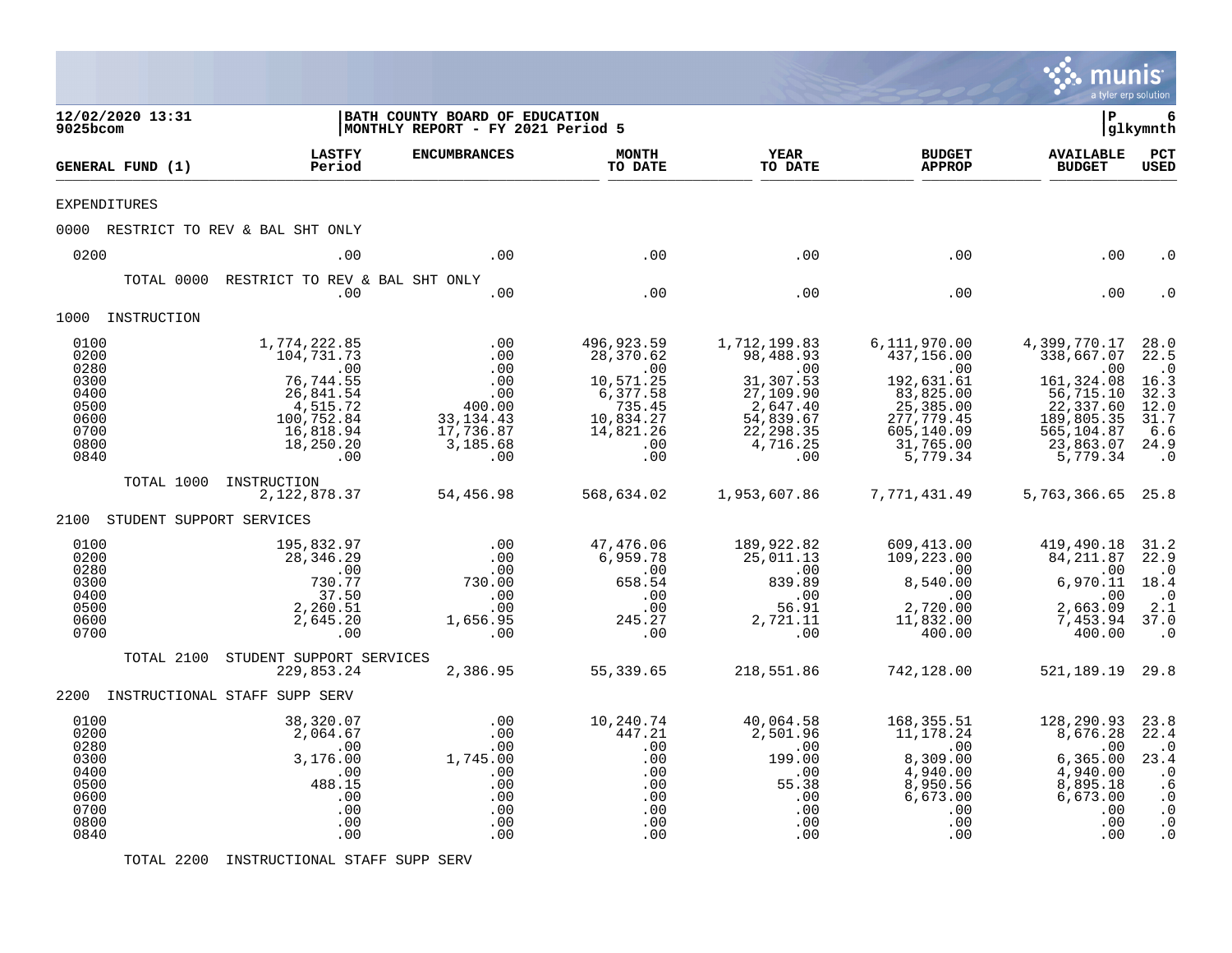

| 12/02/2020 13:31<br>$9025$ bcom                                      |                                                                                                                | BATH COUNTY BOARD OF EDUCATION<br>MONTHLY REPORT - FY 2021 Period 5        |                                                                                                      |                                                                                                            |                                                                                                                 | l P                                                                                                             | glkymnth                                                                              |
|----------------------------------------------------------------------|----------------------------------------------------------------------------------------------------------------|----------------------------------------------------------------------------|------------------------------------------------------------------------------------------------------|------------------------------------------------------------------------------------------------------------|-----------------------------------------------------------------------------------------------------------------|-----------------------------------------------------------------------------------------------------------------|---------------------------------------------------------------------------------------|
| GENERAL FUND (1)                                                     | <b>LASTFY</b><br>Period                                                                                        | <b>ENCUMBRANCES</b>                                                        | <b>MONTH</b><br>TO DATE                                                                              | <b>YEAR</b><br>TO DATE                                                                                     | <b>BUDGET</b><br><b>APPROP</b>                                                                                  | <b>AVAILABLE</b><br><b>BUDGET</b>                                                                               | PCT<br><b>USED</b>                                                                    |
|                                                                      | 44,048.89                                                                                                      | 1,745.00                                                                   | 10,687.95                                                                                            | 42,820.92                                                                                                  | 208,406.31                                                                                                      | 163,840.39 21.4                                                                                                 |                                                                                       |
| 2300 DISTRICT ADMIN SUPPORT                                          |                                                                                                                |                                                                            |                                                                                                      |                                                                                                            |                                                                                                                 |                                                                                                                 |                                                                                       |
| 0100<br>0200<br>0280<br>0300<br>0400<br>0500<br>0600<br>0700<br>0800 | 100,102.73<br>43, 345. 47<br>.00<br>41,568.16<br>7,401.42<br>35, 438. 11<br>26,926.23<br>16,372.02<br>6,775.11 | .00<br>.00<br>.00<br>3,269.00<br>.00<br>8,202.30<br>4,107.70<br>.00<br>.00 | 24, 345. 29<br>$-13,855.92$<br>.00<br>4,055.89<br>2,282.98<br>1,306.62<br>877.84<br>.00<br>$-529.32$ | 108,610.83<br>47,460.98<br>.00<br>36,614.30<br>8,558.43<br>37,835.07<br>7,034.51<br>11,252.19<br>10,780.49 | 280,901.00<br>355,386.00<br>.00<br>181,750.00<br>33,240.00<br>119,000.00<br>97,450.00<br>40,200.00<br>28,800.00 | 172,290.17<br>307,925.02<br>.00<br>141,866.70<br>24,681.57<br>72,962.63<br>86, 307.79<br>28,947.81<br>18,019.51 | 38.7<br>13.4<br>$\cdot$ 0<br>21.9<br>25.8<br>38.7<br>11.4<br>28.0<br>37.4             |
| 0840                                                                 | .00                                                                                                            | .00                                                                        | .00                                                                                                  | .00                                                                                                        | .00                                                                                                             | .00                                                                                                             | $\cdot$ 0                                                                             |
| TOTAL 2300                                                           | DISTRICT ADMIN SUPPORT<br>277,929.25                                                                           | 15,579.00                                                                  | 18,483.38                                                                                            | 268,146.80                                                                                                 | 1,136,727.00                                                                                                    | 853,001.20 25.0                                                                                                 |                                                                                       |
| 2400<br>SCHOOL ADMIN SUPPORT                                         |                                                                                                                |                                                                            |                                                                                                      |                                                                                                            |                                                                                                                 |                                                                                                                 |                                                                                       |
| 0100<br>0200<br>0280<br>0300<br>0500<br>0600<br>0700                 | 316,738.46<br>32,365.61<br>.00<br>.00<br>436.20<br>.00<br>.00                                                  | .00<br>.00<br>.00<br>.00<br>.00<br>.00<br>.00                              | 64, 413. 12<br>6,833.98<br>.00<br>.00<br>112.32<br>.00<br>.00                                        | 314,106.75<br>32,092.88<br>.00<br>.00<br>223.47<br>.00<br>.00                                              | 778,323.00<br>96,019.00<br>.00<br>.00<br>1,200.00<br>.00<br>.00                                                 | 464, 216. 25<br>63,926.12<br>.00<br>.00<br>976.53<br>.00<br>.00                                                 | 40.4<br>33.4<br>$\cdot$ 0<br>$\cdot$ 0<br>18.6<br>$\cdot$ 0<br>$\cdot$ 0              |
| TOTAL 2400                                                           | SCHOOL ADMIN SUPPORT<br>349,540.27                                                                             | .00                                                                        | 71,359.42                                                                                            | 346,423.10                                                                                                 | 875,542.00                                                                                                      | 529, 118.90 39.6                                                                                                |                                                                                       |
| 2500                                                                 | BUSINESS SUPPORT SERVICES                                                                                      |                                                                            |                                                                                                      |                                                                                                            |                                                                                                                 |                                                                                                                 |                                                                                       |
| 0100<br>0200<br>0280<br>0300<br>0500<br>0600<br>0700<br>0800         | 87,909.90<br>17,401.40<br>.00<br>.00<br>.00<br>.00<br>1,603.14<br>.00                                          | .00<br>.00<br>.00<br>.00<br>.00<br>.00<br>.00<br>.00                       | 17,701.96<br>3,518.60<br>.00<br>.00<br>.00<br>.00<br>.00<br>.00                                      | 88,235.00<br>17,585.26<br>.00<br>.00<br>.00<br>.00<br>1,643.22<br>.00                                      | 215, 135.00<br>49,912.00<br>.00<br>300.00<br>300.00<br>500.00<br>8,000.00<br>.00                                | 126,900.00<br>32,326.74<br>.00<br>300.00<br>300.00<br>500.00<br>6,356.78<br>.00                                 | 41.0<br>35.2<br>$\cdot$ 0<br>$\cdot$ 0<br>$\cdot$ 0<br>$\cdot$ 0<br>20.5<br>$\cdot$ 0 |
| TOTAL 2500                                                           | BUSINESS SUPPORT SERVICES<br>106,914.44                                                                        | .00                                                                        | 21,220.56                                                                                            | 107,463.48                                                                                                 | 274,147.00                                                                                                      | 166,683.52 39.2                                                                                                 |                                                                                       |
| 2600                                                                 | PLANT OPERATIONS AND MAINTENANCE                                                                               |                                                                            |                                                                                                      |                                                                                                            |                                                                                                                 |                                                                                                                 |                                                                                       |
| 0100                                                                 | 207, 215.59                                                                                                    | .00                                                                        | 40,063.22                                                                                            | 211,873.34                                                                                                 | 565,141.00                                                                                                      | 353, 267.66                                                                                                     | 37.5                                                                                  |
| 0200<br>0280<br>0300<br>0400<br>0500                                 | 60,426.50<br>.00<br>62,985.07<br>74,933.23<br>69,930.25                                                        | .00<br>.00<br>3,100.00<br>8, 206.12<br>23,000.00                           | 11,920.71<br>.00<br>170.00<br>21,506.32<br>3,937.20                                                  | 60,419.43<br>.00<br>24,575.21<br>53,281.40<br>50,024.87                                                    | 183,693.00<br>.00<br>172,600.00<br>286,650.00<br>177,900.00                                                     | 123, 273.57<br>.00<br>144,924.79<br>225, 162.48<br>104,875.13                                                   | 32.9<br>$\cdot$ 0<br>16.0<br>21.5<br>41.1                                             |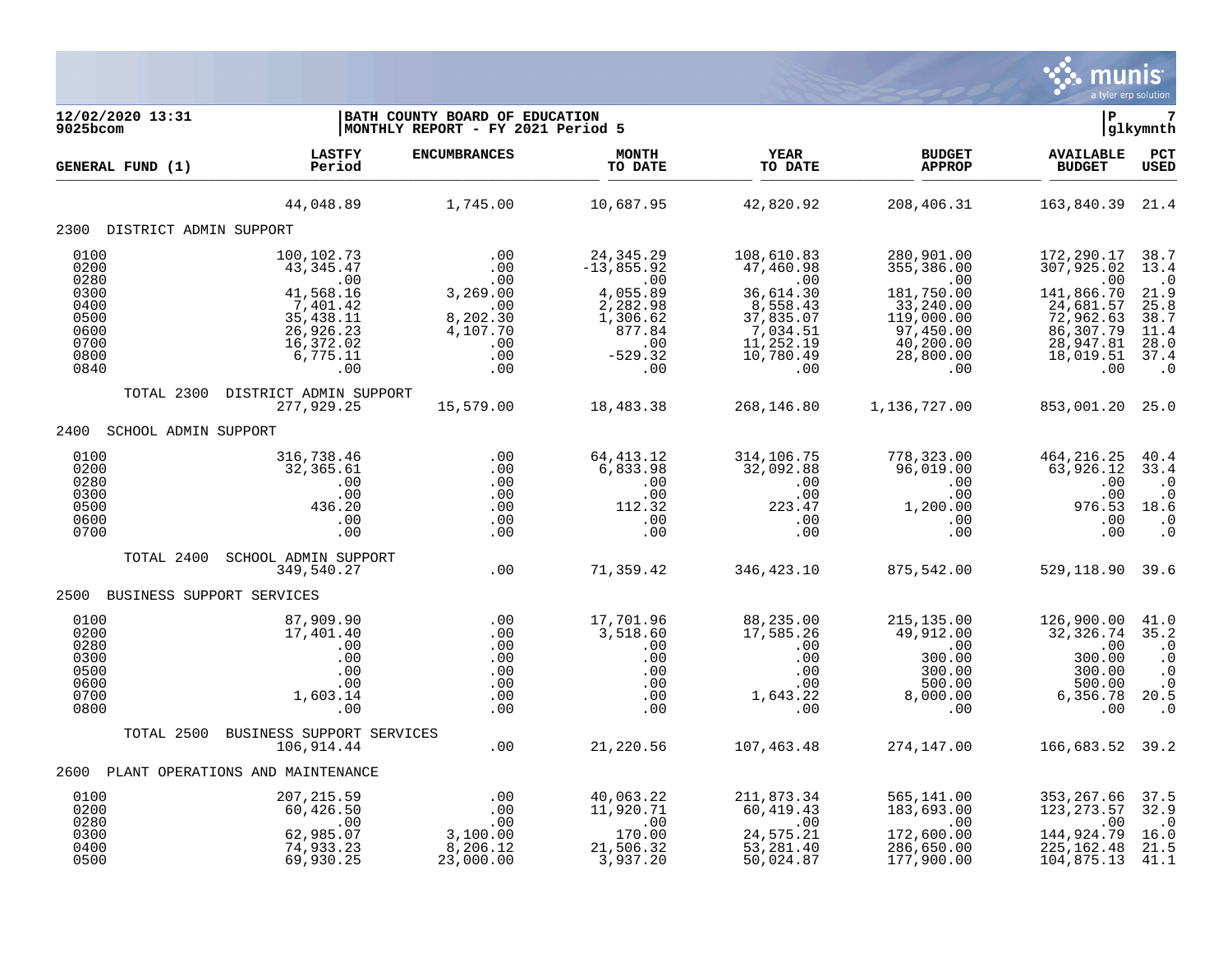

| 12/02/2020 13:31<br>9025bcom                                         |                                                                                                | BATH COUNTY BOARD OF EDUCATION<br>MONTHLY REPORT - FY 2021 Period 5           |                                                                                        |                                                                                                                                 |                                                                                                              | ∣P                                                                                                                      | 8<br>glkymnth                                                    |
|----------------------------------------------------------------------|------------------------------------------------------------------------------------------------|-------------------------------------------------------------------------------|----------------------------------------------------------------------------------------|---------------------------------------------------------------------------------------------------------------------------------|--------------------------------------------------------------------------------------------------------------|-------------------------------------------------------------------------------------------------------------------------|------------------------------------------------------------------|
| GENERAL FUND (1)                                                     | <b>LASTFY</b><br>Period                                                                        | <b>ENCUMBRANCES</b>                                                           | <b>MONTH</b><br>TO DATE                                                                | YEAR<br>TO DATE                                                                                                                 | <b>BUDGET</b><br><b>APPROP</b>                                                                               | <b>AVAILABLE</b><br><b>BUDGET</b>                                                                                       | <b>PCT</b><br><b>USED</b>                                        |
| 0600<br>0700<br>0800                                                 | 208, 310.52<br>38,934.40<br>8,040.52                                                           | 4,292.58<br>7,250.00<br>.00                                                   | 29,645.35<br>.00<br>2,104.92                                                           | 166,080.79<br>10,967.48<br>9,321.04                                                                                             | 721,400.00<br>99,500.00<br>29,100.00                                                                         | 551,026.63<br>81,282.52<br>19,778.96                                                                                    | 23.6<br>18.3<br>32.0                                             |
| TOTAL 2600                                                           | PLANT OPERATIONS AND MAINTENANCE<br>730,776.08                                                 | 45,848.70                                                                     | 109,347.72                                                                             | 586,543.56                                                                                                                      | 2,235,984.00                                                                                                 | 1,603,591.74                                                                                                            | 28.3                                                             |
| 2700 STUDENT TRANSPORTATION                                          |                                                                                                |                                                                               |                                                                                        |                                                                                                                                 |                                                                                                              |                                                                                                                         |                                                                  |
| 0100<br>0200<br>0280<br>0300<br>0400<br>0500<br>0600<br>0700<br>0800 | 180,882.13<br>52,811.51<br>.00<br>2,027.64<br>2,641.47<br>28,355.69<br>81,837.86<br>.00<br>.00 | .00<br>.00<br>.00<br>.00<br>.00<br>15,000.00<br>7,644.75<br>222,107.00<br>.00 | 36,905.63<br>10,865.68<br>.00<br>150.00<br>337.21<br>71.57<br>8,832.34<br>.00<br>75.00 | 147,491.38<br>42,681.93<br>$\overline{\phantom{0}}$ .00<br>975.00<br>1,364.45<br>29,864.12<br>34, 125. 18<br>1,399.50<br>375.00 | 612,907.87<br>199,277.62<br>.00<br>34,150.00<br>21,700.00<br>62,500.00<br>344,100.00<br>118,400.00<br>500.00 | 465,416.49<br>156,595.69<br>.00<br>33,175.00<br>20, 335.55<br>17,635.88<br>302,330.07<br>$-105, 106.50$ 188.8<br>125.00 | 24.1<br>21.4<br>$\cdot$ .0<br>2.9<br>6.3<br>71.8<br>12.1<br>75.0 |
| TOTAL 2700                                                           | STUDENT TRANSPORTATION<br>348,556.30                                                           | 244,751.75                                                                    | 57,237.43                                                                              | 258,276.56                                                                                                                      | 1,393,535.49                                                                                                 | 890,507.18 36.1                                                                                                         |                                                                  |
| 3100 FOOD SERVICE OPERATION                                          |                                                                                                |                                                                               |                                                                                        |                                                                                                                                 |                                                                                                              |                                                                                                                         |                                                                  |
| 0100<br>0200<br>0280<br>0600                                         | .00<br>.00<br>.00<br>.00                                                                       | .00<br>.00<br>.00<br>.00                                                      | .00<br>.00<br>.00<br>.00                                                               | .00<br>.00<br>.00<br>.00                                                                                                        | .00<br>.00<br>.00<br>.00                                                                                     | .00<br>.00<br>.00<br>.00                                                                                                | $\cdot$ 0<br>$\cdot$ 0<br>$\cdot$ 0<br>. $\boldsymbol{0}$        |
| TOTAL 3100                                                           | FOOD SERVICE OPERATION<br>.00                                                                  | .00                                                                           | .00                                                                                    | .00                                                                                                                             | .00                                                                                                          | .00                                                                                                                     | $\cdot$ 0                                                        |
| 3200<br>DAY CARE OPERATIONS                                          |                                                                                                |                                                                               |                                                                                        |                                                                                                                                 |                                                                                                              |                                                                                                                         |                                                                  |
| 0280                                                                 | .00                                                                                            | .00                                                                           | .00                                                                                    | .00                                                                                                                             | .00                                                                                                          | .00                                                                                                                     | . 0                                                              |
| TOTAL 3200                                                           | DAY CARE OPERATIONS<br>.00                                                                     | .00                                                                           | .00                                                                                    | .00                                                                                                                             | .00                                                                                                          | .00                                                                                                                     | . 0                                                              |
| COMMUNITY SERVICES<br>3300                                           |                                                                                                |                                                                               |                                                                                        |                                                                                                                                 |                                                                                                              |                                                                                                                         |                                                                  |
| 0100<br>0200<br>0280<br>0500<br>0600                                 | 21,468.10<br>6,767.67<br>.00<br>.00<br>.00                                                     | .00<br>.00<br>.00<br>.00<br>.00                                               | 1,798.42<br>563.46<br>.00<br>.00<br>.00                                                | 9,891.31<br>3,099.03<br>.00<br>.00<br>.00                                                                                       | 25,896.00<br>9,230.00<br>.00<br>.00<br>.00                                                                   | 16,004.69<br>6,130.97<br>.00<br>.00<br>.00                                                                              | 38.2<br>33.6<br>$\cdot$ 0<br>$\cdot$ 0<br>$\cdot$ 0              |
| TOTAL 3300                                                           | COMMUNITY SERVICES<br>28, 235. 77                                                              | .00                                                                           | 2,361.88                                                                               | 12,990.34                                                                                                                       | 35,126.00                                                                                                    | 22, 135.66 37.0                                                                                                         |                                                                  |
| 3400                                                                 | ADULT EDUCATION OPERATIONS                                                                     |                                                                               |                                                                                        |                                                                                                                                 |                                                                                                              |                                                                                                                         |                                                                  |
| 0280                                                                 | .00                                                                                            | .00                                                                           | .00                                                                                    | .00                                                                                                                             | .00                                                                                                          | .00                                                                                                                     | . 0                                                              |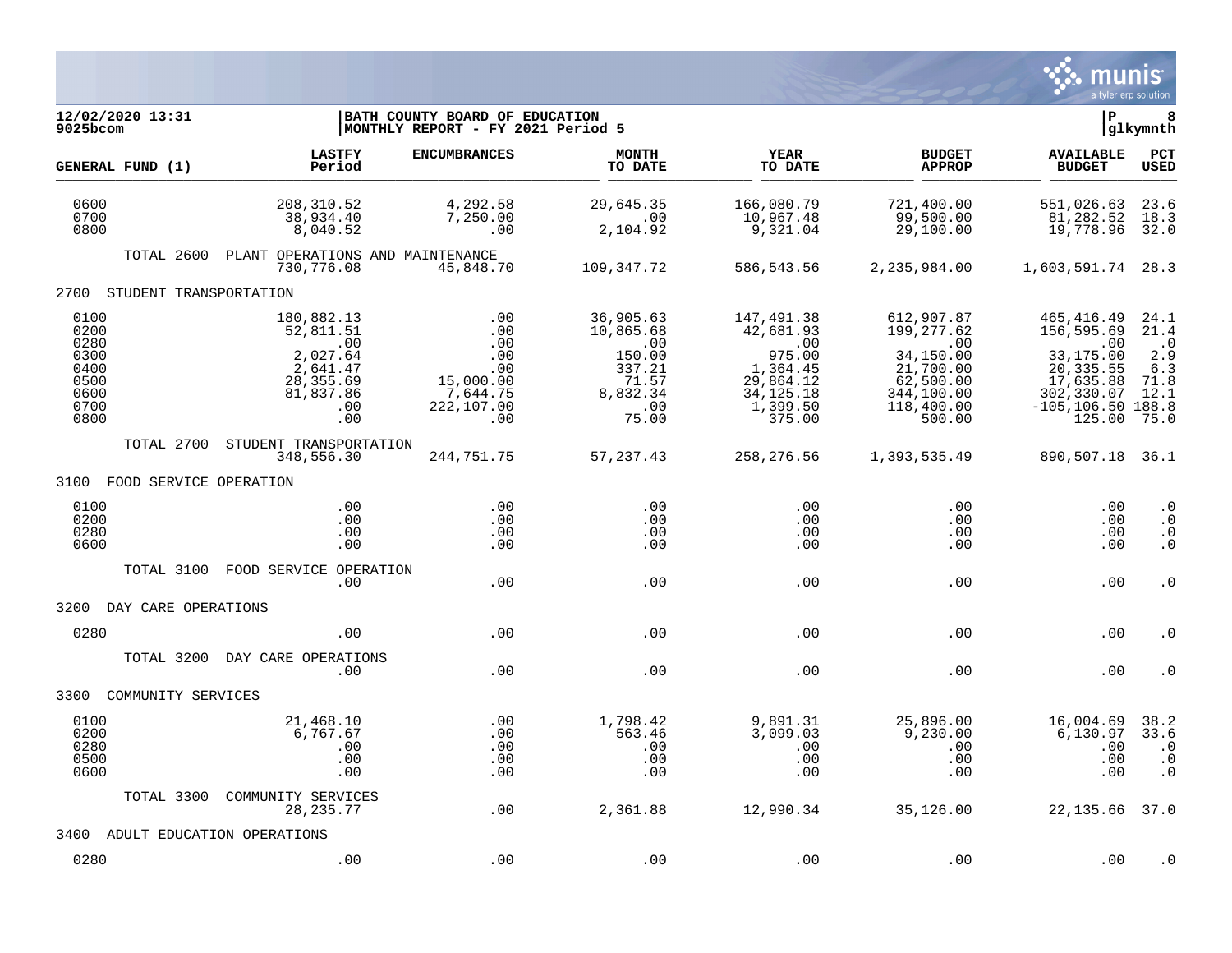

| 9025bcom | 12/02/2020 13:31           |                                   | BATH COUNTY BOARD OF EDUCATION<br>MONTHLY REPORT - FY 2021 Period 5 |                         |                        |                                | ∣P                                | 9<br>glkymnth      |
|----------|----------------------------|-----------------------------------|---------------------------------------------------------------------|-------------------------|------------------------|--------------------------------|-----------------------------------|--------------------|
|          | GENERAL FUND (1)           | <b>LASTFY</b><br>Period           | <b>ENCUMBRANCES</b>                                                 | <b>MONTH</b><br>TO DATE | <b>YEAR</b><br>TO DATE | <b>BUDGET</b><br><b>APPROP</b> | <b>AVAILABLE</b><br><b>BUDGET</b> | PCT<br><b>USED</b> |
|          | TOTAL 3400                 | ADULT EDUCATION OPERATIONS<br>.00 | .00                                                                 | .00                     | .00                    | .00                            | .00                               | $\cdot$ 0          |
| 5100     | DEBT SERVICE               |                                   |                                                                     |                         |                        |                                |                                   |                    |
| 0800     |                            | 67,363.11                         | .00                                                                 | .00                     | 70,406.95              | 194,693.45                     | 124,286.50                        | 36.2               |
|          | TOTAL 5100                 | DEBT SERVICE<br>67,363.11         | .00                                                                 | .00                     | 70,406.95              | 194,693.45                     | 124,286.50                        | 36.2               |
| 5200     | <b>FUND TRANSFERS</b>      |                                   |                                                                     |                         |                        |                                |                                   |                    |
| 0900     |                            | 15,499.00                         | .00                                                                 | 12,916.00               | 12,916.00              | 50,000.00                      | 37,084.00                         | 25.8               |
|          | TOTAL 5200<br>FUND         | TRANSFERS<br>15,499.00            | .00                                                                 | 12,916.00               | 12,916.00              | 50,000.00                      | 37,084.00                         | 25.8               |
| 5300     | CONTINGENCY                |                                   |                                                                     |                         |                        |                                |                                   |                    |
| 0840     |                            | .00                               | .00                                                                 | .00                     | .00                    | 405, 312.35                    | 405, 312.35                       | $\cdot$ 0          |
|          | TOTAL 5300 CONTINGENCY     | .00                               | .00                                                                 | .00                     | .00                    | 405, 312.35                    | 405, 312.35                       | $\cdot$ 0          |
|          | TOTAL EXPENDITURES         | 4,321,594.72                      | 364,768.38                                                          | 927,588.01              | 3,878,147.43           | 15, 323, 033.09                | 11,080,117.28                     | 27.7               |
|          | TOTAL FOR GENERAL FUND (1) | 4,070,295.75                      | $-364,768.38$                                                       | $-121,033.05$           | 4,486,774.38           | .00                            | $-4, 122, 006.00$                 | $\cdot$ 0          |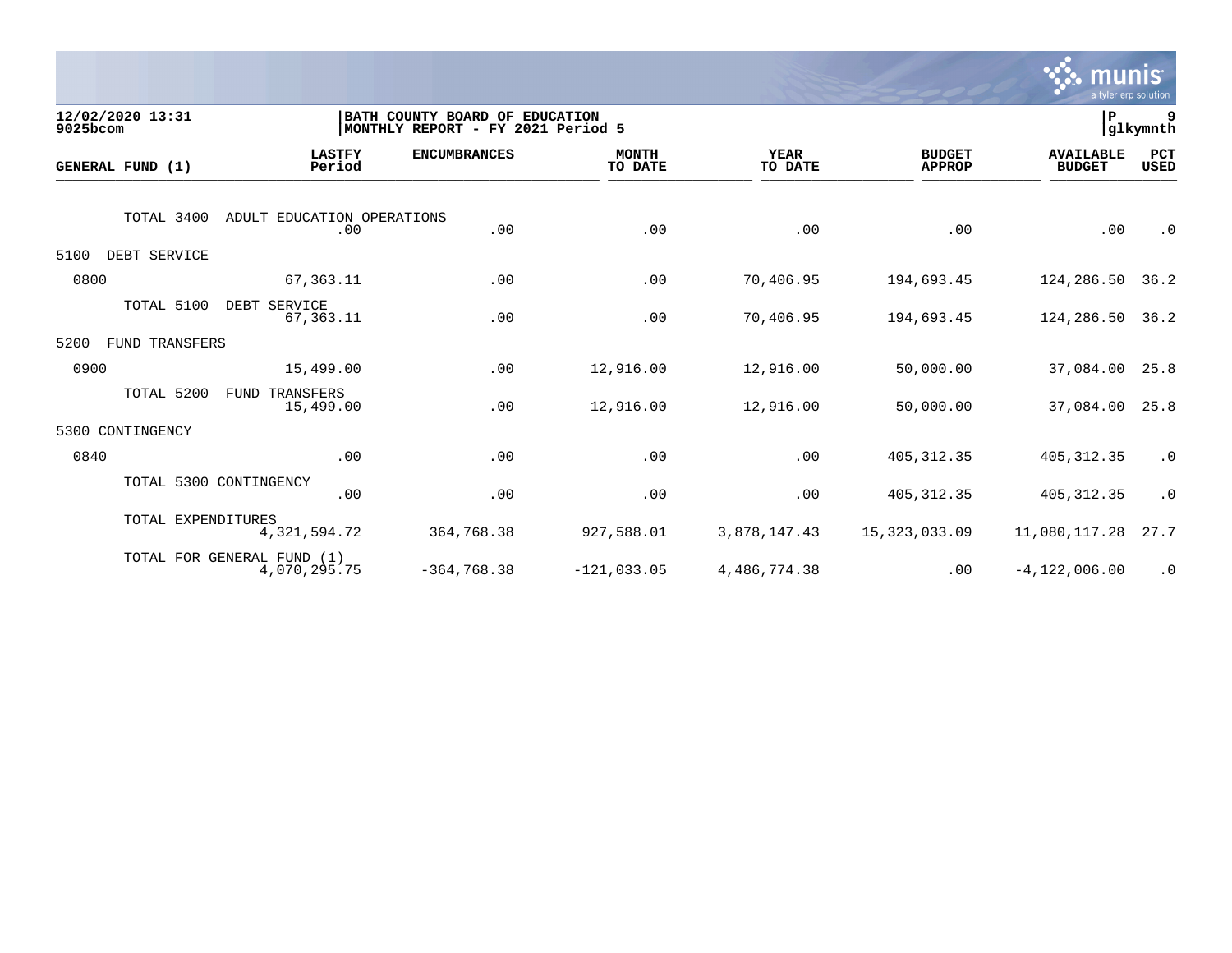|                                        |                         |                                                                     |                         |                         |                                | <b>oo</b> mums<br>a tyler erp solution |                        |
|----------------------------------------|-------------------------|---------------------------------------------------------------------|-------------------------|-------------------------|--------------------------------|----------------------------------------|------------------------|
| 12/02/2020 13:31<br>9025bcom           |                         | BATH COUNTY BOARD OF EDUCATION<br>MONTHLY REPORT - FY 2021 Period 5 |                         |                         |                                | l P                                    | 10<br> glkymnth        |
| SPECIAL REVENUE (2)                    | <b>LASTFY</b><br>Period | <b>ENCUMBRANCES</b>                                                 | <b>MONTH</b><br>TO DATE | YEAR<br>TO DATE         | <b>BUDGET</b><br><b>APPROP</b> | <b>AVAILABLE</b><br><b>BUDGET</b>      | PCT<br>USED            |
| <b>REVENUES</b>                        |                         |                                                                     |                         |                         |                                |                                        |                        |
| 0999 BEGINNING BALANCE                 |                         |                                                                     |                         |                         |                                |                                        |                        |
| TOTAL 0999 BEGINNING BALANCE           | .00                     | .00                                                                 | .00                     | .00                     | .00                            | .00                                    | . 0                    |
| RECEIPTS                               |                         |                                                                     |                         |                         |                                |                                        |                        |
| REVENUE FROM LOCAL SOURCES             |                         |                                                                     |                         |                         |                                |                                        |                        |
| TUITION                                |                         |                                                                     |                         |                         |                                |                                        |                        |
| 1310 TUIT IND                          | .00                     | .00                                                                 | .00                     | .00                     | .00                            | .00                                    | $\cdot$ 0              |
| TOTAL TUITION                          | .00                     | .00                                                                 | .00                     | .00                     | .00                            | .00                                    | $\cdot$ 0              |
| EARNINGS ON INVESTMENTS                |                         |                                                                     |                         |                         |                                |                                        |                        |
| 1510 INT ON INV                        | 89,510.09               | .00                                                                 | 39.22                   | 45,436.35               | 172,000.00                     | 126,563.65                             | 26.4                   |
| TOTAL EARNINGS ON INVESTMENTS          | 89,510.09               | .00                                                                 | 39.22                   | 45,436.35               | 172,000.00                     | 126,563.65                             | 26.4                   |
| FOOD SERVICE                           |                         |                                                                     |                         |                         |                                |                                        |                        |
| 1637 VENDING                           | .00                     | .00                                                                 | .00                     | .00                     | .00                            | .00                                    | $\cdot$ 0              |
| TOTAL FOOD SERVICE                     | .00                     | .00                                                                 | .00                     | .00                     | .00                            | .00                                    | $\cdot$ 0              |
| STUDENT ACTIVITIES                     |                         |                                                                     |                         |                         |                                |                                        |                        |
| 1740 FEES<br>1790 OTHER STUD           | .00<br>.00              | .00<br>.00                                                          | .00<br>.00              | .00<br>.00              | .00<br>.00                     | .00<br>.00                             | $\cdot$ 0<br>$\cdot$ 0 |
| TOTAL STUDENT ACTIVITIES               | .00                     | .00                                                                 | .00                     | .00                     | .00                            | .00                                    | $\boldsymbol{\cdot}$ 0 |
| OTHER REVENUE FROM LOCAL SOURCES       |                         |                                                                     |                         |                         |                                |                                        |                        |
| 1920 CONTRIBUTE<br>1990 MISC REV       | 85,671.10<br>15,205.06  | .00<br>.00                                                          | 12,791.17<br>.00        | 103,671.36<br>68,138.54 | .00<br>64,874.73               | $-103,671.36$<br>$-3, 263.81$ 105.0    | $\cdot$ 0              |
| TOTAL OTHER REVENUE FROM LOCAL SOURCES | 100,876.16              | .00                                                                 | 12,791.17               | 171,809.90              | 64,874.73                      | $-106,935.17,264.8$                    |                        |
| TOTAL REVENUE FROM LOCAL SOURCES       | 190,386.25              | .00                                                                 | 12,830.39               | 217,246.25              | 236,874.73                     | 19,628.48 91.7                         |                        |

 $\ddot{\cdot}$  munic

REVENUE FROM STATE SOURCES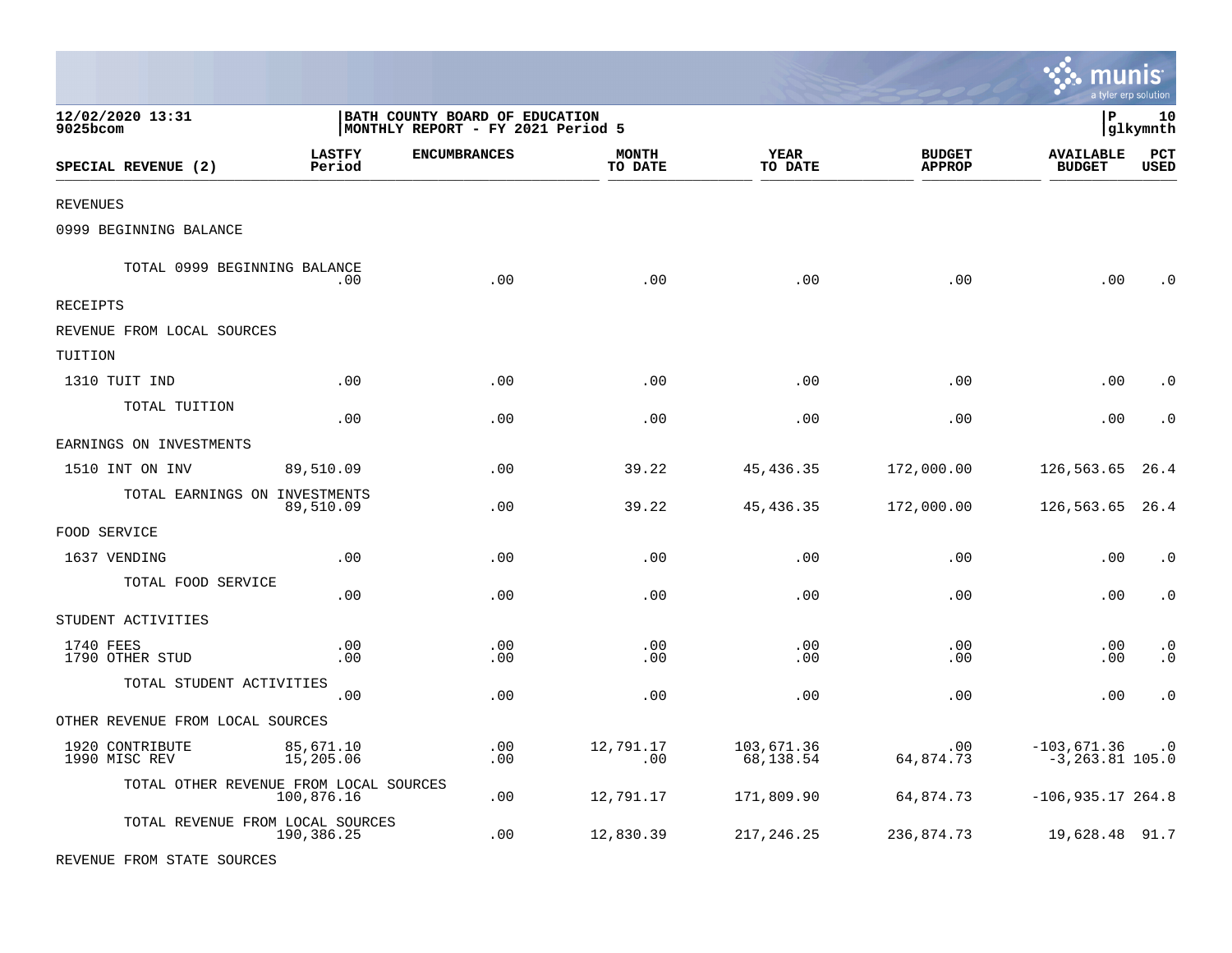

| 12/02/2020 13:31<br>9025bcom                 |                                                  | BATH COUNTY BOARD OF EDUCATION<br>MONTHLY REPORT - FY 2021 Period 5 |                         |                         |                                | lР                                | 11<br> glkymnth                |
|----------------------------------------------|--------------------------------------------------|---------------------------------------------------------------------|-------------------------|-------------------------|--------------------------------|-----------------------------------|--------------------------------|
| SPECIAL REVENUE (2)                          | <b>LASTFY</b><br>Period                          | <b>ENCUMBRANCES</b>                                                 | <b>MONTH</b><br>TO DATE | <b>YEAR</b><br>TO DATE  | <b>BUDGET</b><br><b>APPROP</b> | <b>AVAILABLE</b><br><b>BUDGET</b> | PCT<br><b>USED</b>             |
|                                              |                                                  |                                                                     |                         |                         |                                |                                   |                                |
| EXPENDITURE REIMBURSEMENTS                   |                                                  |                                                                     |                         |                         |                                |                                   |                                |
| 3131 MISC REIMB                              | .00                                              | .00                                                                 | .00                     | .00                     | .00                            | .00                               | . $\boldsymbol{0}$             |
|                                              | TOTAL EXPENDITURE REIMBURSEMENTS<br>.00          | .00                                                                 | .00                     | .00                     | .00                            | .00                               | . 0                            |
| RESTRICTED                                   |                                                  |                                                                     |                         |                         |                                |                                   |                                |
| 3200 RES STATE                               | 449,477.98                                       | .00                                                                 | 74,545.00               | 471,085.90              | 829,280.26                     | 358,194.36                        | 56.8                           |
| TOTAL RESTRICTED                             | 449, 477.98                                      | .00                                                                 | 74,545.00               | 471,085.90              | 829,280.26                     | 358,194.36                        | 56.8                           |
| REVENUE ON BEHALF PAYMENTS                   |                                                  |                                                                     |                         |                         |                                |                                   |                                |
| 3900 ON-BEHALF                               | .00                                              | .00                                                                 | .00                     | .00                     | .00                            | .00                               | $\cdot$ 0                      |
|                                              | TOTAL REVENUE ON BEHALF PAYMENTS<br>.00          | .00                                                                 | .00                     | .00                     | .00                            | .00                               | $\cdot$ 0                      |
|                                              | TOTAL REVENUE FROM STATE SOURCES<br>449,477.98   | .00                                                                 | 74,545.00               | 471,085.90              | 829,280.26                     | 358,194.36                        | 56.8                           |
| REVENUE FROM FEDERAL SOURCES                 |                                                  |                                                                     |                         |                         |                                |                                   |                                |
| RESTRICTED THROUGH THE STATE                 |                                                  |                                                                     |                         |                         |                                |                                   |                                |
| 4500 RES FED/ST                              | 574,770.43                                       | .00                                                                 | 138,001.00              | 718,677.93              | 2,331,886.00                   | 1,613,208.07                      | 30.8                           |
|                                              | TOTAL RESTRICTED THROUGH THE STATE<br>574,770.43 | .00                                                                 | 138,001.00              | 718,677.93              | 2,331,886.00                   | 1,613,208.07                      | 30.8                           |
|                                              | TOTAL REVENUE FROM FEDERAL SOURCES<br>574,770.43 | .00                                                                 | 138,001.00              | 718,677.93              | 2,331,886.00                   | 1,613,208.07                      | 30.8                           |
| OTHER RECEIPTS                               |                                                  |                                                                     |                         |                         |                                |                                   |                                |
| INTERFUND TRANSFERS                          |                                                  |                                                                     |                         |                         |                                |                                   |                                |
| 5210 FND XFER<br>5251 FF ESS<br>5261 FF OPER | 15,499.00<br>.00<br>.00                          | .00<br>.00<br>.00                                                   | 12,916.00<br>.00<br>.00 | 12,916.00<br>.00<br>.00 | 50,000.00<br>.00<br>.00        | 37,084.00<br>.00<br>.00           | 25.8<br>$\cdot$ 0<br>$\cdot$ 0 |
| TOTAL INTERFUND TRANSFERS                    |                                                  |                                                                     |                         |                         |                                |                                   |                                |
|                                              | .00                                              | .00                                                                 | 12,916.00               | 12,916.00               | 50,000.00                      | 37,084.00                         | 25.8                           |
| TOTAL OTHER RECEIPTS                         | 15,499.00                                        | .00                                                                 | 12,916.00               | 12,916.00               | 50,000.00                      | 37,084.00                         | 25.8                           |
| TOTAL RECEIPTS                               | 1,230,133.66                                     | .00                                                                 | 238, 292.39             | 1,419,926.08            | 3,448,040.99                   | 2,028,114.91 41.2                 |                                |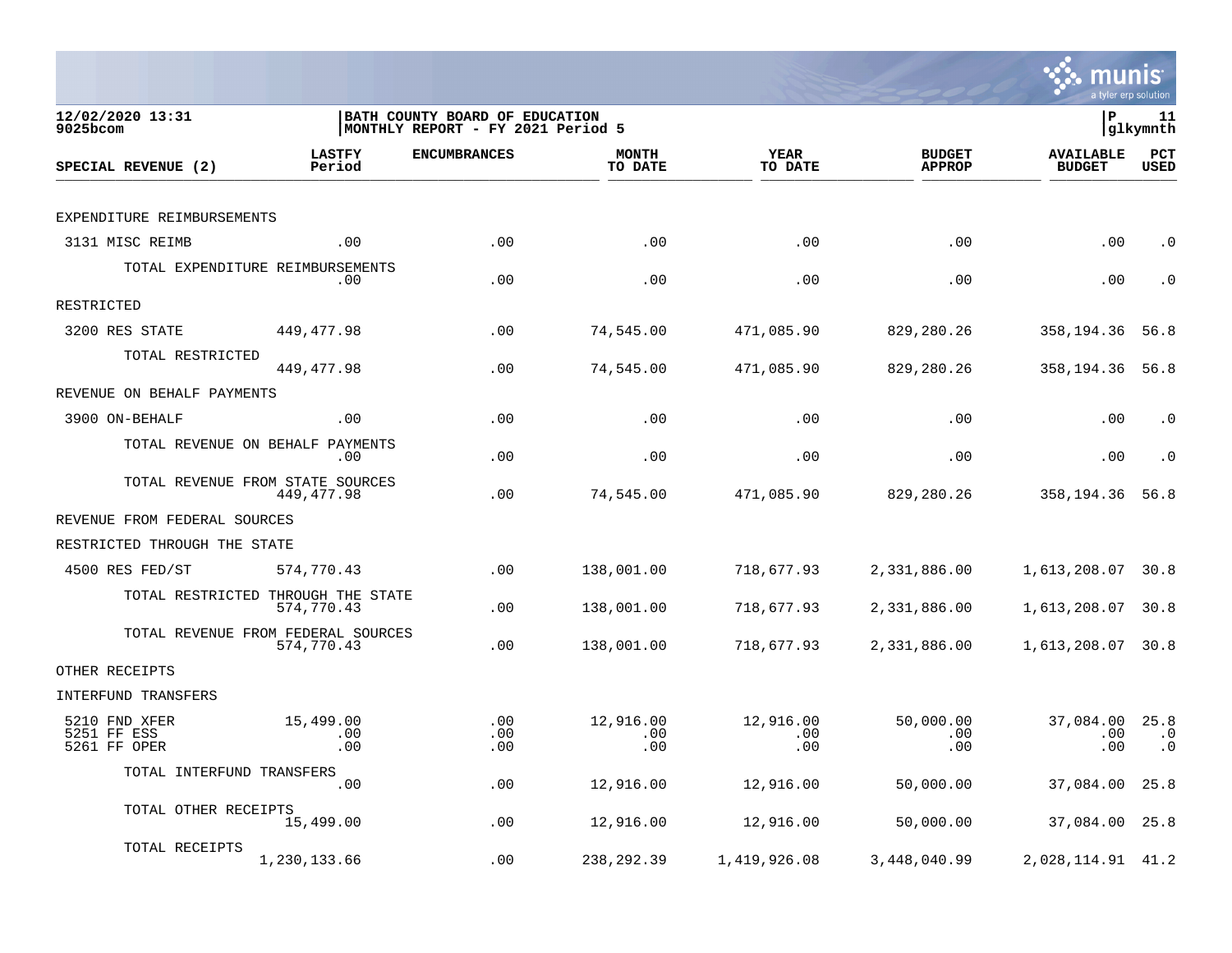|                                 |                         |                                                                      |                         |                        |                                | munis<br>a tyler erp solution     |                    |
|---------------------------------|-------------------------|----------------------------------------------------------------------|-------------------------|------------------------|--------------------------------|-----------------------------------|--------------------|
| 12/02/2020 13:31<br>$9025$ bcom |                         | BATH COUNTY BOARD OF EDUCATION<br> MONTHLY REPORT - FY 2021 Period 5 |                         |                        |                                | l P                               | 12<br> glkymnth    |
| SPECIAL REVENUE (2)             | <b>LASTFY</b><br>Period | <b>ENCUMBRANCES</b>                                                  | <b>MONTH</b><br>TO DATE | <b>YEAR</b><br>TO DATE | <b>BUDGET</b><br><b>APPROP</b> | <b>AVAILABLE</b><br><b>BUDGET</b> | PCT<br><b>USED</b> |
| TOTAL REVENUE                   | 1,230,133.66            | .00                                                                  | 238,292.39              | 1,419,926.08           | 3,448,040.99                   | 2,028,114.91 41.2                 |                    |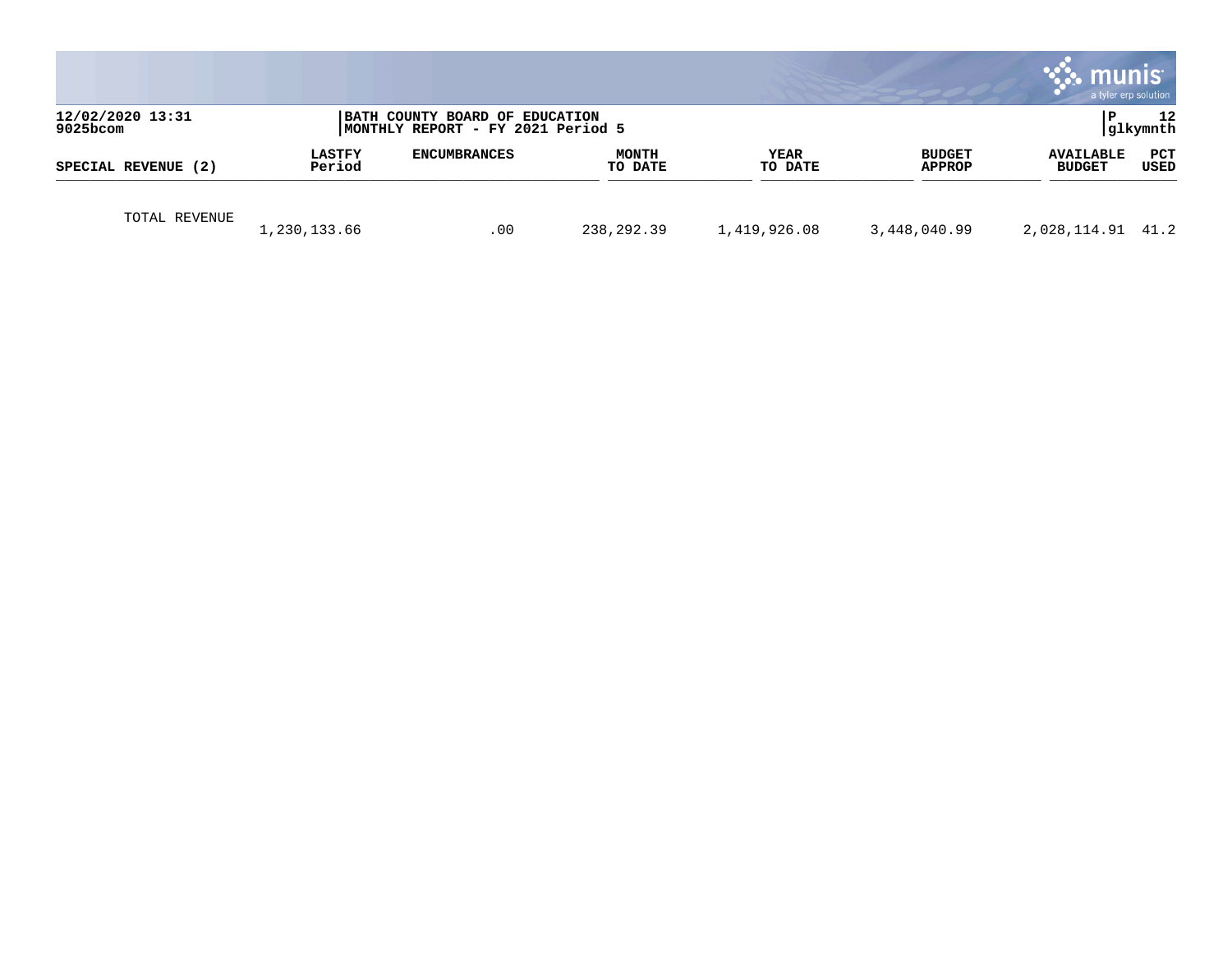

| 12/02/2020 13:31<br>9025bcom                                                 |                                                                                                                 | BATH COUNTY BOARD OF EDUCATION<br>MONTHLY REPORT - FY 2021 Period 5                  |                                                                                                         |                                                                                                               |                                                                                                                                 |                                                                                                                           | 13<br>glkymnth                                                                                     |
|------------------------------------------------------------------------------|-----------------------------------------------------------------------------------------------------------------|--------------------------------------------------------------------------------------|---------------------------------------------------------------------------------------------------------|---------------------------------------------------------------------------------------------------------------|---------------------------------------------------------------------------------------------------------------------------------|---------------------------------------------------------------------------------------------------------------------------|----------------------------------------------------------------------------------------------------|
| SPECIAL REVENUE (2)                                                          | <b>LASTFY</b><br>Period                                                                                         | <b>ENCUMBRANCES</b>                                                                  | <b>MONTH</b><br>TO DATE                                                                                 | <b>YEAR</b><br>TO DATE                                                                                        | <b>BUDGET</b><br><b>APPROP</b>                                                                                                  | <b>AVAILABLE</b><br><b>BUDGET</b>                                                                                         | $_{\tt PCT}$<br><b>USED</b>                                                                        |
| EXPENDITURES                                                                 |                                                                                                                 |                                                                                      |                                                                                                         |                                                                                                               |                                                                                                                                 |                                                                                                                           |                                                                                                    |
| 1000 INSTRUCTION                                                             |                                                                                                                 |                                                                                      |                                                                                                         |                                                                                                               |                                                                                                                                 |                                                                                                                           |                                                                                                    |
| 0100<br>0200<br>0300<br>0400<br>0500<br>0600<br>0700<br>0800<br>0840<br>0900 | 358,420.86<br>108,058.14<br>8,322.31<br>851.88<br>$-830.31$<br>47,389.06<br>37,410.00<br>3,447.31<br>.00<br>.00 | .00<br>$4,046.40$<br>$00.00$<br>0.00<br>156,856.46<br>21,220.02<br>.00<br>.00<br>.00 | 111,636.21<br>28,464.55<br>350.00<br>212.97<br>127.14<br>35,269.21<br>20,497.59<br>420.00<br>.00<br>.00 | 402,204.53<br>125,374.08<br>9,525.00<br>851.88<br>2,362.98<br>150,511.61<br>21,715.16<br>780.00<br>.00<br>.00 | 1,203,530.20<br>311, 146.91<br>21,775.00<br>23,500.00<br>26,569.00<br>356, 270.93<br>173,000.00<br>12,800.00<br>5,921.86<br>.00 | 801,325.67<br>185,772.83<br>8,203.60<br>22,648.12<br>24,206.02<br>48,902.86<br>130,064.82<br>12,020.00<br>5,921.86<br>.00 | 33.4<br>$\frac{40.3}{62.3}$<br>3.6<br>8.9<br>86.3<br>24.8<br>6.1<br>$\cdot$ 0<br>$\cdot$ 0         |
| TOTAL 1000                                                                   | INSTRUCTION<br>563,069.25                                                                                       | 182, 122.88                                                                          | 196,977.67                                                                                              | 713,325.24                                                                                                    | 2, 134, 513.90                                                                                                                  | 1,239,065.78 42.0                                                                                                         |                                                                                                    |
| 2100 STUDENT SUPPORT SERVICES                                                |                                                                                                                 |                                                                                      |                                                                                                         |                                                                                                               |                                                                                                                                 |                                                                                                                           |                                                                                                    |
| 0100<br>0200<br>0300<br>0400<br>0500<br>0600<br>0700<br>0800<br>0840         | 62, 223.87<br>24,822.97<br>.00<br>.00<br>12,896.93<br>119.09<br>.00<br>2,995.44<br>.00                          | .00<br>.00<br>.00<br>.00<br>.00<br>2,697.30<br>.00<br>.00<br>.00                     | 12,747.46<br>4,576.96<br>.00<br>.00<br>547.95<br>.00<br>.00<br>35.00<br>.00                             | 57,999.20<br>23, 321.58<br>.00<br>.00<br>2,158.47<br>.00<br>.00<br>35.00<br>.00                               | 217,409.80<br>63,932.64<br>.00<br>.00<br>7,230.74<br>$6,494.96$ .00<br>250.00<br>.00                                            | 159,410.60<br>40,611.06<br>.00<br>.00<br>5,072.27<br>3,797.66<br>.00<br>215.00 14.0<br>.00                                | 26.7<br>36.5<br>$\cdot$ 0<br>$\cdot$ 0<br>29.9<br>41.5<br>$\overline{\phantom{0}}$ .0<br>$\cdot$ 0 |
| TOTAL 2100                                                                   | STUDENT SUPPORT SERVICES<br>103,058.30                                                                          | 2,697.30                                                                             | 17,907.37                                                                                               | 83,514.25                                                                                                     | 295,318.14                                                                                                                      | 209,106.59 29.2                                                                                                           |                                                                                                    |
| 2200 INSTRUCTIONAL STAFF SUPP SERV                                           |                                                                                                                 |                                                                                      |                                                                                                         |                                                                                                               |                                                                                                                                 |                                                                                                                           |                                                                                                    |
| 0100<br>0200<br>0300<br>0400<br>0500<br>0600<br>0700<br>0800                 | 161, 453. 75<br>50,895.72<br>19,081.93<br>.00<br>15,332.63<br>37,607.72<br>13,896.22<br>.00                     | $\frac{0}{2}$<br>.00<br>.00<br>114.55<br>699.28<br>.00<br>.00                        | 33,748.10<br>10,546.01<br>2,265.70<br>.00<br>$1,931$<br>.00<br>.00                                      | 166, 411.12<br>54,650.35<br>18,451.70<br>.00<br>1,324.46<br>15,069.53<br>28,296.00<br>.00                     | 381,796.99<br>119,302.00<br>48,714.14<br>.00<br>18,195.50<br>14,434.45<br>21,150.00<br>1,500.00                                 | 215, 385.87<br>64,651.65<br>30, 262.44<br>.00<br>16,756.49<br>$-1,334.36$ 109.2<br>$-7,146.00$ 133.8<br>1,500.00          | 43.6<br>45.8<br>37.9<br>$\cdot$ 0<br>7.9<br>$\cdot$ 0                                              |
| TOTAL 2200                                                                   | INSTRUCTIONAL STAFF SUPP SERV<br>298, 267.97                                                                    | 813.83                                                                               | 48,490.92                                                                                               | 284, 203. 16                                                                                                  | 605,093.08                                                                                                                      | 320,076.09 47.1                                                                                                           |                                                                                                    |
| 2300 DISTRICT ADMIN SUPPORT                                                  |                                                                                                                 |                                                                                      |                                                                                                         |                                                                                                               |                                                                                                                                 |                                                                                                                           |                                                                                                    |
| 0100<br>0200<br>0300<br>0400                                                 | .00<br>.00<br>80.00<br>.00                                                                                      | .00<br>.00<br>.00<br>$.00$                                                           | .00<br>.00<br>.00<br>.00                                                                                | .00<br>.00<br>.00<br>.00                                                                                      | .00<br>.00<br>.00<br>.00                                                                                                        | .00<br>.00<br>.00<br>.00                                                                                                  | $\cdot$ 0<br>$\cdot$ 0<br>$\cdot$ 0<br>$\cdot$ 0                                                   |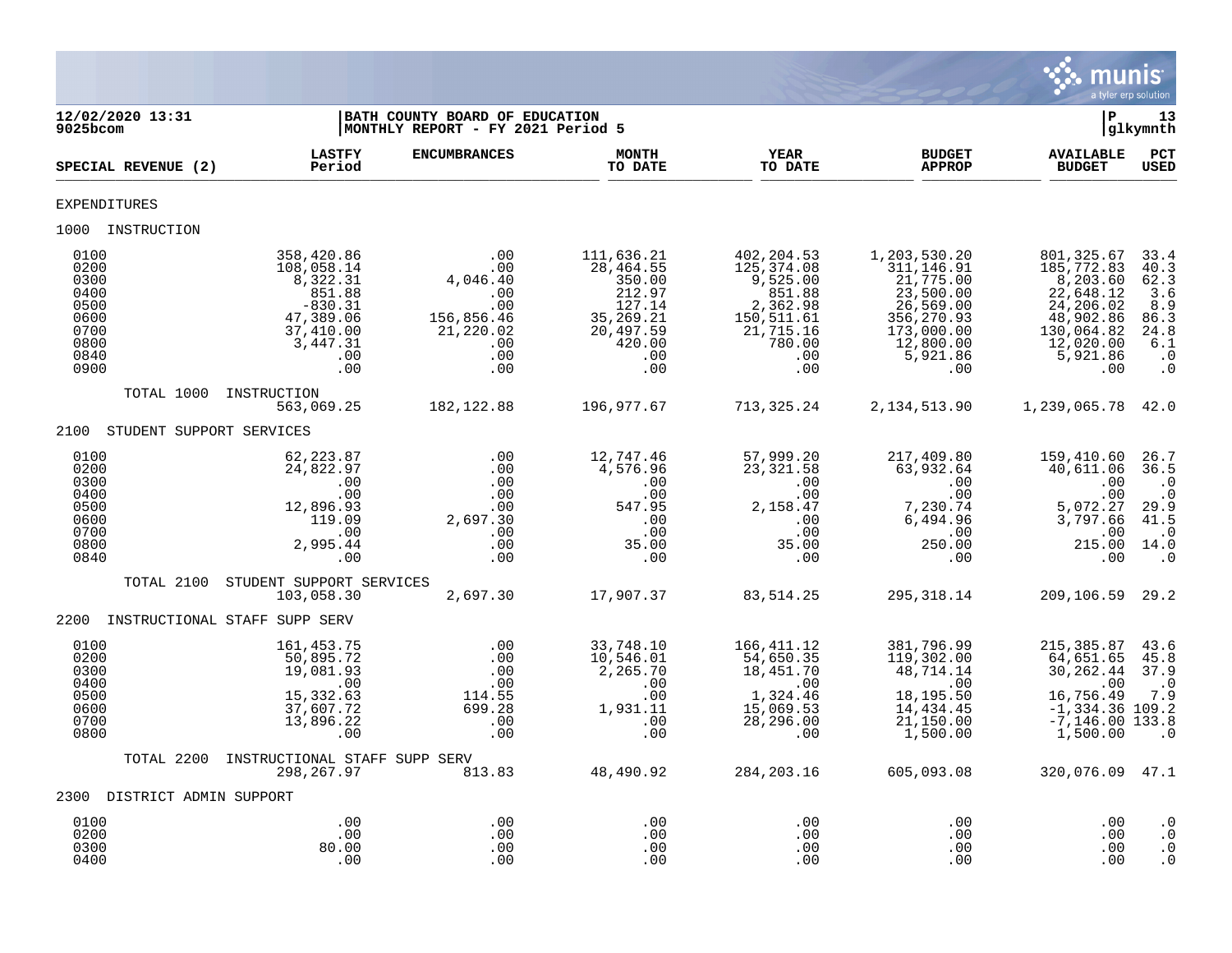

## **12/02/2020 13:31 |BATH COUNTY BOARD OF EDUCATION |P 14 9025bcom |MONTHLY REPORT - FY 2021 Period 5 |glkymnth**

| SPECIAL REVENUE (2)                                  | <b>LASTFY</b><br>Period                                                 | <b>ENCUMBRANCES</b>                                                  | <b>MONTH</b><br>TO DATE                                             | <b>YEAR</b><br>TO DATE                                                      | <b>BUDGET</b><br><b>APPROP</b>                                                              | <b>AVAILABLE</b><br><b>BUDGET</b>                                                                 | PCT<br><b>USED</b>                                                                                   |
|------------------------------------------------------|-------------------------------------------------------------------------|----------------------------------------------------------------------|---------------------------------------------------------------------|-----------------------------------------------------------------------------|---------------------------------------------------------------------------------------------|---------------------------------------------------------------------------------------------------|------------------------------------------------------------------------------------------------------|
| 0500<br>0600<br>0700<br>0800                         | .00<br>2,379.55<br>.00<br>.00                                           | .00<br>.00<br>.00<br>.00                                             | .00<br>.00<br>.00<br>.00                                            | .00<br>.00<br>.00<br>.00                                                    | .00<br>.00<br>.00<br>.00                                                                    | .00<br>.00<br>.00<br>.00                                                                          | $\cdot$ 0<br>$\cdot$ 0<br>$\cdot$ 0<br>$\cdot$ 0                                                     |
| TOTAL 2300                                           | DISTRICT ADMIN SUPPORT<br>2,459.55                                      | .00                                                                  | .00                                                                 | .00                                                                         | .00                                                                                         | .00                                                                                               | $\cdot$ 0                                                                                            |
| 2400<br>SCHOOL ADMIN SUPPORT                         |                                                                         |                                                                      |                                                                     |                                                                             |                                                                                             |                                                                                                   |                                                                                                      |
| 0100<br>0200<br>0300<br>0600<br>0700<br>0800         | .00<br>.00<br>.00<br>.00<br>.00<br>.00                                  | .00<br>.00<br>.00<br>.00<br>.00<br>.00                               | .00<br>.00<br>.00<br>.00<br>.00<br>.00                              | .00<br>.00<br>.00<br>.00<br>.00<br>.00                                      | .00<br>.00<br>.00<br>.00<br>.00<br>.00                                                      | .00<br>.00<br>.00<br>.00<br>.00<br>.00                                                            | $\cdot$ 0<br>$\cdot$ 0<br>$\cdot$ 0<br>$\cdot$ 0<br>$\cdot$ 0<br>$\cdot$ 0                           |
| TOTAL 2400                                           | SCHOOL ADMIN SUPPORT<br>.00                                             | .00                                                                  | .00                                                                 | .00                                                                         | .00                                                                                         | .00                                                                                               | $\cdot$ 0                                                                                            |
| 2500<br>BUSINESS SUPPORT SERVICES                    |                                                                         |                                                                      |                                                                     |                                                                             |                                                                                             |                                                                                                   |                                                                                                      |
| 0100<br>0200<br>0300<br>0400<br>0500<br>0600<br>0700 | .00<br>.00<br>.00<br>.00<br>.00<br>.00<br>.00                           | .00<br>.00<br>.00<br>.00<br>.00<br>.00<br>.00                        | .00<br>.00<br>.00<br>.00<br>.00<br>.00<br>.00                       | .00<br>.00<br>.00<br>.00<br>.00<br>.00<br>.00                               | .00<br>.00<br>.00<br>.00<br>.00<br>.00<br>.00                                               | .00<br>.00<br>.00<br>.00<br>.00<br>.00<br>.00                                                     | $\cdot$ 0<br>$\cdot$ 0<br>$\cdot$ 0<br>$\cdot$ 0<br>$\cdot$ 0<br>$\boldsymbol{\cdot}$ 0<br>$\cdot$ 0 |
| TOTAL 2500                                           | BUSINESS SUPPORT SERVICES<br>.00                                        | .00                                                                  | .00                                                                 | .00                                                                         | .00                                                                                         | .00                                                                                               | . 0                                                                                                  |
|                                                      | 2600 PLANT OPERATIONS AND MAINTENANCE                                   |                                                                      |                                                                     |                                                                             |                                                                                             |                                                                                                   |                                                                                                      |
| 0100<br>0200<br>0300<br>0400<br>0500<br>0600<br>0700 | 4,644.00<br>1,455.80<br>6,362.18<br>450.39<br>518.64<br>4,962.32<br>.00 | .00<br>.00<br>3,920.89<br>8,501.99<br>.00<br>13,505.36<br>$00 \cdot$ | 937.60<br>291.70<br>11,090.75<br>69.47<br>130.06<br>7,060.05<br>.00 | 4,688.00<br>1,459.08<br>11,380.75<br>2,616.61<br>519.86<br>53,604.55<br>.00 | 11,251.29<br>4,628.06<br>$\overline{00}$<br>16,000.00<br>2,500.00<br>15,000.00<br>53,418.00 | 6,563.29<br>3,168.98<br>$-15, 301.64$<br>4,881.40<br>1,980.14<br>$-52, 109.91$ 447.4<br>53,418.00 | 41.7<br>31.5<br>$\cdot$ 0<br>69.5<br>20.8<br>$\cdot$ 0                                               |
| TOTAL 2600                                           | PLANT OPERATIONS AND MAINTENANCE<br>18,393.33                           | 25,928.24                                                            | 19,579.63                                                           | 74,268.85                                                                   | 102,797.35                                                                                  | 2,600.26                                                                                          | 97.5                                                                                                 |
| STUDENT TRANSPORTATION<br>2700                       |                                                                         |                                                                      |                                                                     |                                                                             |                                                                                             |                                                                                                   |                                                                                                      |
| 0100<br>0200<br>0300<br>0600<br>0700                 | 8,407.69<br>2,105.85<br>.00<br>.00<br>.00                               | .00<br>.00<br>.00<br>.00<br>.00                                      | 1,675.20<br>522.04<br>.00<br>.00<br>.00                             | 5,863.20<br>2,007.71<br>.00<br>.00<br>.00                                   | 9,600.00<br>3,006.00<br>.00<br>.00<br>.00                                                   | 3,736.80<br>998.29<br>.00<br>.00<br>.00                                                           | 61.1<br>66.8<br>$\cdot$ 0<br>$\cdot$ 0<br>$\cdot$ 0                                                  |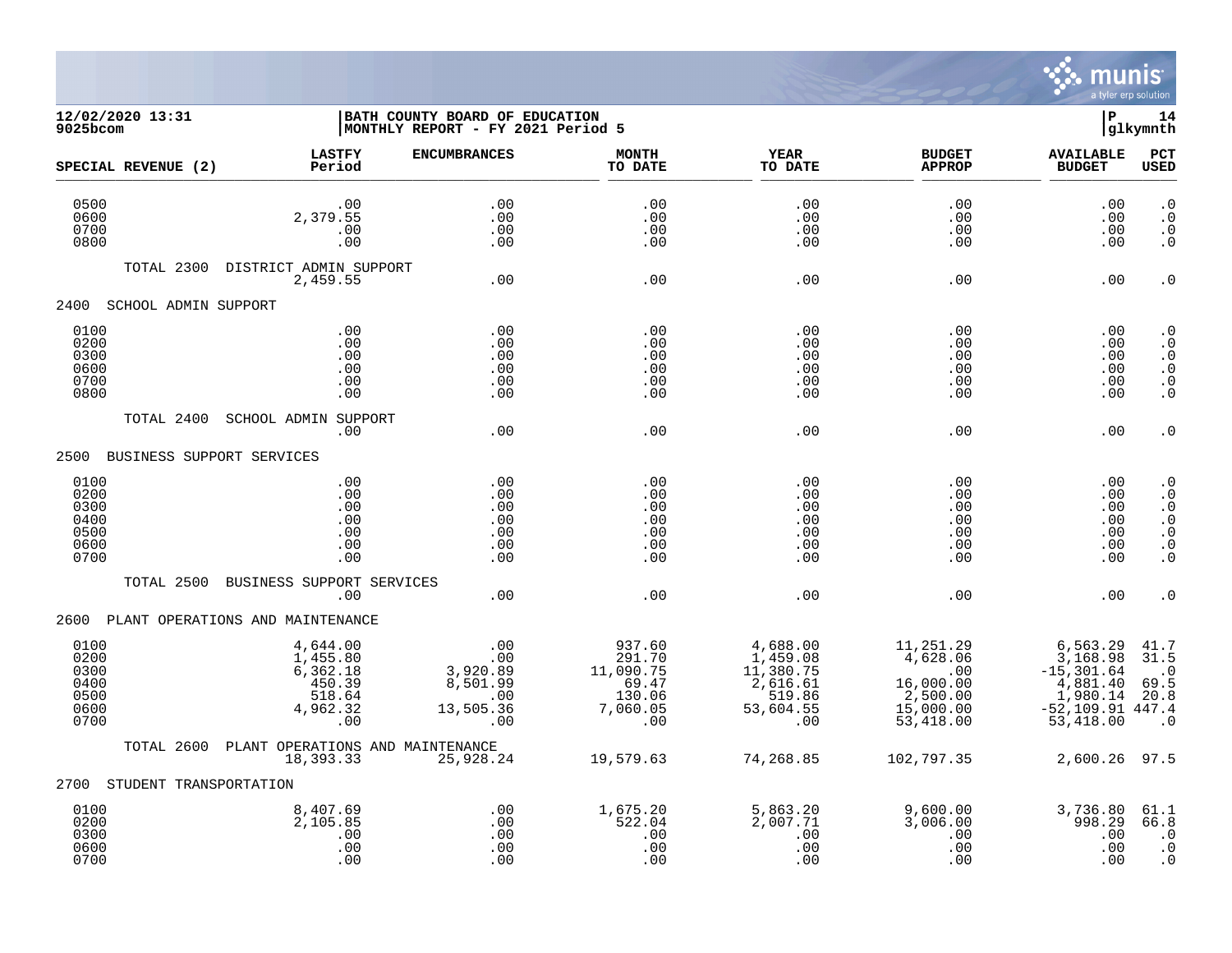

| 12/02/2020 13:31<br>9025bcom                                         |                                                                                             | BATH COUNTY BOARD OF EDUCATION<br>MONTHLY REPORT - FY 2021 Period 5  |                                                                                       |                                                                                         |                                                                                              | ΙP                                                                                                   | 15<br>glkymnth                                                                |
|----------------------------------------------------------------------|---------------------------------------------------------------------------------------------|----------------------------------------------------------------------|---------------------------------------------------------------------------------------|-----------------------------------------------------------------------------------------|----------------------------------------------------------------------------------------------|------------------------------------------------------------------------------------------------------|-------------------------------------------------------------------------------|
| SPECIAL REVENUE (2)                                                  | <b>LASTFY</b><br>Period                                                                     | <b>ENCUMBRANCES</b>                                                  | <b>MONTH</b><br>TO DATE                                                               | <b>YEAR</b><br>TO DATE                                                                  | <b>BUDGET</b><br><b>APPROP</b>                                                               | <b>AVAILABLE</b><br><b>BUDGET</b>                                                                    | PCT<br><b>USED</b>                                                            |
| 0800                                                                 | .00                                                                                         | .00                                                                  | .00                                                                                   | .00                                                                                     | .00                                                                                          | .00                                                                                                  | $\cdot$ 0                                                                     |
| TOTAL 2700                                                           | STUDENT TRANSPORTATION<br>10,513.54                                                         | .00                                                                  | 2,197.24                                                                              | 7,870.91                                                                                | 12,606.00                                                                                    | 4,735.09                                                                                             | 62.4                                                                          |
| 3100<br>FOOD SERVICE OPERATION                                       |                                                                                             |                                                                      |                                                                                       |                                                                                         |                                                                                              |                                                                                                      |                                                                               |
| 0500<br>0600<br>0700<br>0800                                         | .00<br>.00<br>1,939.72<br>.00                                                               | .00<br>.00<br>.00<br>.00                                             | .00<br>.00<br>.00<br>.00                                                              | .00<br>.00<br>$-10.00$<br>.00                                                           | .00<br>.00<br>25,900.00<br>.00                                                               | .00<br>.00<br>25,910.00<br>.00                                                                       | $\cdot$ 0<br>$\boldsymbol{\cdot}$ 0<br>$\cdot$ 0<br>$\cdot$ 0                 |
| TOTAL 3100                                                           | FOOD SERVICE OPERATION<br>1,939.72                                                          | .00                                                                  | .00                                                                                   | $-10.00$                                                                                | 25,900.00                                                                                    | 25,910.00                                                                                            | $\cdot$ 0                                                                     |
| 3200<br>DAY CARE OPERATIONS                                          |                                                                                             |                                                                      |                                                                                       |                                                                                         |                                                                                              |                                                                                                      |                                                                               |
| 0100<br>0500<br>0600                                                 | .00<br>.00<br>.00                                                                           | .00<br>.00<br>.00                                                    | .00<br>.00<br>.00                                                                     | .00<br>.00<br>.00                                                                       | .00<br>.00<br>.00                                                                            | .00<br>.00<br>.00                                                                                    | $\cdot$ 0<br>$\cdot$ 0<br>$\cdot$ 0                                           |
| TOTAL 3200                                                           | DAY CARE OPERATIONS<br>.00                                                                  | .00                                                                  | .00                                                                                   | .00                                                                                     | .00                                                                                          | .00                                                                                                  | $\cdot$ 0                                                                     |
| COMMUNITY SERVICES<br>3300                                           |                                                                                             |                                                                      |                                                                                       |                                                                                         |                                                                                              |                                                                                                      |                                                                               |
| 0100<br>0200<br>0300<br>0400<br>0500<br>0600<br>0700<br>0800<br>0900 | 96, 215.63<br>9,489.29<br>.00<br>223.52<br>622.36<br>12,949.46<br>1,344.84<br>195.75<br>.00 | .00<br>.00<br>.00<br>.00<br>.00<br>23,330.00<br>414.12<br>.00<br>.00 | 19,188.28<br>1,847.66<br>198.00<br>55.88<br>99.00<br>3,160.69<br>.00<br>120.00<br>.00 | 91,638.73<br>7,891.16<br>198.00<br>223.52<br>99.00<br>19,751.01<br>.00<br>120.00<br>.00 | 231,641.62<br>19,832.69<br>720.00<br>450.00<br>3,409.50<br>12,162.71<br>.00<br>160.00<br>.00 | 140,002.89<br>11,941.53<br>522.00<br>226.48<br>3,310.50<br>$-30,918.30$<br>$-414.12$<br>40.00<br>.00 | 39.6<br>39.8<br>27.5<br>49.7<br>2.9<br>354.2<br>$\Omega$<br>75.0<br>$\cdot$ 0 |
| TOTAL 3300                                                           | COMMUNITY SERVICES<br>121,040.85                                                            | 23,744.12                                                            | 24,669.51                                                                             | 119,921.42                                                                              | 268,376.52                                                                                   | 124,710.98                                                                                           | 53.5                                                                          |
| 5100<br>DEBT SERVICE                                                 |                                                                                             |                                                                      |                                                                                       |                                                                                         |                                                                                              |                                                                                                      |                                                                               |
| 0800                                                                 | .00                                                                                         | .00                                                                  | .00                                                                                   | .00                                                                                     | .00                                                                                          | .00                                                                                                  | $\cdot$ 0                                                                     |
| TOTAL 5100                                                           | DEBT SERVICE<br>.00                                                                         | .00                                                                  | .00                                                                                   | .00                                                                                     | .00                                                                                          | .00                                                                                                  | $\cdot$ 0                                                                     |
| 5200<br><b>FUND TRANSFERS</b>                                        |                                                                                             |                                                                      |                                                                                       |                                                                                         |                                                                                              |                                                                                                      |                                                                               |
| 0900                                                                 | .00                                                                                         | .00                                                                  | .00                                                                                   | .00                                                                                     | 3,436.00                                                                                     | 3,436.00                                                                                             | $\cdot$ 0                                                                     |
| TOTAL 5200                                                           | FUND TRANSFERS<br>.00                                                                       | .00                                                                  | .00                                                                                   | .00                                                                                     | 3,436.00                                                                                     | 3,436.00                                                                                             | $\cdot$ 0                                                                     |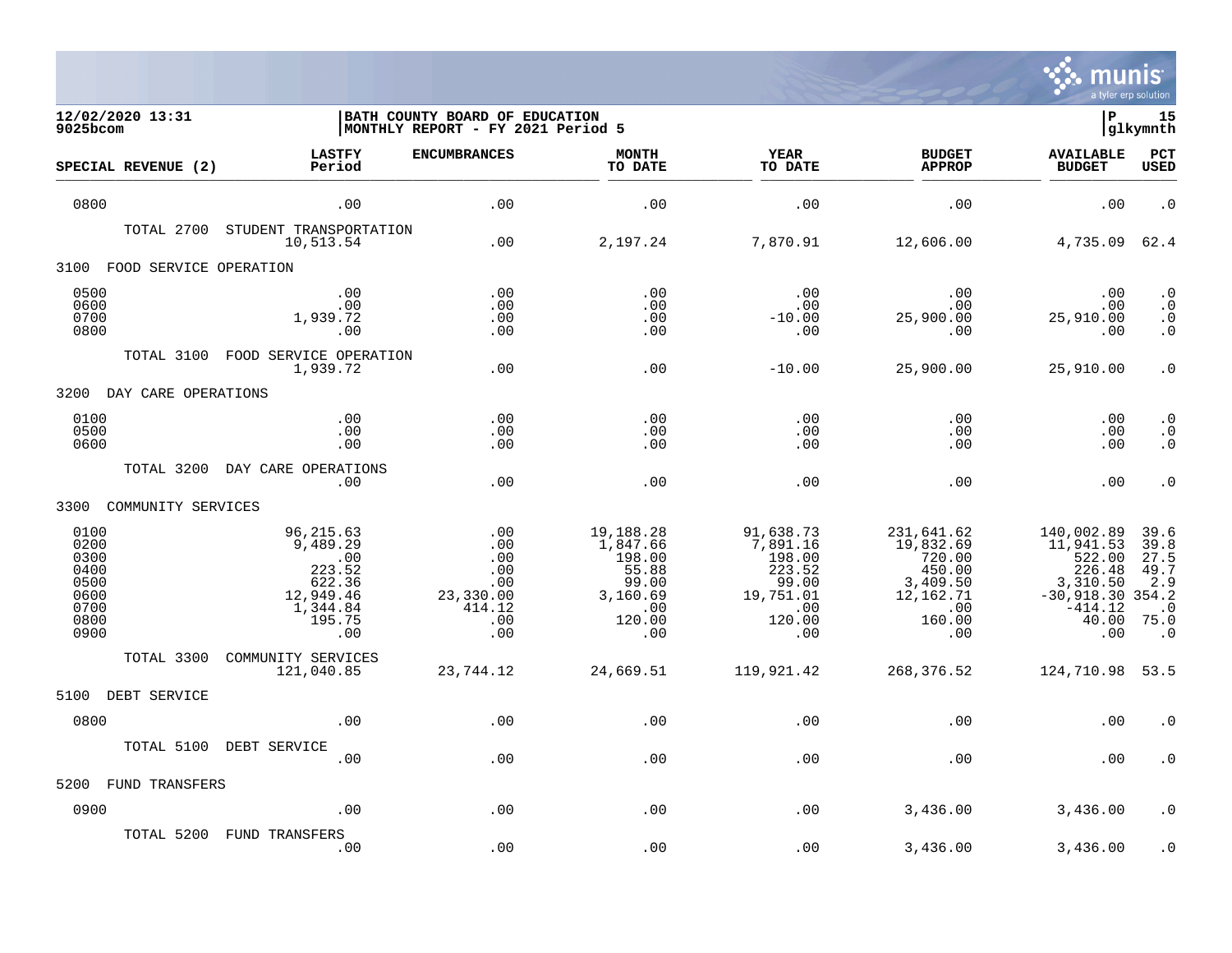|                               |                         |                                                                      |                         |                 |                         | munis<br>a tyler erp solution     |                |
|-------------------------------|-------------------------|----------------------------------------------------------------------|-------------------------|-----------------|-------------------------|-----------------------------------|----------------|
| 12/02/2020 13:31<br>9025bcom  |                         | BATH COUNTY BOARD OF EDUCATION<br> MONTHLY REPORT - FY 2021 Period 5 |                         |                 |                         |                                   | 16<br>glkymnth |
| SPECIAL REVENUE (2)           | <b>LASTFY</b><br>Period | <b>ENCUMBRANCES</b>                                                  | <b>MONTH</b><br>TO DATE | YEAR<br>TO DATE | <b>BUDGET</b><br>APPROP | <b>AVAILABLE</b><br><b>BUDGET</b> | PCT<br>USED    |
| TOTAL EXPENDITURES            | 1,118,742.51            | 235,306.37                                                           | 309,822.34              | 1,283,093.83    | 3,448,040.99            | 1,929,640.79 44.0                 |                |
| TOTAL FOR SPECIAL REVENUE (2) | 111,391.15              | $-235, 306.37$                                                       | $-71,529.95$            | 136,832.25      | $.00 \,$                | 98,474.12                         | $\cdot$ 0      |

 $\mathcal{L}^{\text{max}}$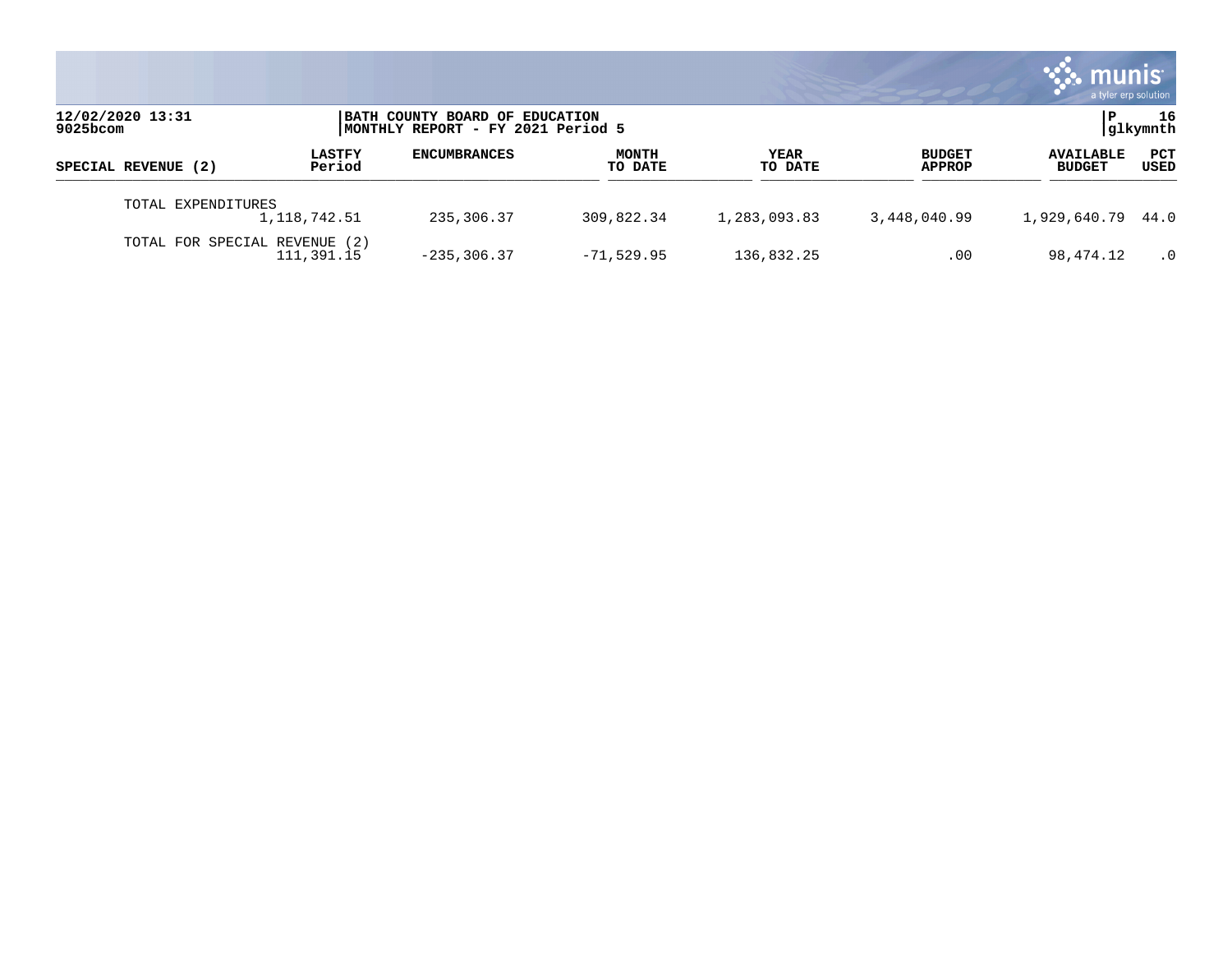|                                                |                          |                                                                     |                         |                        |                                | munis<br>a tyler erp solution     |                               |
|------------------------------------------------|--------------------------|---------------------------------------------------------------------|-------------------------|------------------------|--------------------------------|-----------------------------------|-------------------------------|
| 12/02/2020 13:31<br>9025bcom                   |                          | BATH COUNTY BOARD OF EDUCATION<br>MONTHLY REPORT - FY 2021 Period 5 |                         |                        |                                | l P                               | 17<br> glkymnth               |
| DISTRICT ACTIVITY FD (ANNUAL) Period           | <b>LASTFY</b>            | <b>ENCUMBRANCES</b>                                                 | <b>MONTH</b><br>TO DATE | <b>YEAR</b><br>TO DATE | <b>BUDGET</b><br><b>APPROP</b> | <b>AVAILABLE</b><br><b>BUDGET</b> | PCT<br><b>USED</b>            |
| <b>REVENUES</b>                                |                          |                                                                     |                         |                        |                                |                                   |                               |
| 0999 BEGINNING BALANCE                         |                          |                                                                     |                         |                        |                                |                                   |                               |
| TOTAL 0999 BEGINNING BALANCE                   | 94,621.51                | .00                                                                 | .00                     | 96,410.11              | 96, 410.11                     |                                   | .00 100.0                     |
| <b>RECEIPTS</b>                                |                          |                                                                     |                         |                        |                                |                                   |                               |
| REVENUE FROM LOCAL SOURCES                     |                          |                                                                     |                         |                        |                                |                                   |                               |
| STUDENT ACTIVITIES                             |                          |                                                                     |                         |                        |                                |                                   |                               |
| 1740 FEES<br>1750 DONATIONS<br>1790 OTHER STUD | 15.00<br>.00<br>6,488.75 | .00<br>.00<br>.00                                                   | .00<br>.00<br>.00       | .00<br>.00<br>1,751.63 | 5,706.14<br>.00<br>26,726.14   | 5,706.14<br>.00<br>24,974.51      | $\cdot$ 0<br>$\cdot$ 0<br>6.6 |
| TOTAL STUDENT ACTIVITIES                       | 6,503.75                 | .00                                                                 | .00                     | 1,751.63               | 32,432.28                      | 30,680.65                         | 5.4                           |
| OTHER REVENUE FROM LOCAL SOURCES               |                          |                                                                     |                         |                        |                                |                                   |                               |
| 1920 CONTRIBUTE<br>1990 MISC REV               | 8,525.00<br>9,325.00     | .00<br>.00                                                          | 250.00<br>.00           | 6.050.00<br>.00        | 16,175.00<br>14,010.00         | 10,125.00<br>14,010.00            | 37.4<br>$\cdot$ 0             |
| TOTAL OTHER REVENUE FROM LOCAL SOURCES         | 17,850.00                | .00                                                                 | 250.00                  | 6,050.00               | 30,185.00                      | 24,135.00                         | 20.0                          |
| TOTAL REVENUE FROM LOCAL SOURCES               | 24, 353. 75              | .00                                                                 | 250.00                  | 7,801.63               | 62,617.28                      | 54,815.65 12.5                    |                               |
| REVENUE FROM FEDERAL SOURCES                   |                          |                                                                     |                         |                        |                                |                                   |                               |
| FEDERAL REIMBURSEMENT                          |                          |                                                                     |                         |                        |                                |                                   |                               |
| 4810 MED REIMB                                 | .00                      | .00                                                                 | .00                     | .00                    | .00                            | .00                               | $\cdot$ 0                     |
| TOTAL FEDERAL REIMBURSEMENT                    | .00                      | .00                                                                 | .00                     | .00                    | .00                            | .00                               | $\cdot$ 0                     |
| TOTAL REVENUE FROM FEDERAL SOURCES             | .00                      | .00                                                                 | .00                     | .00                    | .00                            | .00                               | $\cdot$ 0                     |
| TOTAL RECEIPTS                                 | 24, 353. 75              | .00                                                                 | 250.00                  | 7,801.63               | 62,617.28                      | 54,815.65                         | 12.5                          |
| TOTAL REVENUE                                  | 118,975.26               | .00                                                                 | 250.00                  | 104, 211.74            | 159,027.39                     | 54,815.65 65.5                    |                               |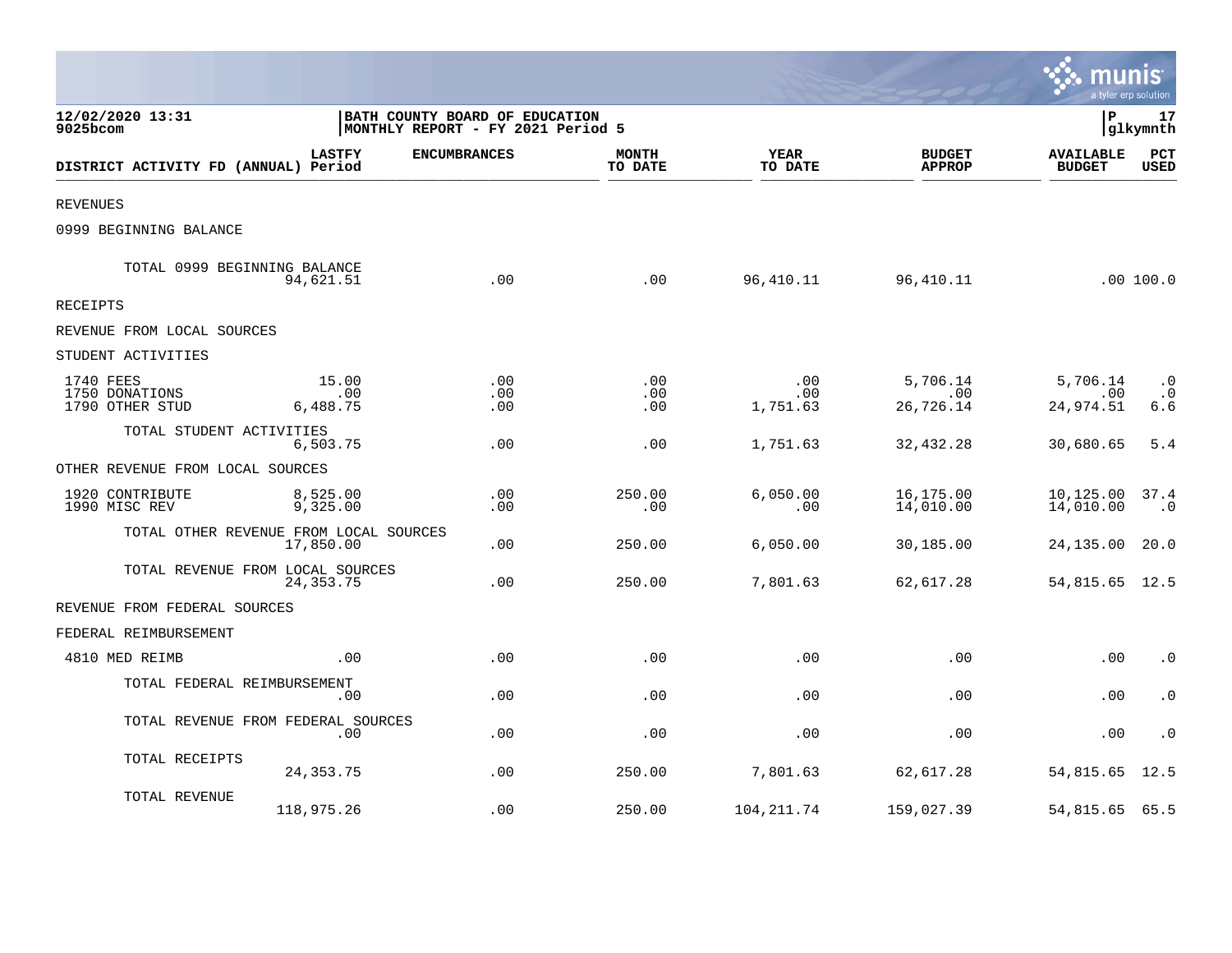

| 12/02/2020 13:31<br>9025bcom                                 |                                                                                     | BATH COUNTY BOARD OF EDUCATION<br>MONTHLY REPORT - FY 2021 Period 5 |                                                             |                                                                      |                                                                                          | Þ                                                                                                 | 18<br>glkymnth                                                           |
|--------------------------------------------------------------|-------------------------------------------------------------------------------------|---------------------------------------------------------------------|-------------------------------------------------------------|----------------------------------------------------------------------|------------------------------------------------------------------------------------------|---------------------------------------------------------------------------------------------------|--------------------------------------------------------------------------|
|                                                              | <b>LASTFY</b><br>DISTRICT ACTIVITY FD (ANNUAL) Period                               | <b>ENCUMBRANCES</b>                                                 | <b>MONTH</b><br>TO DATE                                     | <b>YEAR</b><br>TO DATE                                               | <b>BUDGET</b><br><b>APPROP</b>                                                           | <b>AVAILABLE</b><br><b>BUDGET</b>                                                                 | <b>PCT</b><br>USED                                                       |
| <b>EXPENDITURES</b>                                          |                                                                                     |                                                                     |                                                             |                                                                      |                                                                                          |                                                                                                   |                                                                          |
| 1000 INSTRUCTION                                             |                                                                                     |                                                                     |                                                             |                                                                      |                                                                                          |                                                                                                   |                                                                          |
| 0100<br>0200<br>0300<br>0400<br>0500<br>0600<br>0700<br>0800 | 1,471.07<br>273.73<br>180.00<br>480.00<br>9,342.85<br>20,960.86<br>971.03<br>595.00 | .00<br>.00<br>159.00<br>.00<br>.00<br>4,885.79<br>.00<br>.00        | .00<br>.00<br>.00<br>.00<br>78.39<br>3,335.89<br>.00<br>.00 | .00<br>.00<br>1,422.55<br>600.00<br>201.24<br>3,800.20<br>.00<br>.00 | 4,643.51<br>868.00<br>980.00<br>992.07<br>4,491.81<br>116,650.06<br>7,611.14<br>8,069.53 | 4,643.51<br>868.00<br>$-601.55$ 161.4<br>392.07<br>4,290.57<br>107,964.07<br>7,611.14<br>8,069.53 | $\cdot$ 0<br>$\cdot$ 0<br>$60.5$<br>4.5<br>7.5<br>$\cdot$ 0<br>$\cdot$ 0 |
| TOTAL 1000                                                   | INSTRUCTION<br>34, 274.54                                                           | 5,044.79                                                            | 3, 414.28                                                   | 6,023.99                                                             | 144,306.12                                                                               | 133, 237.34                                                                                       | 7.7                                                                      |
| 2100                                                         | STUDENT SUPPORT SERVICES                                                            |                                                                     |                                                             |                                                                      |                                                                                          |                                                                                                   |                                                                          |
| 0600                                                         | 663.62                                                                              | .00                                                                 | 33.95                                                       | 33.95                                                                | 1,775.85                                                                                 | 1,741.90                                                                                          | 1.9                                                                      |
| TOTAL 2100                                                   | STUDENT SUPPORT SERVICES<br>663.62                                                  | .00                                                                 | 33.95                                                       | 33.95                                                                | 1,775.85                                                                                 | 1,741.90                                                                                          | 1.9                                                                      |
| 2200                                                         | INSTRUCTIONAL STAFF SUPP SERV                                                       |                                                                     |                                                             |                                                                      |                                                                                          |                                                                                                   |                                                                          |
| 0600<br>0700                                                 | 4,838.52<br>.00                                                                     | .00<br>.00                                                          | .00<br>.00                                                  | .00<br>.00                                                           | 11,086.07<br>.00                                                                         | 11,086.07<br>.00                                                                                  | $\cdot$ 0<br>$\cdot$ 0                                                   |
| TOTAL 2200                                                   | INSTRUCTIONAL STAFF SUPP SERV<br>4,838.52                                           | .00                                                                 | .00                                                         | .00                                                                  | 11,086.07                                                                                | 11,086.07                                                                                         | $\cdot$ 0                                                                |
| 2600                                                         | PLANT OPERATIONS AND MAINTENANCE                                                    |                                                                     |                                                             |                                                                      |                                                                                          |                                                                                                   |                                                                          |
| 0600                                                         | .00                                                                                 | .00                                                                 | .00                                                         | .00                                                                  | .00                                                                                      | .00                                                                                               | $\cdot$ 0                                                                |
| TOTAL 2600                                                   | PLANT OPERATIONS AND MAINTENANCE<br>.00                                             | .00                                                                 | .00                                                         | .00                                                                  | .00                                                                                      | .00                                                                                               | $\cdot$ 0                                                                |
| 2700                                                         | STUDENT TRANSPORTATION                                                              |                                                                     |                                                             |                                                                      |                                                                                          |                                                                                                   |                                                                          |
| 0100<br>0200<br>0800                                         | .00<br>.00<br>609.76                                                                | .00<br>.00<br>.00                                                   | .00<br>.00<br>.00                                           | .00<br>.00<br>.00                                                    | .00<br>.00<br>1,859.35                                                                   | $.00 \,$<br>.00<br>1,859.35                                                                       | $\cdot$ 0<br>$\cdot$ 0<br>$\cdot$ 0                                      |
| TOTAL 2700                                                   | STUDENT TRANSPORTATION<br>609.76                                                    | .00                                                                 | .00                                                         | .00                                                                  | 1,859.35                                                                                 | 1,859.35                                                                                          | $\cdot$ 0                                                                |
|                                                              | TOTAL EXPENDITURES<br>40,386.44                                                     | 5,044.79                                                            | 3,448.23                                                    | 6,057.94                                                             | 159,027.39                                                                               | 147,924.66                                                                                        | 7.0                                                                      |
|                                                              | TOTAL FOR DISTRICT ACTIVITY FD (ANNUAL) (21)<br>78,588.82                           | $-5,044.79$                                                         | $-3,198.23$                                                 | 98,153.80                                                            | .00                                                                                      | $-93, 109.01$                                                                                     | $\cdot$ 0                                                                |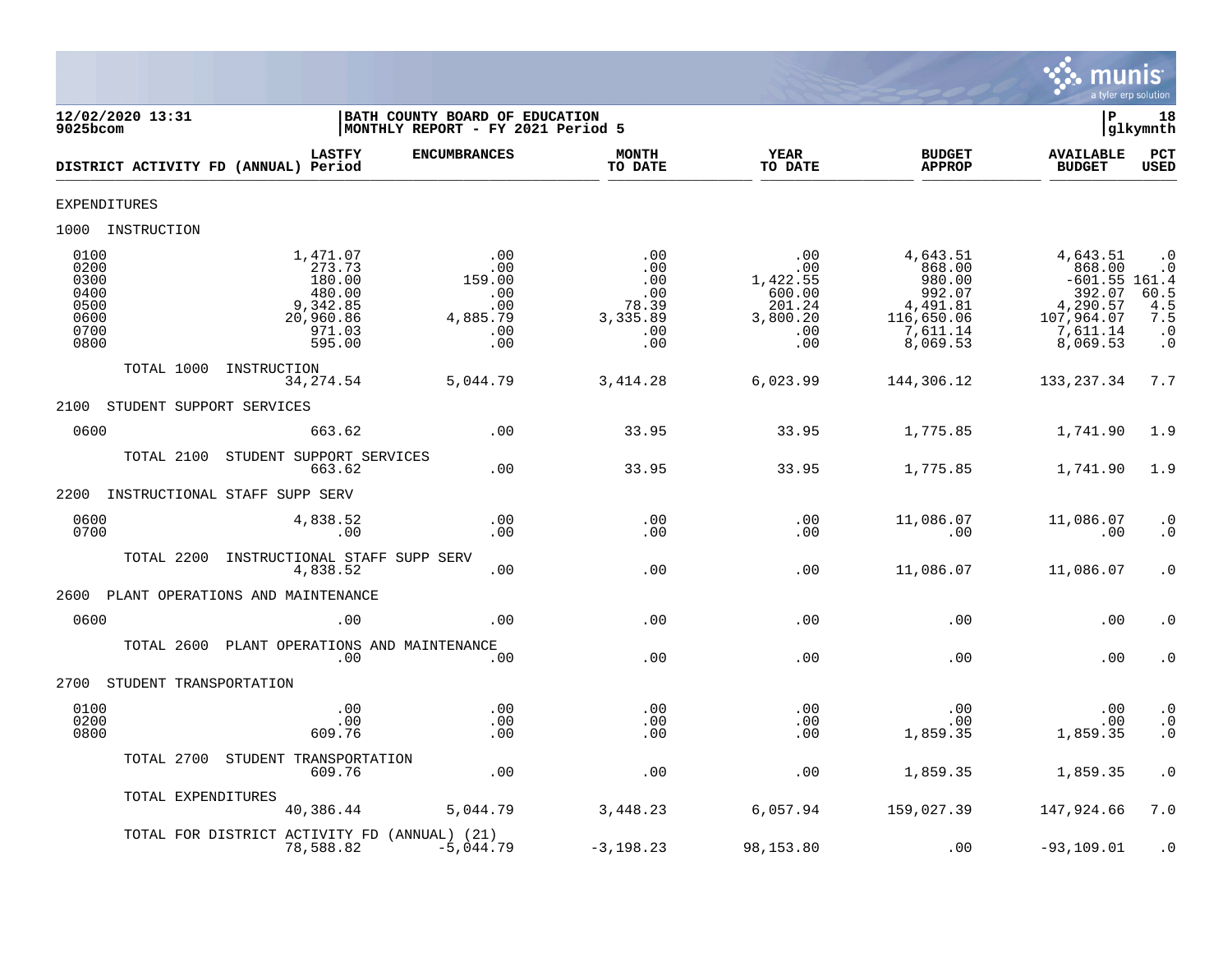|                                                                     |                          |                                                                     |                          |                          |                                | munıs<br>a tyler erp solution     |                                                               |
|---------------------------------------------------------------------|--------------------------|---------------------------------------------------------------------|--------------------------|--------------------------|--------------------------------|-----------------------------------|---------------------------------------------------------------|
| 12/02/2020 13:31<br>9025bcom                                        |                          | BATH COUNTY BOARD OF EDUCATION<br>MONTHLY REPORT - FY 2021 Period 5 |                          |                          |                                | P                                 | 19<br>glkymnth                                                |
| SPEC REV - STUDENT ACTIVITY (2Period                                | <b>LASTFY</b>            | <b>ENCUMBRANCES</b>                                                 | <b>MONTH</b><br>TO DATE  | <b>YEAR</b><br>TO DATE   | <b>BUDGET</b><br><b>APPROP</b> | <b>AVAILABLE</b><br><b>BUDGET</b> | PCT<br>USED                                                   |
| <b>REVENUES</b>                                                     |                          |                                                                     |                          |                          |                                |                                   |                                                               |
| <b>RECEIPTS</b>                                                     |                          |                                                                     |                          |                          |                                |                                   |                                                               |
| REVENUE FROM LOCAL SOURCES                                          |                          |                                                                     |                          |                          |                                |                                   |                                                               |
| STUDENT ACTIVITIES                                                  |                          |                                                                     |                          |                          |                                |                                   |                                                               |
| 1710 ADMISSIONS<br>1730 DUES<br><b>1740 FEES</b><br>1790 OTHER STUD | .00<br>.00<br>.00<br>.00 | .00<br>.00<br>.00<br>.00                                            | .00<br>.00<br>.00<br>.00 | .00<br>.00<br>.00<br>.00 | .00<br>.00<br>.00<br>.00       | .00<br>.00<br>.00<br>.00          | $\cdot$ 0<br>$\boldsymbol{\cdot}$ 0<br>$\cdot$ 0<br>$\cdot$ 0 |
| TOTAL STUDENT ACTIVITIES                                            | .00                      | .00                                                                 | .00                      | .00                      | .00                            | .00                               | $\cdot$ 0                                                     |
| OTHER REVENUE FROM LOCAL SOURCES                                    |                          |                                                                     |                          |                          |                                |                                   |                                                               |
| 1920 CONTRIBUTE                                                     | .00                      | .00                                                                 | .00                      | .00                      | .00                            | .00                               | $\cdot$ 0                                                     |
| TOTAL OTHER REVENUE FROM LOCAL SOURCES                              | .00                      | .00                                                                 | .00                      | .00                      | .00                            | .00                               | $\cdot$ 0                                                     |
| TOTAL REVENUE FROM LOCAL SOURCES                                    | .00                      | .00                                                                 | .00                      | .00                      | .00                            | .00                               | $\cdot$ 0                                                     |
| TOTAL RECEIPTS                                                      | .00                      | .00                                                                 | .00                      | .00                      | .00                            | .00                               | $\cdot$ 0                                                     |
| TOTAL REVENUE                                                       | .00                      | .00                                                                 | .00                      | .00                      | .00                            | .00                               | $\cdot$ 0                                                     |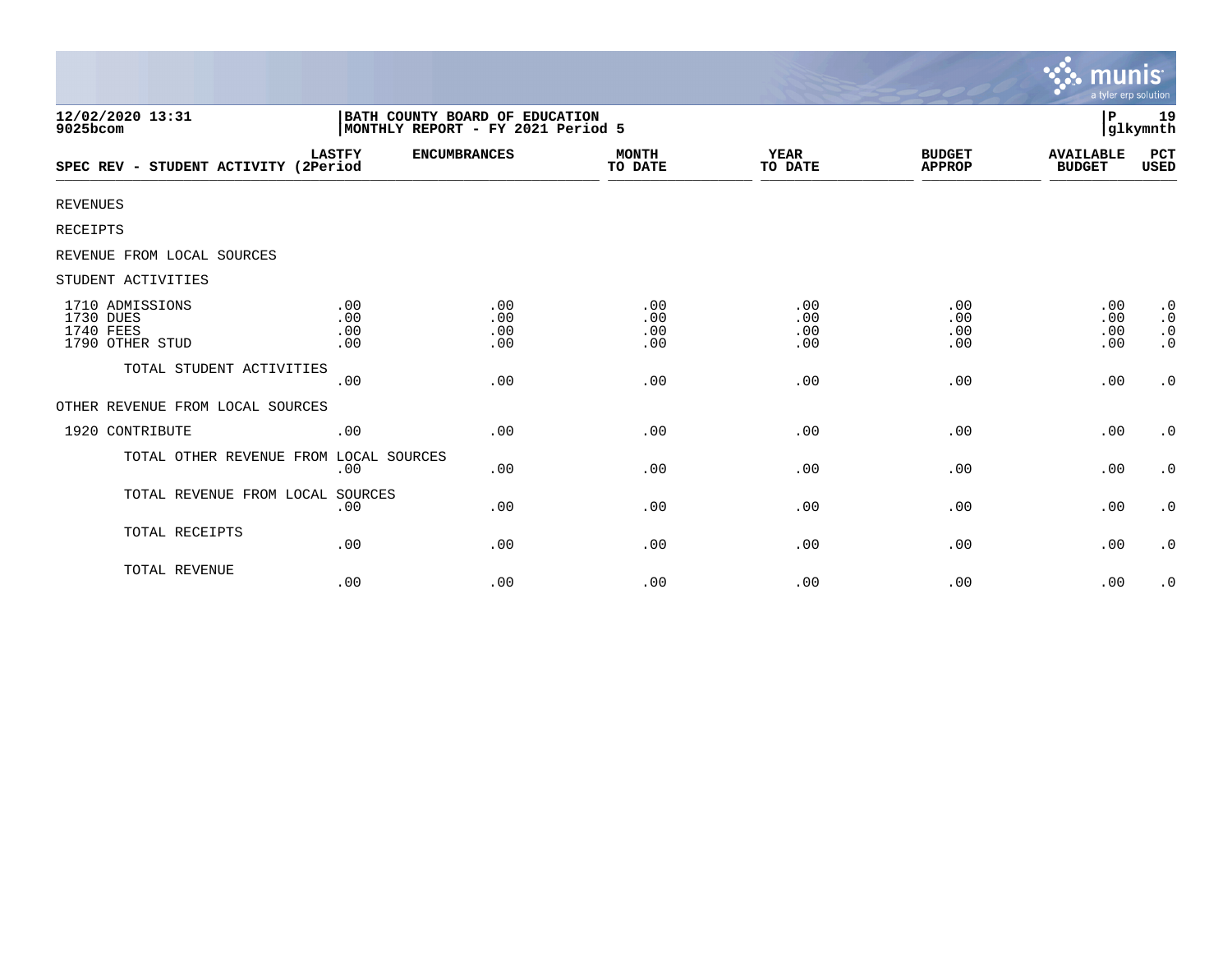

| 12/02/2020 13:31<br>9025bcom                         |                                               | BATH COUNTY BOARD OF EDUCATION<br>MONTHLY REPORT - FY 2021 Period 5 |                                               |                                               |                                               | $\mathbf P$                                   | 20<br>glkymnth                                                                                                                                |
|------------------------------------------------------|-----------------------------------------------|---------------------------------------------------------------------|-----------------------------------------------|-----------------------------------------------|-----------------------------------------------|-----------------------------------------------|-----------------------------------------------------------------------------------------------------------------------------------------------|
| SPEC REV - STUDENT ACTIVITY (2Period                 | <b>LASTFY</b>                                 | <b>ENCUMBRANCES</b>                                                 | <b>MONTH</b><br>TO DATE                       | <b>YEAR</b><br>TO DATE                        | <b>BUDGET</b><br><b>APPROP</b>                | <b>AVAILABLE</b><br><b>BUDGET</b>             | PCT<br><b>USED</b>                                                                                                                            |
| EXPENDITURES                                         |                                               |                                                                     |                                               |                                               |                                               |                                               |                                                                                                                                               |
| INSTRUCTION<br>1000                                  |                                               |                                                                     |                                               |                                               |                                               |                                               |                                                                                                                                               |
| 0100<br>0300<br>0400<br>0500<br>0600<br>0700<br>0800 | .00<br>.00<br>.00<br>.00<br>.00<br>.00<br>.00 | .00<br>.00<br>.00<br>.00<br>.00<br>.00<br>.00                       | .00<br>.00<br>.00<br>.00<br>.00<br>.00<br>.00 | .00<br>.00<br>.00<br>.00<br>.00<br>.00<br>.00 | .00<br>.00<br>.00<br>.00<br>.00<br>.00<br>.00 | .00<br>.00<br>.00<br>.00<br>.00<br>.00<br>.00 | $\cdot$ 0<br>$\boldsymbol{\cdot}$ 0<br>$\cdot$ 0<br>$\begin{smallmatrix} 0.1 \\ 0.1 \end{smallmatrix}$<br>$\boldsymbol{\cdot}$ 0<br>$\cdot$ 0 |
| TOTAL 1000                                           | INSTRUCTION<br>.00                            | .00                                                                 | .00                                           | .00                                           | .00                                           | .00                                           | $\cdot$ 0                                                                                                                                     |
| 2100<br>STUDENT SUPPORT SERVICES                     |                                               |                                                                     |                                               |                                               |                                               |                                               |                                                                                                                                               |
| 0100<br>0300<br>0400<br>0500<br>0600<br>0700<br>0800 | .00<br>.00<br>.00<br>.00<br>.00<br>.00<br>.00 | .00<br>.00<br>.00<br>.00<br>.00<br>.00<br>.00                       | .00<br>.00<br>.00<br>.00<br>.00<br>.00<br>.00 | .00<br>.00<br>.00<br>.00<br>.00<br>.00<br>.00 | .00<br>.00<br>.00<br>.00<br>.00<br>.00<br>.00 | .00<br>.00<br>.00<br>.00<br>.00<br>.00<br>.00 | $\begin{smallmatrix} 0.1 \\ 0.1 \end{smallmatrix}$<br>$\cdot$ 0<br>$\begin{array}{c} 0.0 \\ 0.0 \\ 0.0 \end{array}$<br>$\cdot$ 0              |
| TOTAL 2100                                           | STUDENT SUPPORT SERVICES<br>.00               | .00                                                                 | .00                                           | .00                                           | .00                                           | .00                                           | $\cdot$ 0                                                                                                                                     |
| INSTRUCTIONAL STAFF SUPP SERV<br>2200                |                                               |                                                                     |                                               |                                               |                                               |                                               |                                                                                                                                               |
| 0100<br>0300<br>0400<br>0500<br>0600<br>0700<br>0800 | .00<br>.00<br>.00<br>.00<br>.00<br>.00<br>.00 | .00<br>.00<br>.00<br>.00<br>.00<br>.00<br>.00                       | .00<br>.00<br>.00<br>.00<br>.00<br>.00<br>.00 | .00<br>.00<br>.00<br>.00<br>.00<br>.00<br>.00 | .00<br>.00<br>.00<br>.00<br>.00<br>.00<br>.00 | .00<br>.00<br>.00<br>.00<br>.00<br>.00<br>.00 | $\cdot$ 0<br>$\ddot{0}$<br>$\boldsymbol{\cdot}$ 0<br>$\overline{0}$<br>$\ddot{\theta}$<br>$\cdot$ 0<br>$\overline{0}$ .                       |
| TOTAL 2200                                           | INSTRUCTIONAL STAFF SUPP SERV<br>.00          | .00                                                                 | .00                                           | .00                                           | .00                                           | .00                                           | $\cdot$ 0                                                                                                                                     |
| 2600<br>PLANT OPERATIONS AND MAINTENANCE             |                                               |                                                                     |                                               |                                               |                                               |                                               |                                                                                                                                               |
| 0100<br>0300<br>0400<br>0500<br>0600<br>0700<br>0800 | .00<br>.00<br>.00<br>.00<br>.00<br>.00<br>.00 | .00<br>.00<br>.00<br>.00<br>.00<br>.00<br>.00                       | .00<br>.00<br>.00<br>.00<br>.00<br>.00<br>.00 | .00<br>.00<br>.00<br>.00<br>.00<br>.00<br>.00 | .00<br>.00<br>.00<br>.00<br>.00<br>.00<br>.00 | .00<br>.00<br>.00<br>.00<br>.00<br>.00<br>.00 | $\cdot$ 0<br>$\cdot$ 0<br>$\boldsymbol{\cdot}$ 0<br>$\ddot{0}$<br>$\boldsymbol{\cdot}$ 0<br>$\boldsymbol{\cdot}$ 0<br>$\cdot$ 0               |
| TOTAL 2600                                           | PLANT OPERATIONS AND MAINTENANCE<br>.00       | .00                                                                 | .00                                           | .00                                           | .00                                           | .00                                           | $\cdot$ 0                                                                                                                                     |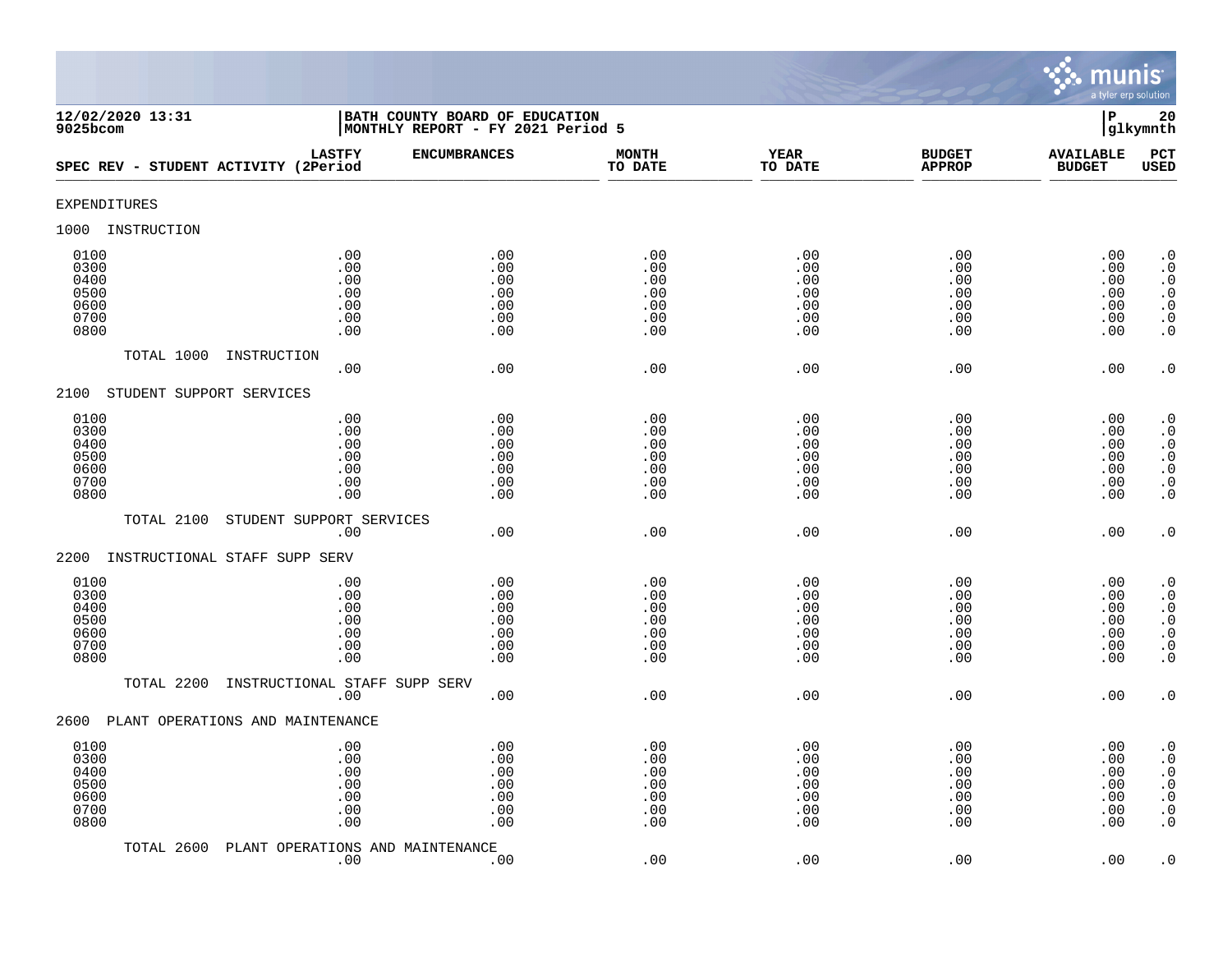

| 12/02/2020 13:31<br>9025bcom                         |                        |                                               | BATH COUNTY BOARD OF EDUCATION<br> MONTHLY REPORT - FY 2021 Period 5 | P<br>glkymnth                                 |                                               |                                               |                                               |                                                                                         |  |
|------------------------------------------------------|------------------------|-----------------------------------------------|----------------------------------------------------------------------|-----------------------------------------------|-----------------------------------------------|-----------------------------------------------|-----------------------------------------------|-----------------------------------------------------------------------------------------|--|
| SPEC REV -                                           | STUDENT ACTIVITY       | <b>LASTFY</b><br>(2Period                     | <b>ENCUMBRANCES</b>                                                  | <b>MONTH</b><br>TO DATE                       | <b>YEAR</b><br>TO DATE                        | <b>BUDGET</b><br><b>APPROP</b>                | <b>AVAILABLE</b><br><b>BUDGET</b>             | PCT<br><b>USED</b>                                                                      |  |
| 2700                                                 | STUDENT TRANSPORTATION |                                               |                                                                      |                                               |                                               |                                               |                                               |                                                                                         |  |
| 0100<br>0300<br>0400<br>0500<br>0600<br>0700<br>0800 |                        | .00<br>.00<br>.00<br>.00<br>.00<br>.00<br>.00 | .00<br>.00<br>.00<br>.00<br>.00<br>.00<br>.00                        | .00<br>.00<br>.00<br>.00<br>.00<br>.00<br>.00 | .00<br>.00<br>.00<br>.00<br>.00<br>.00<br>.00 | .00<br>.00<br>.00<br>.00<br>.00<br>.00<br>.00 | .00<br>.00<br>.00<br>.00<br>.00<br>.00<br>.00 | $\cdot$ 0<br>$\cdot$ 0<br>$\cdot$ 0<br>$\cdot$ 0<br>$\cdot$ 0<br>$\cdot$ 0<br>$\cdot$ 0 |  |
|                                                      | TOTAL 2700             | STUDENT TRANSPORTATION<br>.00                 | .00                                                                  | .00                                           | .00                                           | .00                                           | .00                                           | $\cdot$ 0                                                                               |  |
|                                                      | TOTAL EXPENDITURES     | .00                                           | .00                                                                  | .00                                           | .00                                           | .00                                           | .00                                           | $\cdot$ 0                                                                               |  |
|                                                      | TOTAL FOR SPEC REV -   | STUDENT ACTIVITY (25)<br>.00                  | .00                                                                  | .00                                           | .00                                           | .00                                           | .00                                           | $\cdot$ 0                                                                               |  |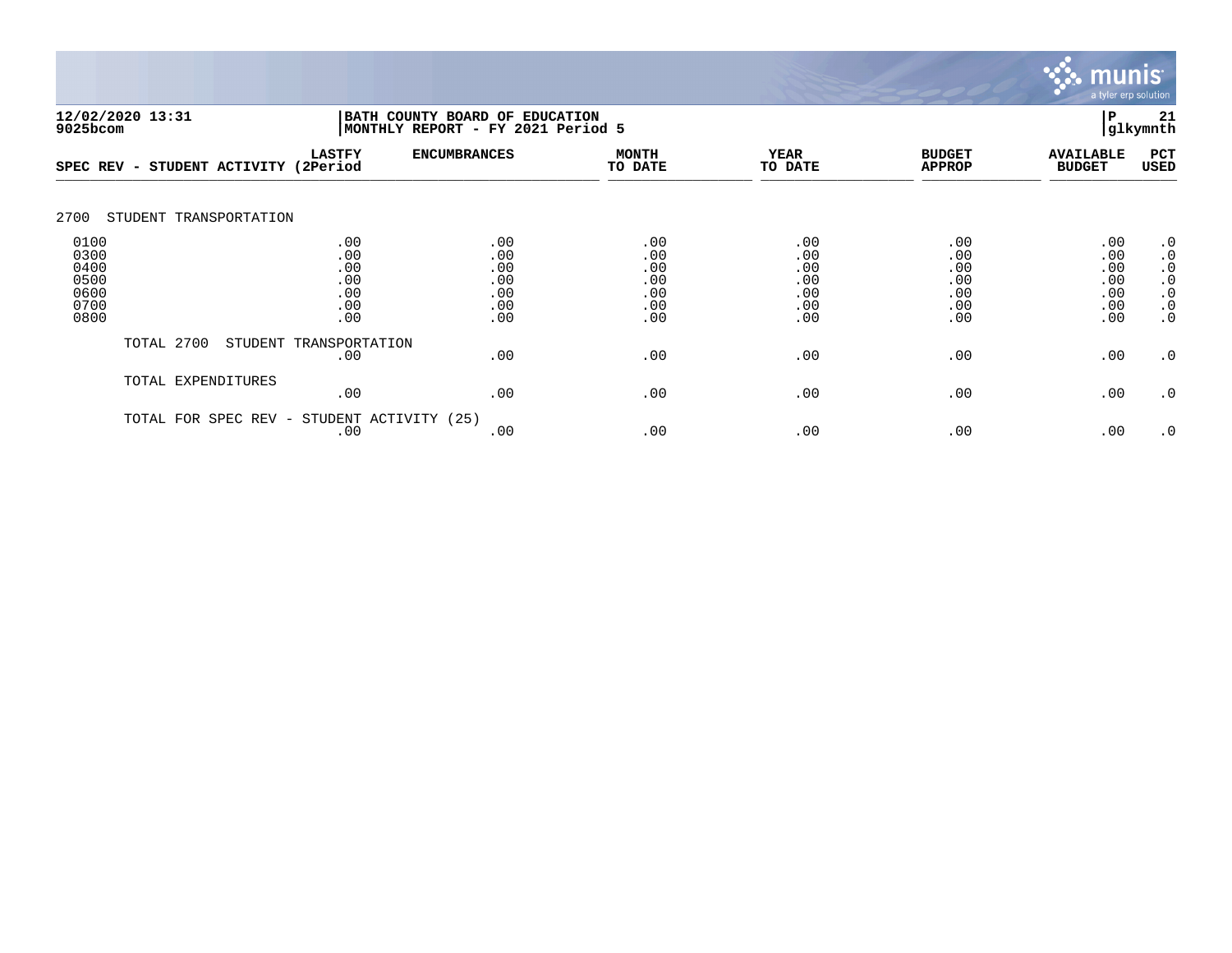|                                  |                         |                                                                     |                         |                        |                                | a tyler erp solution              |                |
|----------------------------------|-------------------------|---------------------------------------------------------------------|-------------------------|------------------------|--------------------------------|-----------------------------------|----------------|
| 12/02/2020 13:31<br>9025bcom     |                         | BATH COUNTY BOARD OF EDUCATION<br>MONTHLY REPORT - FY 2021 Period 5 |                         |                        |                                | P                                 | 22<br>glkymnth |
| CAPITAL OUTLAY FUND (310)        | <b>LASTFY</b><br>Period | <b>ENCUMBRANCES</b>                                                 | <b>MONTH</b><br>TO DATE | <b>YEAR</b><br>TO DATE | <b>BUDGET</b><br><b>APPROP</b> | <b>AVAILABLE</b><br><b>BUDGET</b> | PCT<br>USED    |
| <b>REVENUES</b>                  |                         |                                                                     |                         |                        |                                |                                   |                |
| 0999 BEGINNING BALANCE           |                         |                                                                     |                         |                        |                                |                                   |                |
| TOTAL 0999 BEGINNING BALANCE     | .00                     | .00                                                                 | .00                     | .00                    | .00                            | .00                               | $\cdot$ 0      |
| RECEIPTS                         |                         |                                                                     |                         |                        |                                |                                   |                |
| REVENUE FROM STATE SOURCES       |                         |                                                                     |                         |                        |                                |                                   |                |
| RESTRICTED                       |                         |                                                                     |                         |                        |                                |                                   |                |
| 3200 RES STATE                   | 87,000.00               | .00                                                                 | .00                     | 86,105.00              | 172,209.00                     | 86,104.00                         | 50.0           |
| TOTAL RESTRICTED                 | 87,000.00               | .00                                                                 | .00                     | 86,105.00              | 172,209.00                     | 86,104.00                         | 50.0           |
| TOTAL REVENUE FROM STATE SOURCES | 87,000.00               | .00                                                                 | .00                     | 86,105.00              | 172,209.00                     | 86,104.00                         | 50.0           |
| OTHER RECEIPTS                   |                         |                                                                     |                         |                        |                                |                                   |                |
| INTERFUND TRANSFERS              |                         |                                                                     |                         |                        |                                |                                   |                |
| 5210 FND XFER                    | .00                     | .00                                                                 | .00                     | .00                    | .00                            | .00                               | $\cdot$ 0      |
| TOTAL INTERFUND TRANSFERS        | .00                     | .00                                                                 | .00                     | .00                    | .00                            | .00                               | $\cdot$ 0      |
| TOTAL OTHER RECEIPTS             | .00                     | .00                                                                 | .00                     | .00                    | .00                            | .00                               | $\cdot$ 0      |
| TOTAL RECEIPTS                   | 87,000.00               | .00                                                                 | .00                     | 86,105.00              | 172,209.00                     | 86,104.00                         | 50.0           |
| TOTAL REVENUE                    | 87,000.00               | .00                                                                 | .00                     | 86,105.00              | 172,209.00                     | 86,104.00 50.0                    |                |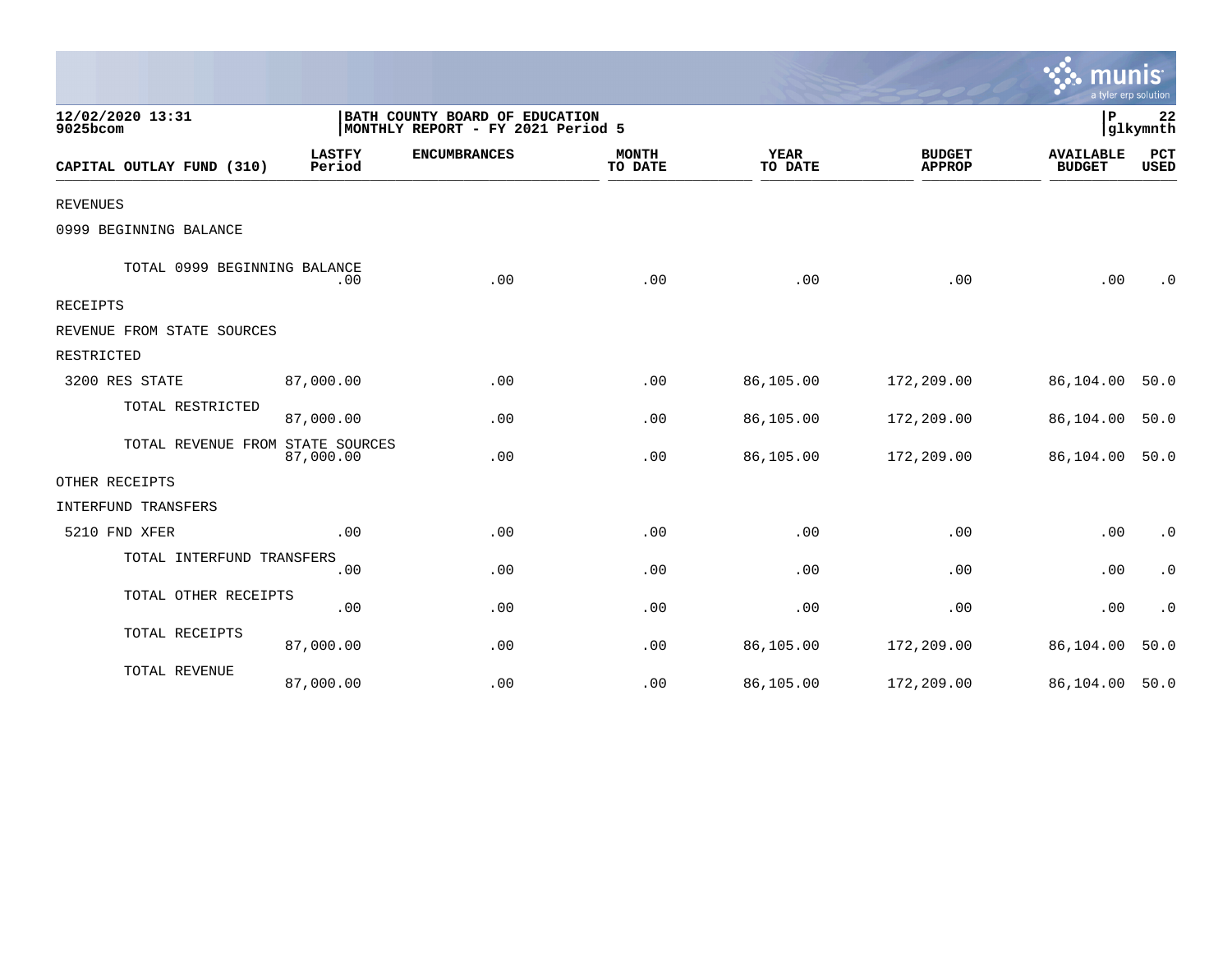

| 12/02/2020 13:31<br>9025bcom |                           |                                            | BATH COUNTY BOARD OF EDUCATION<br>MONTHLY REPORT - FY 2021 Period 5 |                         |                        |                                | P                                 | 23<br>glkymnth         |
|------------------------------|---------------------------|--------------------------------------------|---------------------------------------------------------------------|-------------------------|------------------------|--------------------------------|-----------------------------------|------------------------|
|                              | CAPITAL OUTLAY FUND (310) | <b>LASTFY</b><br>Period                    | <b>ENCUMBRANCES</b>                                                 | <b>MONTH</b><br>TO DATE | <b>YEAR</b><br>TO DATE | <b>BUDGET</b><br><b>APPROP</b> | <b>AVAILABLE</b><br><b>BUDGET</b> | PCT<br><b>USED</b>     |
| <b>EXPENDITURES</b>          |                           |                                            |                                                                     |                         |                        |                                |                                   |                        |
| 2600                         |                           | PLANT OPERATIONS AND MAINTENANCE           |                                                                     |                         |                        |                                |                                   |                        |
| 0400<br>0500                 |                           | .00<br>.00                                 | .00<br>.00                                                          | .00<br>.00              | .00<br>.00             | .00<br>.00                     | .00<br>.00                        | $\cdot$ 0<br>$\cdot$ 0 |
|                              | TOTAL 2600                | PLANT OPERATIONS AND MAINTENANCE<br>.00    | .00                                                                 | .00                     | .00                    | .00                            | .00                               | $\cdot$ 0              |
| 5100                         | DEBT SERVICE              |                                            |                                                                     |                         |                        |                                |                                   |                        |
| 0800<br>0840                 |                           | .00<br>.00                                 | .00<br>.00                                                          | .00<br>.00              | .00<br>.00             | .00<br>172,209.00              | .00<br>172,209.00                 | $\cdot$ 0<br>$\cdot$ 0 |
|                              | TOTAL 5100                | DEBT SERVICE<br>.00                        | .00                                                                 | .00                     | .00                    | 172,209.00                     | 172,209.00                        | $\cdot$ 0              |
| 5200                         | FUND TRANSFERS            |                                            |                                                                     |                         |                        |                                |                                   |                        |
| 0900                         |                           | 26,010.00                                  | .00                                                                 | .00                     | .00                    | .00                            | .00                               | $\cdot$ 0              |
|                              | TOTAL 5200<br>FUND        | TRANSFERS<br>26,010.00                     | .00                                                                 | .00                     | .00                    | .00                            | .00                               | $\cdot$ 0              |
|                              | TOTAL EXPENDITURES        | 26,010.00                                  | .00                                                                 | .00                     | .00                    | 172,209.00                     | 172,209.00                        | $\cdot$ 0              |
|                              |                           | TOTAL FOR CAPITAL OUTLAY FUND<br>60,990.00 | (310)<br>.00                                                        | .00                     | 86,105.00              | .00                            | $-86, 105.00$                     | $\cdot$ 0              |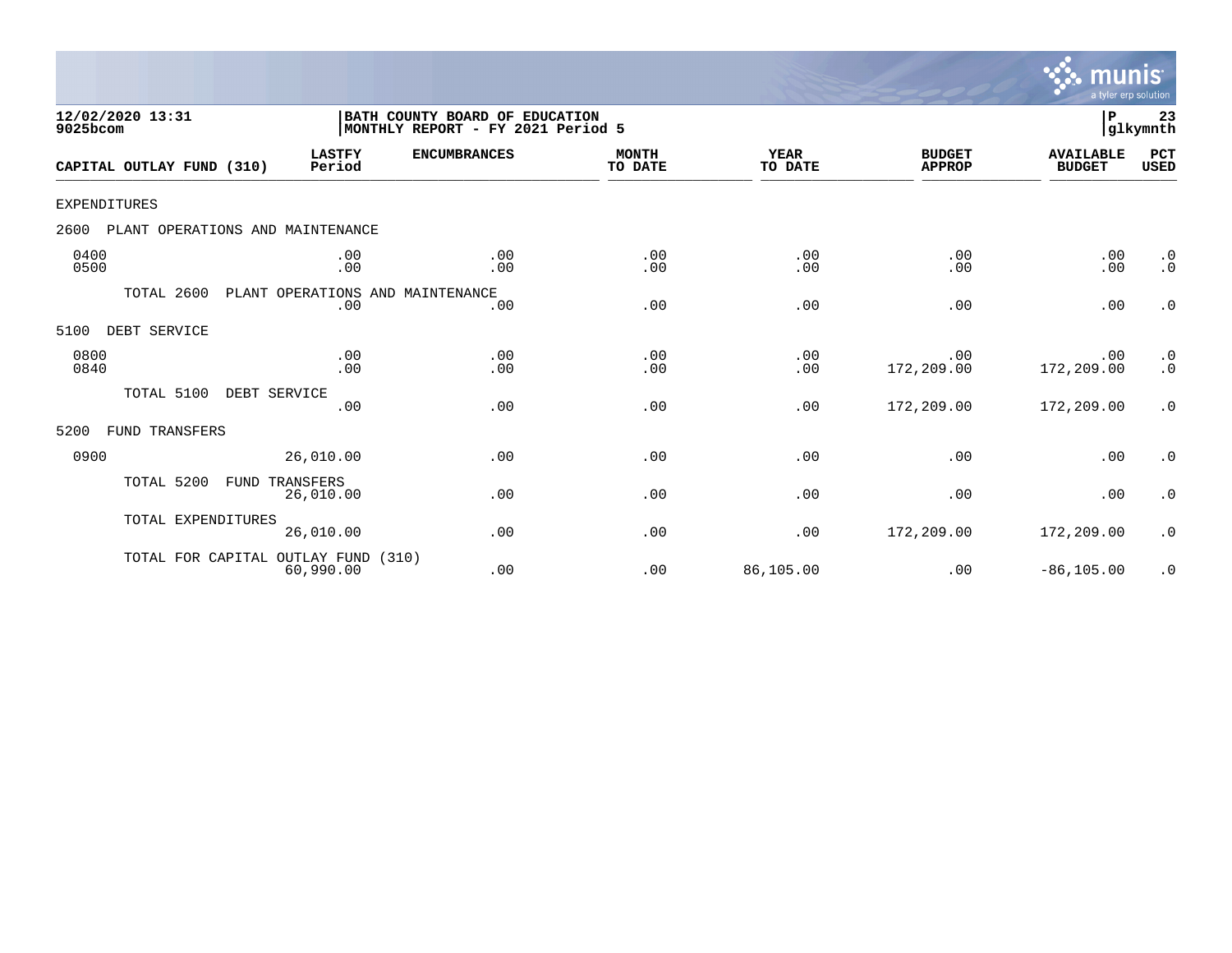|                                                                                                   |                                                                     |                                        |                                        |                                        |                                               | mu<br>a tyler erp solution                    | INIS                                                                                    |
|---------------------------------------------------------------------------------------------------|---------------------------------------------------------------------|----------------------------------------|----------------------------------------|----------------------------------------|-----------------------------------------------|-----------------------------------------------|-----------------------------------------------------------------------------------------|
| 12/02/2020 13:31<br>9025bcom                                                                      | BATH COUNTY BOARD OF EDUCATION<br>MONTHLY REPORT - FY 2021 Period 5 |                                        |                                        |                                        |                                               | l P<br>24<br>glkymnth                         |                                                                                         |
| BUILDING FUND (5 CENT LEVY) (3Period                                                              | <b>LASTFY</b>                                                       | <b>ENCUMBRANCES</b>                    | <b>MONTH</b><br>TO DATE                | <b>YEAR</b><br>TO DATE                 | <b>BUDGET</b><br><b>APPROP</b>                | <b>AVAILABLE</b><br><b>BUDGET</b>             | PCT<br><b>USED</b>                                                                      |
| <b>REVENUES</b>                                                                                   |                                                                     |                                        |                                        |                                        |                                               |                                               |                                                                                         |
| 0999 BEGINNING BALANCE                                                                            |                                                                     |                                        |                                        |                                        |                                               |                                               |                                                                                         |
| TOTAL 0999 BEGINNING BALANCE                                                                      | .00                                                                 | .00                                    | .00                                    | .00                                    | .00                                           | .00                                           | $\cdot$ 0                                                                               |
| RECEIPTS                                                                                          |                                                                     |                                        |                                        |                                        |                                               |                                               |                                                                                         |
| REVENUE FROM LOCAL SOURCES                                                                        |                                                                     |                                        |                                        |                                        |                                               |                                               |                                                                                         |
| AD VALOREM TAXES                                                                                  |                                                                     |                                        |                                        |                                        |                                               |                                               |                                                                                         |
| 1111 GRP TAX<br>1113 PSCRP TAX<br>1115 DLQ TAX<br>1116 DISTL TAX<br>1117 MV TAX<br>1118 UNMND TAX | .00<br>.00.<br>.00<br>.00<br>.00<br>.00                             | .00<br>.00<br>.00<br>.00<br>.00<br>.00 | .00<br>.00<br>.00<br>.00<br>.00<br>.00 | .00<br>.00<br>.00<br>.00<br>.00<br>.00 | 565,000.00<br>.00<br>.00<br>.00<br>.00<br>.00 | 565,000.00<br>.00<br>.00<br>.00<br>.00<br>.00 | $\cdot$ 0<br>$\cdot$ 0<br>$\cdot$ 0<br>$\boldsymbol{\cdot}$ 0<br>$\cdot$ 0<br>$\cdot$ 0 |
| TOTAL AD VALOREM TAXES                                                                            | .00                                                                 | .00                                    | .00                                    | .00                                    | 565,000.00                                    | 565,000.00                                    | $\cdot$ 0                                                                               |
| PENALTIES & INTEREST ON TAXES                                                                     |                                                                     |                                        |                                        |                                        |                                               |                                               |                                                                                         |
| 1140 PEN & INT                                                                                    | .00                                                                 | .00                                    | .00                                    | .00                                    | .00                                           | .00                                           | $\cdot$ 0                                                                               |
| TOTAL PENALTIES & INTEREST ON TAXES                                                               | .00                                                                 | .00                                    | .00                                    | .00                                    | .00                                           | .00                                           | $\boldsymbol{\cdot}$ 0                                                                  |
| OTHER TAXES                                                                                       |                                                                     |                                        |                                        |                                        |                                               |                                               |                                                                                         |
| 1191 OMIT TAX<br>1192 EXCISE TAX                                                                  | .00<br>.00                                                          | .00<br>.00                             | .00<br>.00                             | .00<br>.00                             | .00<br>.00                                    | .00<br>.00                                    | $\cdot$ 0<br>$\cdot$ 0                                                                  |
| TOTAL OTHER TAXES                                                                                 | .00                                                                 | .00                                    | .00                                    | .00                                    | .00                                           | .00                                           | $\cdot$ 0                                                                               |
| EARNINGS ON INVESTMENTS                                                                           |                                                                     |                                        |                                        |                                        |                                               |                                               |                                                                                         |
| 1510 INT ON INV                                                                                   | .00                                                                 | .00                                    | .00                                    | .00                                    | .00                                           | .00                                           | $\cdot$ 0                                                                               |
| TOTAL EARNINGS ON INVESTMENTS                                                                     | .00                                                                 | .00                                    | .00                                    | .00                                    | .00                                           | .00                                           | $\cdot$ 0                                                                               |
| TOTAL REVENUE FROM LOCAL SOURCES                                                                  | .00                                                                 | .00                                    | .00                                    | .00                                    | 565,000.00                                    | 565,000.00                                    | $\cdot$ 0                                                                               |
| REVENUE FROM STATE SOURCES                                                                        |                                                                     |                                        |                                        |                                        |                                               |                                               |                                                                                         |

 $\mathcal{L}$ 

RESTRICTED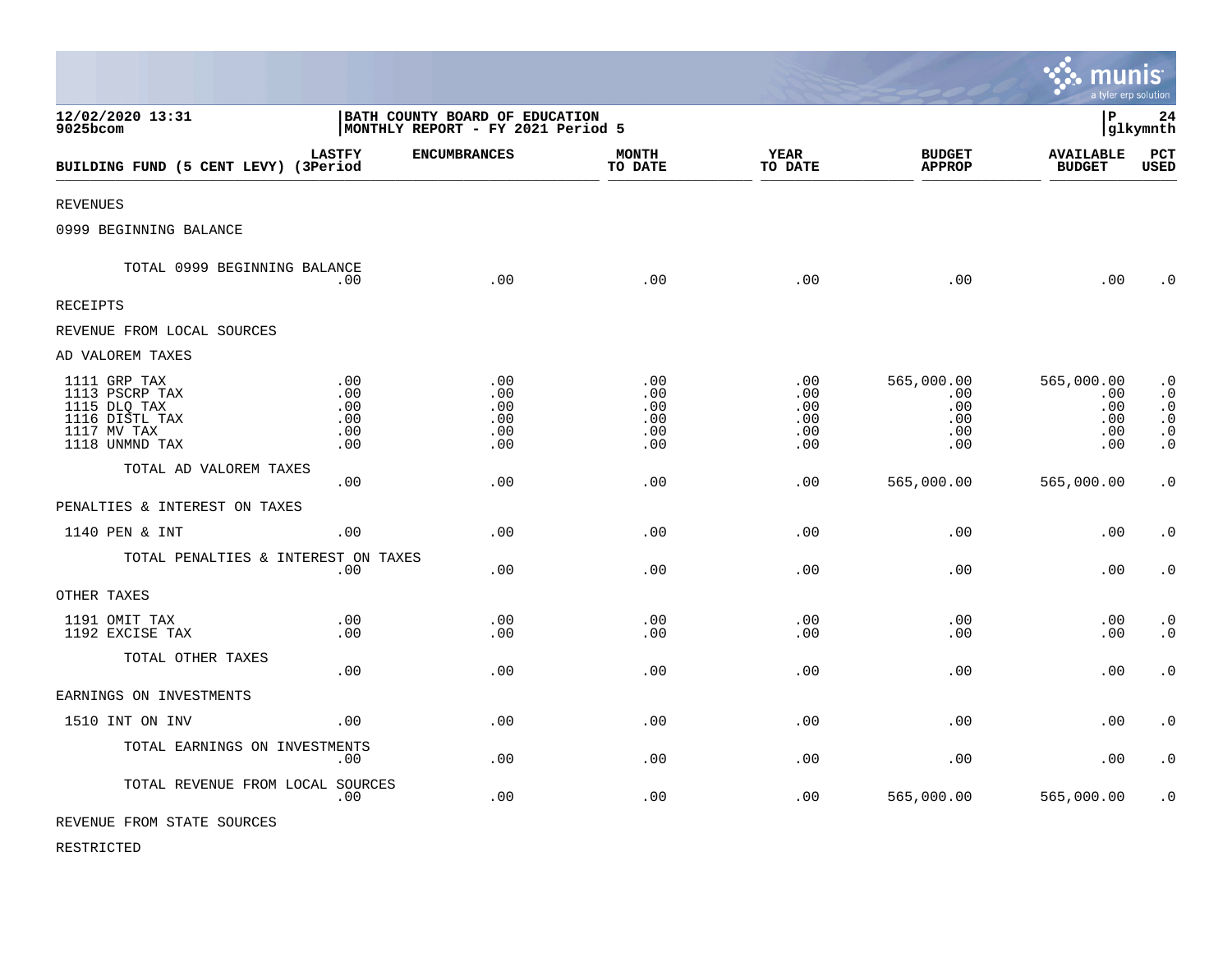

| 12/02/2020 13:31<br>9025bcom                                                                               |                                                | BATH COUNTY BOARD OF EDUCATION<br>MONTHLY REPORT - FY 2021 Period 5 |                                        |                                        |                                        | ∣P<br>glkymnth                         |                                                                            |
|------------------------------------------------------------------------------------------------------------|------------------------------------------------|---------------------------------------------------------------------|----------------------------------------|----------------------------------------|----------------------------------------|----------------------------------------|----------------------------------------------------------------------------|
| BUILDING FUND (5 CENT LEVY) (3Period                                                                       | <b>LASTFY</b>                                  | <b>ENCUMBRANCES</b>                                                 | <b>MONTH</b><br>TO DATE                | <b>YEAR</b><br>TO DATE                 | <b>BUDGET</b><br><b>APPROP</b>         | <b>AVAILABLE</b><br><b>BUDGET</b>      | PCT<br><b>USED</b>                                                         |
| 3200 RES STATE                                                                                             | 453,080.00                                     | .00                                                                 | .00                                    | 506,216.00                             | 1,012,432.00                           | 506,216.00                             | 50.0                                                                       |
| TOTAL RESTRICTED                                                                                           | 453,080.00                                     | .00                                                                 | .00                                    | 506,216.00                             | 1,012,432.00                           | 506,216.00                             | 50.0                                                                       |
|                                                                                                            | TOTAL REVENUE FROM STATE SOURCES<br>453,080.00 | .00                                                                 | .00                                    | 506,216.00                             | 1,012,432.00                           | 506,216.00                             | 50.0                                                                       |
| OTHER RECEIPTS                                                                                             |                                                |                                                                     |                                        |                                        |                                        |                                        |                                                                            |
| INTERFUND TRANSFERS                                                                                        |                                                |                                                                     |                                        |                                        |                                        |                                        |                                                                            |
| 5210 FND XFER                                                                                              | .00                                            | .00                                                                 | .00                                    | .00                                    | .00                                    | .00                                    | $\cdot$ 0                                                                  |
| TOTAL INTERFUND TRANSFERS                                                                                  | .00                                            | .00                                                                 | .00                                    | .00                                    | .00                                    | .00                                    | $\cdot$ 0                                                                  |
| SALE OR COMP FOR LOSS OF ASSETS                                                                            |                                                |                                                                     |                                        |                                        |                                        |                                        |                                                                            |
| 5311 SALE LAND<br>5312 LOSS LAND<br>5331 SALE BLDG<br>5332 LOSS BLDG<br>5341 SALE EQUIP<br>5342 LOSS EQUIP | .00<br>.00<br>.00<br>.00<br>.00<br>.00         | .00<br>.00<br>.00<br>.00<br>.00<br>.00                              | .00<br>.00<br>.00<br>.00<br>.00<br>.00 | .00<br>.00<br>.00<br>.00<br>.00<br>.00 | .00<br>.00<br>.00<br>.00<br>.00<br>.00 | .00<br>.00<br>.00<br>.00<br>.00<br>.00 | $\cdot$ 0<br>$\cdot$ 0<br>$\cdot$ 0<br>$\cdot$ 0<br>$\cdot$ 0<br>$\cdot$ 0 |
|                                                                                                            | TOTAL SALE OR COMP FOR LOSS OF ASSETS<br>.00   | .00                                                                 | .00                                    | .00                                    | .00                                    | .00                                    | $\cdot$ 0                                                                  |
| TOTAL OTHER RECEIPTS                                                                                       | .00                                            | .00                                                                 | .00                                    | .00                                    | .00                                    | .00                                    | $\cdot$ 0                                                                  |
| TOTAL RECEIPTS                                                                                             | 453,080.00                                     | .00                                                                 | .00                                    | 506,216.00                             | 1,577,432.00                           | 1,071,216.00                           | 32.1                                                                       |
| TOTAL REVENUE                                                                                              | 453,080.00                                     | .00                                                                 | .00                                    | 506,216.00                             | 1,577,432.00                           | 1,071,216.00 32.1                      |                                                                            |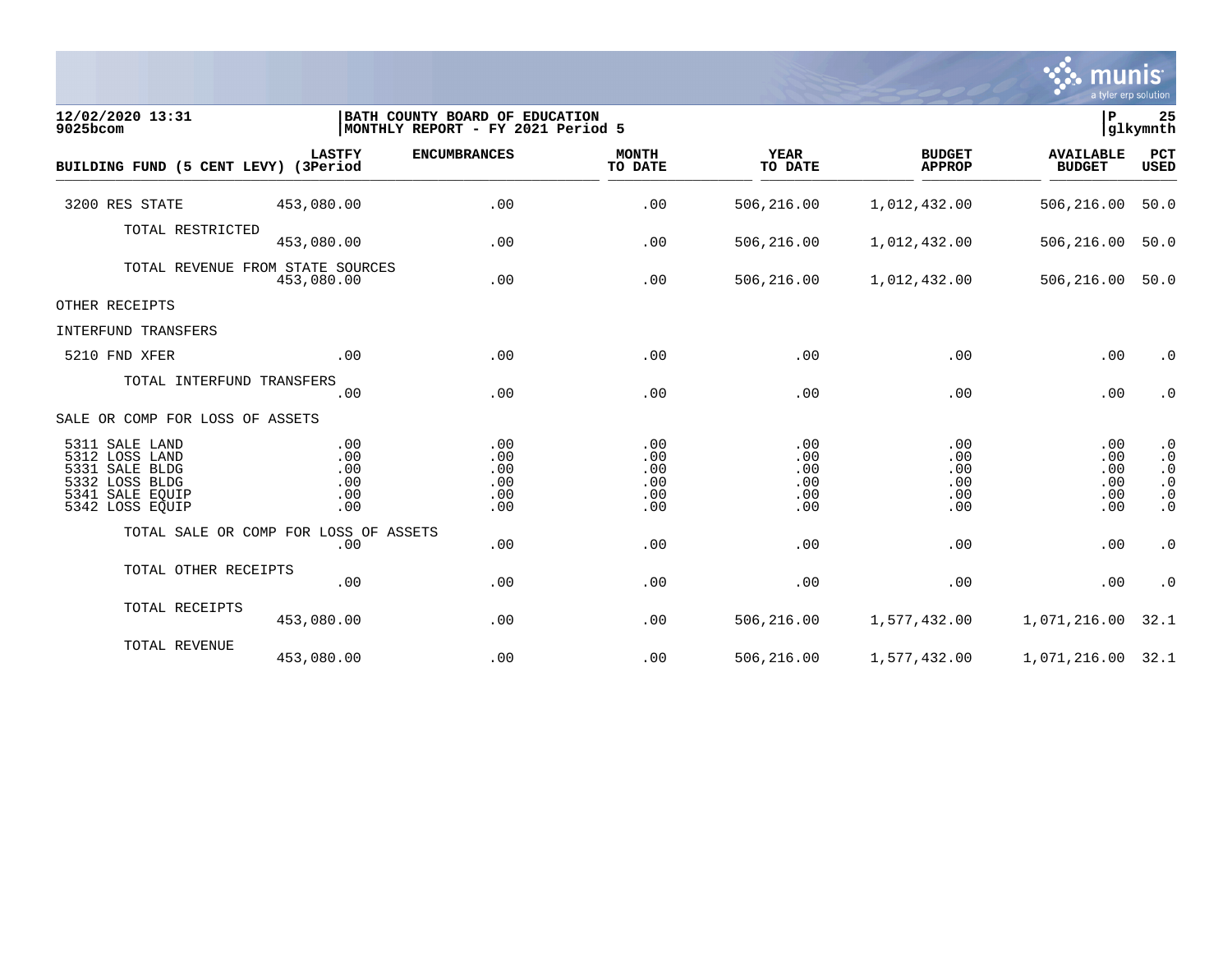

| 12/02/2020 13:31<br>9025bcom         |                                                              | BATH COUNTY BOARD OF EDUCATION<br>MONTHLY REPORT - FY 2021 Period 5 |                         |                        |                                | P                                 | 26<br>glkymnth         |
|--------------------------------------|--------------------------------------------------------------|---------------------------------------------------------------------|-------------------------|------------------------|--------------------------------|-----------------------------------|------------------------|
| BUILDING FUND (5 CENT LEVY) (3Period | <b>LASTFY</b>                                                | <b>ENCUMBRANCES</b>                                                 | <b>MONTH</b><br>TO DATE | <b>YEAR</b><br>TO DATE | <b>BUDGET</b><br><b>APPROP</b> | <b>AVAILABLE</b><br><b>BUDGET</b> | PCT<br><b>USED</b>     |
| <b>EXPENDITURES</b>                  |                                                              |                                                                     |                         |                        |                                |                                   |                        |
| BUILDING IMPROVEMENTS<br>4700        |                                                              |                                                                     |                         |                        |                                |                                   |                        |
| 0400<br>0840                         | .00<br>.00                                                   | .00<br>.00                                                          | .00<br>.00              | .00<br>.00             | .00<br>231,524.63              | .00<br>231,524.63                 | $\cdot$ 0<br>$\cdot$ 0 |
| TOTAL 4700                           | BUILDING IMPROVEMENTS<br>.00                                 | .00                                                                 | .00                     | .00                    | 231,524.63                     | 231,524.63                        | $\cdot$ 0              |
| 5100<br>DEBT SERVICE                 |                                                              |                                                                     |                         |                        |                                |                                   |                        |
| 0300<br>0800                         | .00<br>.00                                                   | .00<br>.00                                                          | .00<br>.00              | .00<br>.00             | .00<br>.00                     | .00<br>.00                        | $\cdot$ 0<br>$\cdot$ 0 |
| TOTAL 5100                           | DEBT SERVICE<br>.00                                          | .00                                                                 | .00                     | .00                    | .00                            | .00                               | $\cdot$ 0              |
| FUND TRANSFERS<br>5200               |                                                              |                                                                     |                         |                        |                                |                                   |                        |
| 0900                                 | 792,707.41                                                   | .00                                                                 | .00                     | 792,675.26             | 1,345,907.37                   | 553, 232.11                       | 58.9                   |
| TOTAL 5200                           | TRANSFERS<br>FUND<br>792,707.41                              | .00                                                                 | .00                     | 792,675.26             | 1,345,907.37                   | 553,232.11                        | 58.9                   |
| TOTAL EXPENDITURES                   | 792,707.41                                                   | .00                                                                 | .00                     | 792,675.26             | 1,577,432.00                   | 784,756.74                        | 50.3                   |
|                                      | TOTAL FOR BUILDING FUND (5 CENT LEVY) (320)<br>$-339,627.41$ | .00                                                                 | .00                     | $-286, 459.26$         | .00                            | 286,459.26                        | $\cdot$ 0              |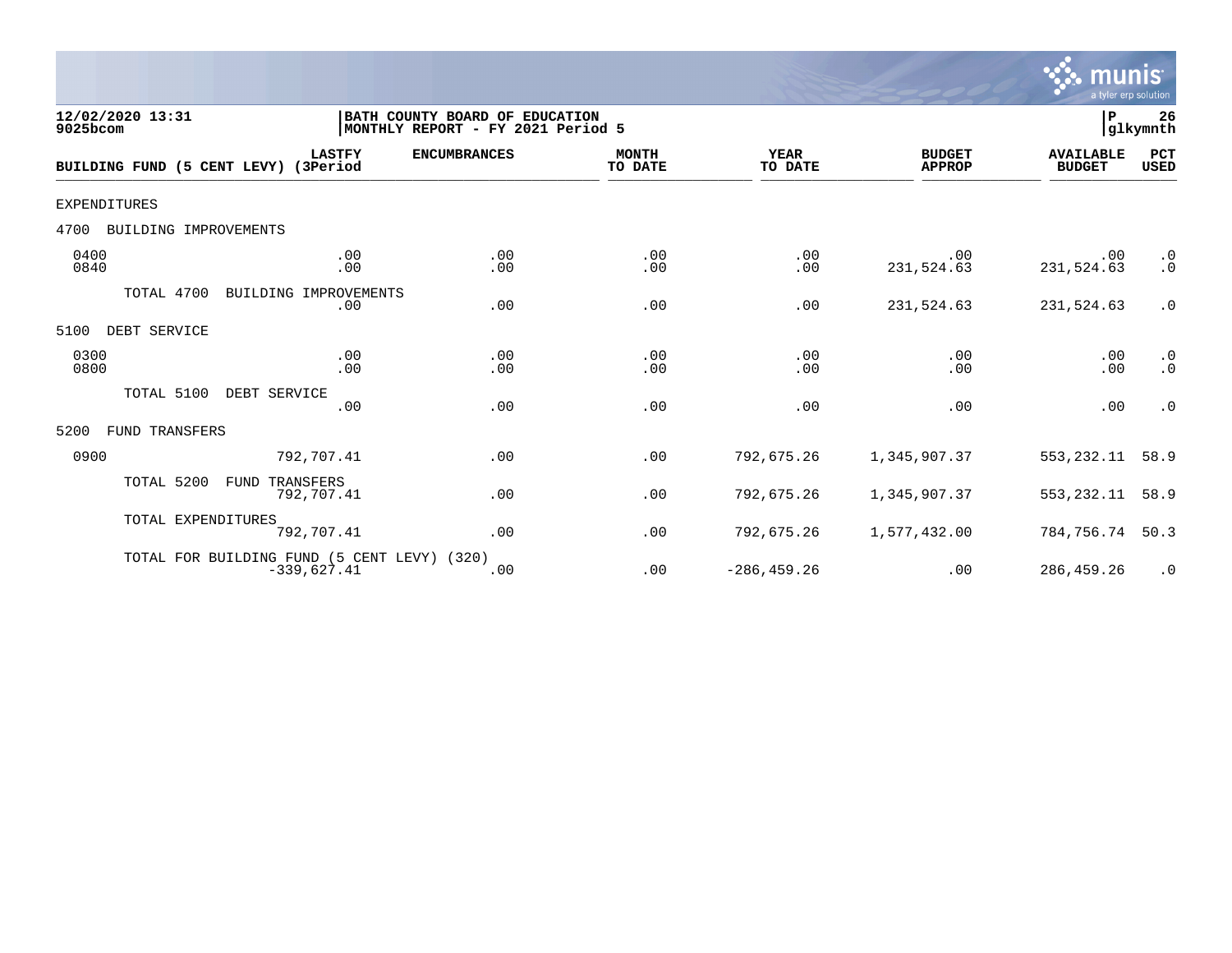|                                  |                                                                     |                     |                         |                        |                                | munis<br>a tyler erp solution     |                |
|----------------------------------|---------------------------------------------------------------------|---------------------|-------------------------|------------------------|--------------------------------|-----------------------------------|----------------|
| 12/02/2020 13:31<br>9025bcom     | BATH COUNTY BOARD OF EDUCATION<br>MONTHLY REPORT - FY 2021 Period 5 |                     |                         |                        |                                | l P                               | 27<br>glkymnth |
| CONSTRUCTION FUND (360)          | <b>LASTFY</b><br>Period                                             | <b>ENCUMBRANCES</b> | <b>MONTH</b><br>TO DATE | <b>YEAR</b><br>TO DATE | <b>BUDGET</b><br><b>APPROP</b> | <b>AVAILABLE</b><br><b>BUDGET</b> | PCT<br>USED    |
| <b>REVENUES</b>                  |                                                                     |                     |                         |                        |                                |                                   |                |
| <b>RECEIPTS</b>                  |                                                                     |                     |                         |                        |                                |                                   |                |
| REVENUE FROM LOCAL SOURCES       |                                                                     |                     |                         |                        |                                |                                   |                |
| EARNINGS ON INVESTMENTS          |                                                                     |                     |                         |                        |                                |                                   |                |
| 1510 INT ON INV                  | .00                                                                 | .00                 | .00                     | .00                    | .00                            | .00                               | $\cdot$ 0      |
| TOTAL EARNINGS ON INVESTMENTS    | .00                                                                 | .00                 | .00                     | .00                    | .00                            | .00                               | $\cdot$ 0      |
| TOTAL REVENUE FROM LOCAL SOURCES | .00                                                                 | .00                 | .00                     | .00                    | .00                            | .00                               | $\cdot$ 0      |
| OTHER RECEIPTS                   |                                                                     |                     |                         |                        |                                |                                   |                |
| <b>BOND ISSUANCE</b>             |                                                                     |                     |                         |                        |                                |                                   |                |
| 5110 BOND PRIN                   | .00                                                                 | .00                 | .00                     | .00                    | .00                            | .00                               | $\cdot$ 0      |
| TOTAL BOND ISSUANCE              | .00                                                                 | .00                 | .00                     | .00                    | .00                            | .00                               | $\cdot$ 0      |
| INTERFUND TRANSFERS              |                                                                     |                     |                         |                        |                                |                                   |                |
| 5210 FND XFER                    | 26,010.00                                                           | .00                 | .00                     | .00                    | .00                            | .00                               | $\cdot$ 0      |
| TOTAL INTERFUND TRANSFERS        | 26,010.00                                                           | .00                 | .00                     | .00                    | .00                            | .00                               | $\cdot$ 0      |
| TOTAL OTHER RECEIPTS             | 26,010.00                                                           | .00                 | .00                     | .00                    | .00                            | .00                               | $\cdot$ 0      |
| TOTAL RECEIPTS                   | 26,010.00                                                           | .00                 | .00                     | .00                    | .00                            | .00                               | $\cdot$ 0      |
| TOTAL REVENUE                    | 26,010.00                                                           | .00                 | .00                     | .00                    | .00                            | .00                               | $\cdot$ 0      |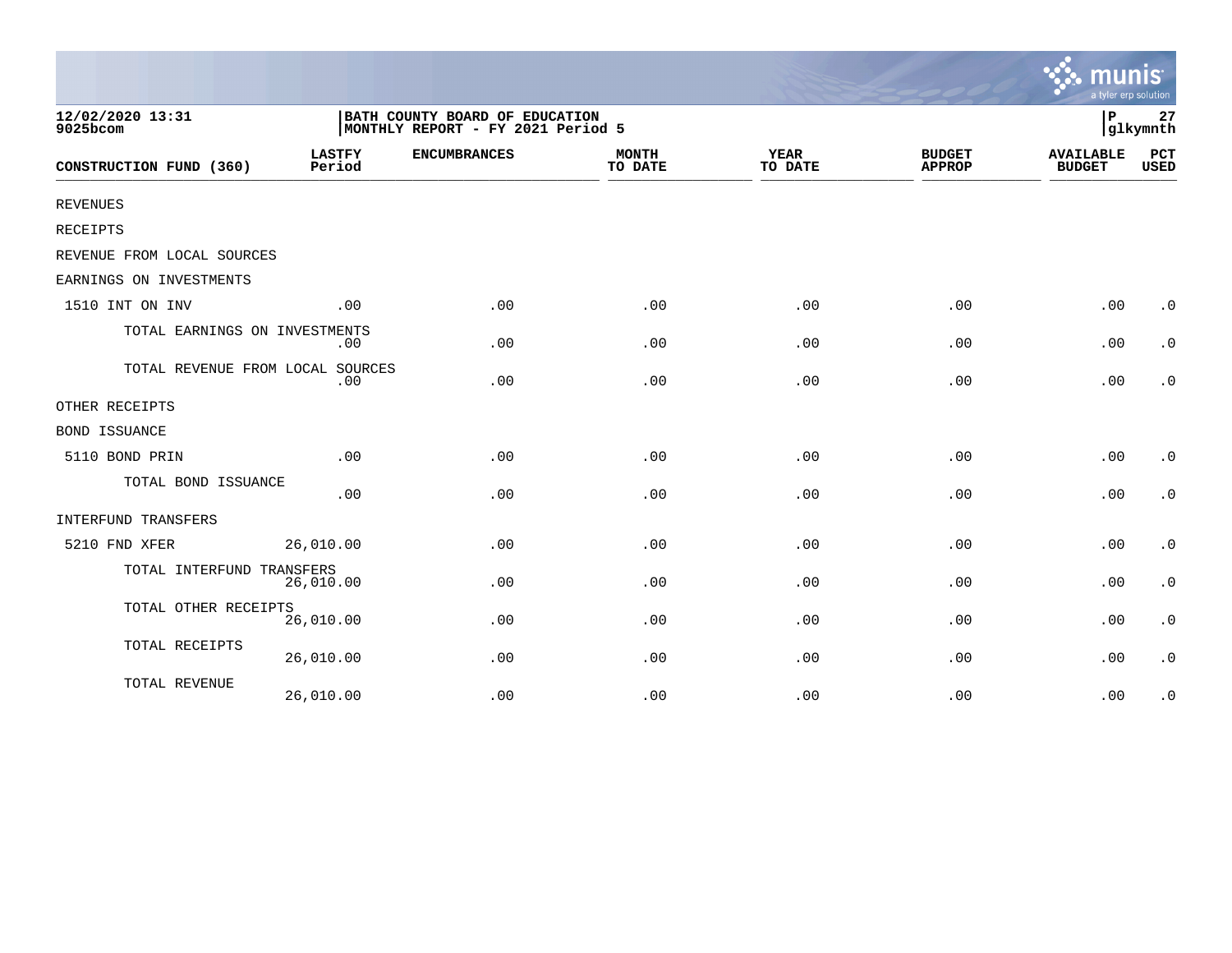|                                                              |                                                                                |                                                                     |                                                      |                                                              |                                                           | mu<br>a tyler erp solution                                          | <b>nis</b>                                                                                           |
|--------------------------------------------------------------|--------------------------------------------------------------------------------|---------------------------------------------------------------------|------------------------------------------------------|--------------------------------------------------------------|-----------------------------------------------------------|---------------------------------------------------------------------|------------------------------------------------------------------------------------------------------|
| 12/02/2020 13:31<br>9025bcom                                 |                                                                                | BATH COUNTY BOARD OF EDUCATION<br>MONTHLY REPORT - FY 2021 Period 5 |                                                      |                                                              |                                                           | l P                                                                 | 28<br>glkymnth                                                                                       |
| CONSTRUCTION FUND (360)                                      | <b>LASTFY</b><br>Period                                                        | <b>ENCUMBRANCES</b>                                                 | <b>MONTH</b><br>TO DATE                              | <b>YEAR</b><br>TO DATE                                       | <b>BUDGET</b><br><b>APPROP</b>                            | <b>AVAILABLE</b><br><b>BUDGET</b>                                   | PCT<br><b>USED</b>                                                                                   |
| EXPENDITURES                                                 |                                                                                |                                                                     |                                                      |                                                              |                                                           |                                                                     |                                                                                                      |
| 0000 RESTRICT TO REV & BAL SHT ONLY                          |                                                                                |                                                                     |                                                      |                                                              |                                                           |                                                                     |                                                                                                      |
| 0900                                                         | .00                                                                            | .00                                                                 | .00                                                  | .00                                                          | .00                                                       | .00                                                                 | . 0                                                                                                  |
| TOTAL 0000                                                   | .00                                                                            | RESTRICT TO REV & BAL SHT ONLY<br>.00                               | .00                                                  | .00                                                          | .00                                                       | .00                                                                 | . 0                                                                                                  |
| 4300<br>ARCHITECTURAL/ENGIN                                  |                                                                                |                                                                     |                                                      |                                                              |                                                           |                                                                     |                                                                                                      |
| 0300                                                         | .00                                                                            | .00                                                                 | .00                                                  | .00                                                          | .00                                                       | .00                                                                 | . 0                                                                                                  |
| TOTAL 4300 ARCHITECTURAL/ENGIN                               | .00                                                                            | .00                                                                 | .00                                                  | .00                                                          | .00                                                       | .00                                                                 | . 0                                                                                                  |
| 4500 BUILDING ACQUISTIONS & CONSTRUCTION                     |                                                                                |                                                                     |                                                      |                                                              |                                                           |                                                                     |                                                                                                      |
| 0300<br>0400<br>0600<br>0700<br>0800<br>0840                 | .00<br>.00<br>.00<br>.00<br>.00<br>.00                                         | .00<br>.00<br>.00<br>.00<br>.00<br>.00                              | .00<br>.00<br>.00<br>.00<br>.00<br>.00               | .00<br>.00<br>.00<br>.00<br>.00<br>.00                       | .00<br>.00<br>.00<br>.00<br>.00<br>.00                    | .00<br>.00<br>.00<br>.00<br>.00<br>.00                              | $\cdot$ 0<br>$\cdot$ 0<br>$\cdot$ 0<br>$\cdot$ 0<br>$\cdot$ 0<br>$\cdot$ 0                           |
| TOTAL 4500                                                   | .00                                                                            | BUILDING ACQUISTIONS & CONSTRUCTION<br>.00                          | .00                                                  | .00                                                          | .00                                                       | .00                                                                 | $\cdot$ 0                                                                                            |
| BUILDING IMPROVEMENTS<br>4700                                |                                                                                |                                                                     |                                                      |                                                              |                                                           |                                                                     |                                                                                                      |
| 0300<br>0400<br>0500<br>0600<br>0700<br>0800<br>0840<br>0900 | 428,734.07<br>1,579,871.34<br>.00<br>.00<br>$-100,541.40$<br>.00<br>.00<br>.00 | .00<br>.00<br>.00<br>.00<br>11,000.00<br>.00<br>.00<br>.00          | .00<br>.00<br>.00<br>.00<br>.00<br>.00<br>.00<br>.00 | .00<br>481.91<br>.00<br>.00<br>.00<br>.00<br>$.00 \,$<br>.00 | .00<br>.00<br>.00<br>.00<br>$.00 \,$<br>.00<br>.00<br>.00 | .00<br>$-481.91$<br>.00<br>.00<br>$-11,000.00$<br>.00<br>.00<br>.00 | $\cdot$ 0<br>$\cdot$ 0<br>$\cdot$ 0<br>$\cdot$ 0<br>$\cdot$ 0<br>$\cdot$ 0<br>$\cdot$ 0<br>$\cdot$ 0 |
| TOTAL 4700                                                   | BUILDING IMPROVEMENTS                                                          |                                                                     |                                                      |                                                              |                                                           |                                                                     |                                                                                                      |
|                                                              | 1,908,064.01                                                                   | 11,000.00                                                           | .00                                                  | 481.91                                                       | .00                                                       | $-11,481.91$                                                        | $\cdot$ 0                                                                                            |
| 5200<br><b>FUND TRANSFERS</b>                                |                                                                                |                                                                     |                                                      |                                                              |                                                           |                                                                     |                                                                                                      |
| 0900                                                         | .00                                                                            | .00                                                                 | .00                                                  | .00                                                          | .00                                                       | .00                                                                 | . $\boldsymbol{0}$                                                                                   |
| TOTAL 5200 FUND TRANSFERS                                    | .00                                                                            | .00                                                                 | .00                                                  | .00                                                          | .00                                                       | .00                                                                 | $\cdot$ 0                                                                                            |
| TOTAL EXPENDITURES                                           | 1,908,064.01                                                                   | 11,000.00                                                           | .00                                                  | 481.91                                                       | .00                                                       | $-11, 481.91$                                                       | . 0                                                                                                  |
| TOTAL FOR CONSTRUCTION FUND (360)                            |                                                                                |                                                                     |                                                      |                                                              |                                                           |                                                                     |                                                                                                      |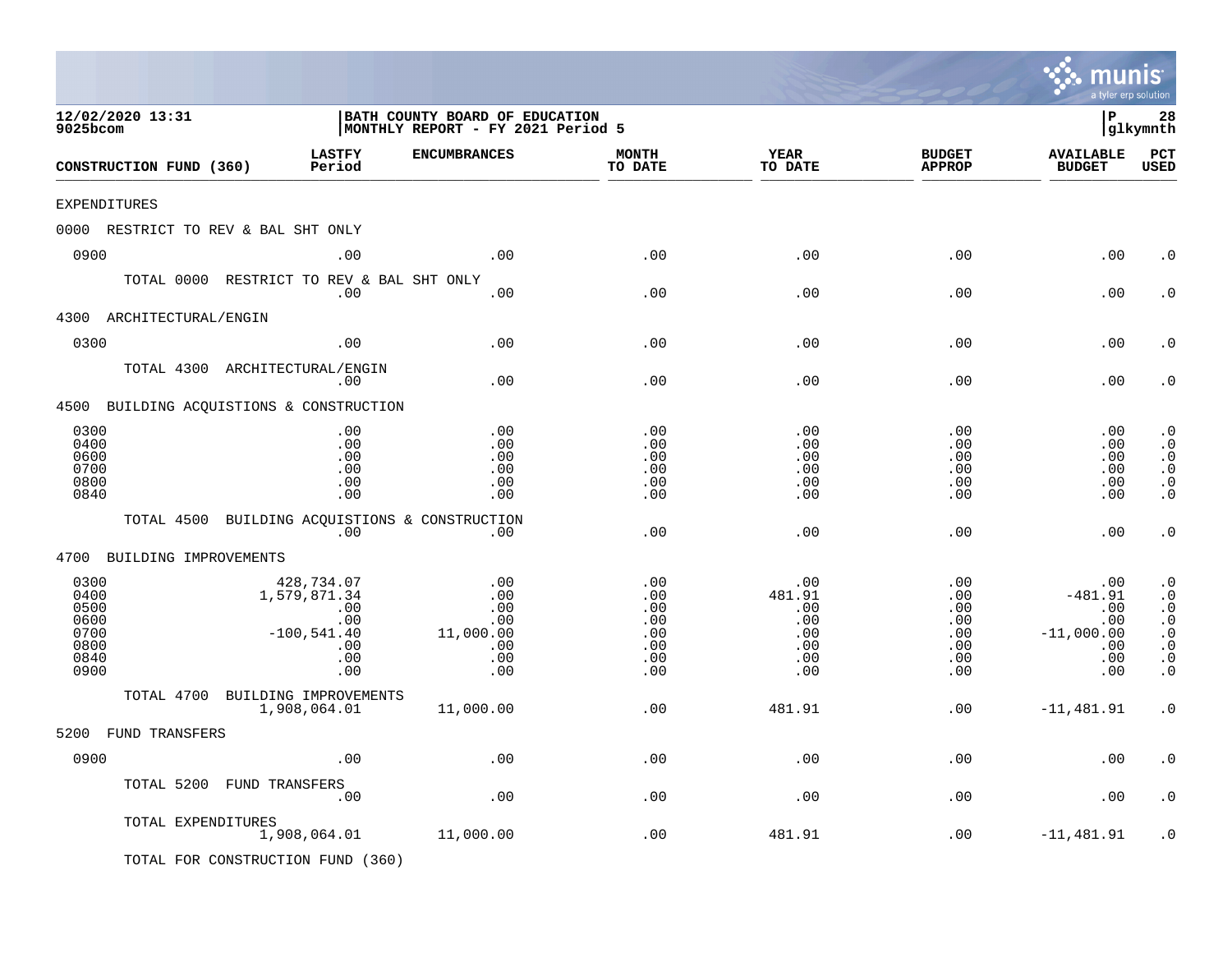|                              |                         |                                                                     |                         |                 |                                | munis<br>a tyler erp solution     |                 |
|------------------------------|-------------------------|---------------------------------------------------------------------|-------------------------|-----------------|--------------------------------|-----------------------------------|-----------------|
| 12/02/2020 13:31<br>9025bcom |                         | BATH COUNTY BOARD OF EDUCATION<br>MONTHLY REPORT - FY 2021 Period 5 |                         |                 |                                |                                   | 29<br> glkymnth |
| (360)<br>CONSTRUCTION FUND   | <b>LASTFY</b><br>Period | <b>ENCUMBRANCES</b>                                                 | <b>MONTH</b><br>TO DATE | YEAR<br>TO DATE | <b>BUDGET</b><br><b>APPROP</b> | <b>AVAILABLE</b><br><b>BUDGET</b> | PCT<br>USED     |
|                              | $-1,882,054.01$         | $-11,000.00$                                                        | .00                     | $-481.91$       | .00                            | 11,481.91                         | $\cdot$ 0       |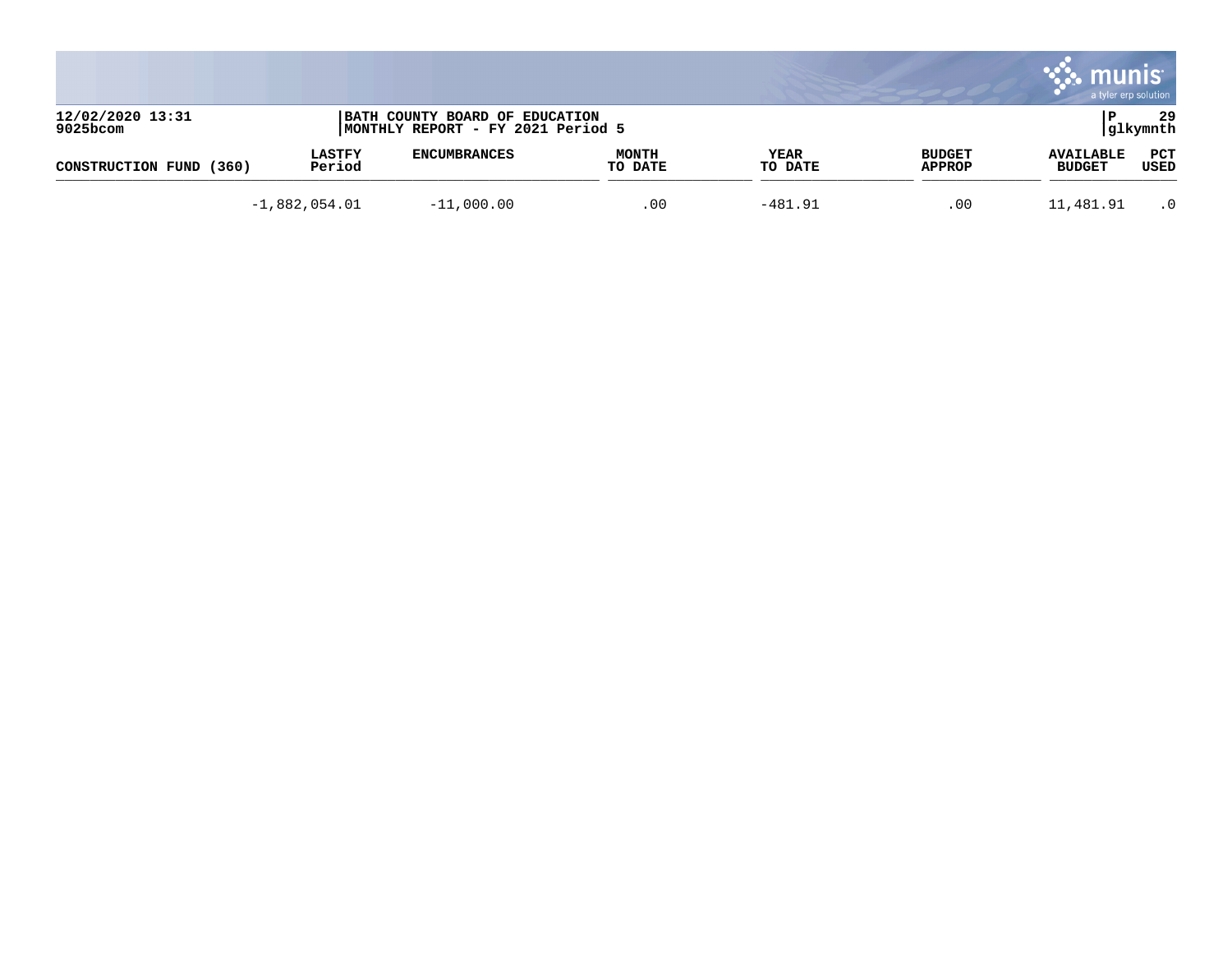|                                  |                         |                                                                     |                         |                        |                                | a tyler erp solution              |                    |
|----------------------------------|-------------------------|---------------------------------------------------------------------|-------------------------|------------------------|--------------------------------|-----------------------------------|--------------------|
| 12/02/2020 13:31<br>9025bcom     |                         | BATH COUNTY BOARD OF EDUCATION<br>MONTHLY REPORT - FY 2021 Period 5 |                         |                        |                                | P                                 | 30<br>glkymnth     |
| DEBT SERVICE FUND (400)          | <b>LASTFY</b><br>Period | <b>ENCUMBRANCES</b>                                                 | <b>MONTH</b><br>TO DATE | <b>YEAR</b><br>TO DATE | <b>BUDGET</b><br><b>APPROP</b> | <b>AVAILABLE</b><br><b>BUDGET</b> | PCT<br><b>USED</b> |
| <b>REVENUES</b>                  |                         |                                                                     |                         |                        |                                |                                   |                    |
| <b>RECEIPTS</b>                  |                         |                                                                     |                         |                        |                                |                                   |                    |
| REVENUE FROM LOCAL SOURCES       |                         |                                                                     |                         |                        |                                |                                   |                    |
| EARNINGS ON INVESTMENTS          |                         |                                                                     |                         |                        |                                |                                   |                    |
| 1510 INT ON INV                  | .00                     | .00                                                                 | .00                     | .00                    | .00                            | .00                               | $\cdot$ 0          |
| TOTAL EARNINGS ON INVESTMENTS    | .00                     | .00                                                                 | .00                     | .00                    | .00                            | .00                               | . 0                |
| TOTAL REVENUE FROM LOCAL SOURCES | .00                     | .00                                                                 | .00                     | .00                    | .00                            | .00                               | . 0                |
| REVENUE FROM STATE SOURCES       |                         |                                                                     |                         |                        |                                |                                   |                    |
| REVENUE ON BEHALF PAYMENTS       |                         |                                                                     |                         |                        |                                |                                   |                    |
| 3900 ON-BEHALF                   | .00                     | .00                                                                 | .00                     | .00                    | .00                            | .00                               | $\cdot$ 0          |
| TOTAL REVENUE ON BEHALF PAYMENTS | .00                     | .00                                                                 | .00                     | .00                    | .00                            | .00                               | . 0                |
| TOTAL REVENUE FROM STATE SOURCES | .00                     | .00                                                                 | .00                     | .00                    | .00                            | .00                               | $\cdot$ 0          |
| OTHER RECEIPTS                   |                         |                                                                     |                         |                        |                                |                                   |                    |
| <b>BOND ISSUANCE</b>             |                         |                                                                     |                         |                        |                                |                                   |                    |
| 5110 BOND PRIN                   | .00                     | .00                                                                 | .00                     | .00                    | .00                            | .00                               | $\cdot$ 0          |
| TOTAL BOND ISSUANCE              | .00                     | .00                                                                 | .00                     | .00                    | .00                            | .00                               | $\cdot$ 0          |
| INTERFUND TRANSFERS              |                         |                                                                     |                         |                        |                                |                                   |                    |
| 5210 FND XFER                    | 792,707.41              | .00                                                                 | .00                     | 792,675.26             | 1,345,907.37                   | 553, 232.11                       | 58.9               |
| TOTAL INTERFUND TRANSFERS        | 792,707.41              | .00                                                                 | .00                     | 792,675.26             | 1,345,907.37                   | 553,232.11                        | 58.9               |
| TOTAL OTHER RECEIPTS             | 792,707.41              | .00                                                                 | .00                     | 792,675.26             | 1,345,907.37                   | 553,232.11                        | 58.9               |
| TOTAL RECEIPTS                   | 792,707.41              | .00                                                                 | .00                     | 792,675.26             | 1,345,907.37                   | 553,232.11                        | 58.9               |
| TOTAL REVENUE                    | 792,707.41              | .00                                                                 | .00                     | 792,675.26             | 1,345,907.37                   | 553,232.11                        | 58.9               |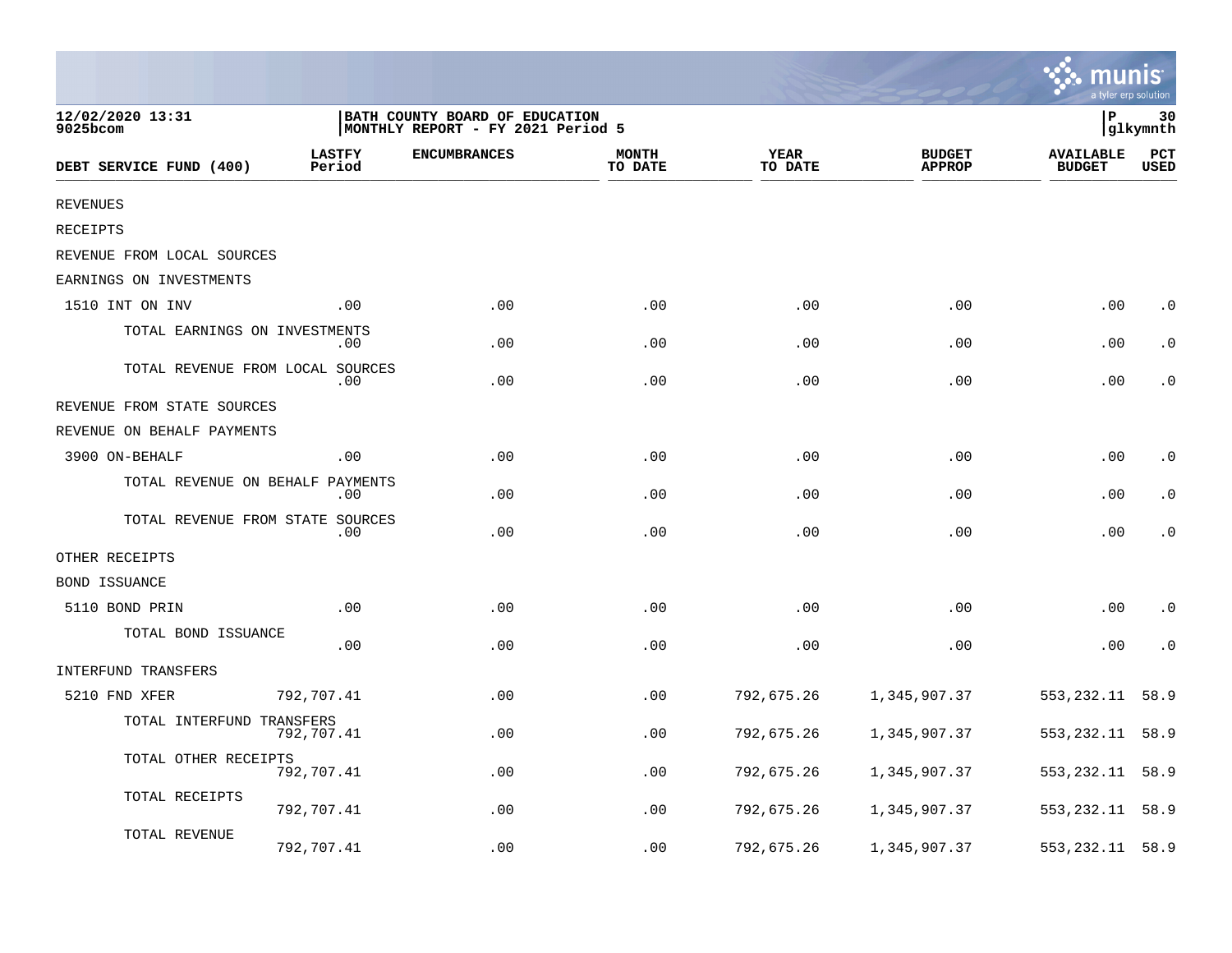

| 12/02/2020 13:31<br>9025bcom |                                          | BATH COUNTY BOARD OF<br><b>EDUCATION</b><br>MONTHLY REPORT - FY 2021 Period 5 |                         |                        |                                | 31<br>ΙP<br>glkymnth              |                    |
|------------------------------|------------------------------------------|-------------------------------------------------------------------------------|-------------------------|------------------------|--------------------------------|-----------------------------------|--------------------|
| DEBT SERVICE FUND<br>(400)   | <b>LASTFY</b><br>Period                  | <b>ENCUMBRANCES</b>                                                           | <b>MONTH</b><br>TO DATE | <b>YEAR</b><br>TO DATE | <b>BUDGET</b><br><b>APPROP</b> | <b>AVAILABLE</b><br><b>BUDGET</b> | PCT<br><b>USED</b> |
| <b>EXPENDITURES</b>          |                                          |                                                                               |                         |                        |                                |                                   |                    |
| DEBT SERVICE<br>5100         |                                          |                                                                               |                         |                        |                                |                                   |                    |
| 0800<br>0900                 | 792,707.41<br>.00                        | .00<br>.00                                                                    | .00<br>.00              | 792,675.26<br>.00      | 1,345,907.37<br>.00            | 553,232.11<br>$.00 \,$            | 58.9<br>$\cdot$ 0  |
| TOTAL 5100                   | DEBT SERVICE<br>792,707.41               | .00                                                                           | .00                     | 792,675.26             | 1,345,907.37                   | 553, 232.11                       | 58.9               |
| 5200<br>FUND TRANSFERS       |                                          |                                                                               |                         |                        |                                |                                   |                    |
| 0900                         | .00                                      | .00                                                                           | .00                     | .00                    | .00                            | .00                               | $\cdot$ 0          |
| TOTAL 5200                   | FUND TRANSFERS<br>.00                    | .00                                                                           | .00                     | .00                    | .00                            | .00                               | $\cdot$ 0          |
| TOTAL EXPENDITURES           | 792,707.41                               | .00                                                                           | .00                     | 792,675.26             | 1,345,907.37                   | 553,232.11                        | 58.9               |
|                              | TOTAL FOR DEBT SERVICE FUND (400)<br>.00 | .00                                                                           | .00                     | .00                    | .00                            | .00                               | $\cdot$ 0          |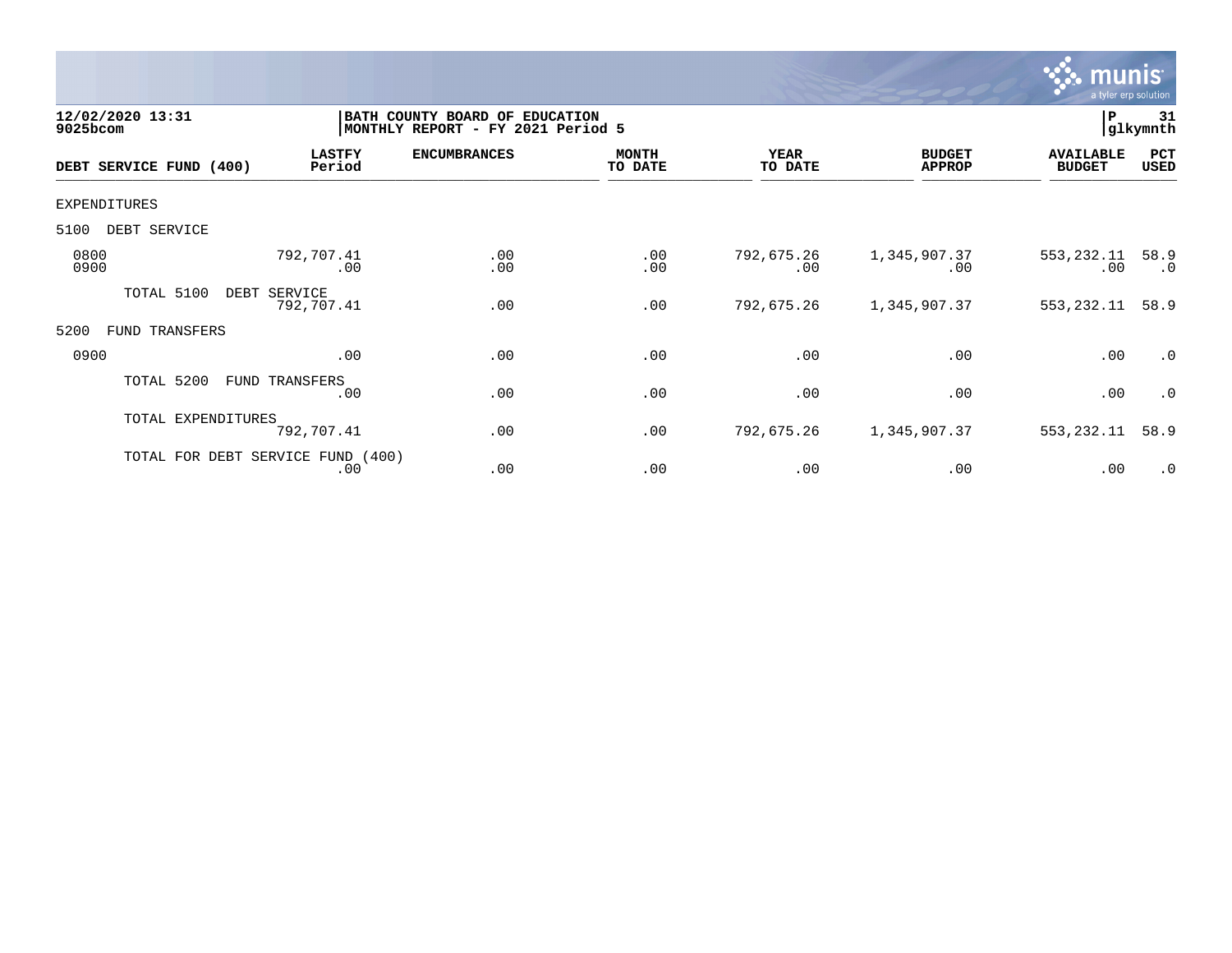|                                                                                                                                                                                                                                               |                                                                                               |                                                                                         |                                                                                           |                                                                                            |                                                                                                                    | munis                                                                                                  | a tyler erp solution                                                                                                                                                                        |
|-----------------------------------------------------------------------------------------------------------------------------------------------------------------------------------------------------------------------------------------------|-----------------------------------------------------------------------------------------------|-----------------------------------------------------------------------------------------|-------------------------------------------------------------------------------------------|--------------------------------------------------------------------------------------------|--------------------------------------------------------------------------------------------------------------------|--------------------------------------------------------------------------------------------------------|---------------------------------------------------------------------------------------------------------------------------------------------------------------------------------------------|
| 12/02/2020 13:31<br>9025bcom                                                                                                                                                                                                                  |                                                                                               | BATH COUNTY BOARD OF EDUCATION<br>MONTHLY REPORT - FY 2021 Period 5                     |                                                                                           |                                                                                            |                                                                                                                    | lР                                                                                                     | 32<br> glkymnth                                                                                                                                                                             |
| FOOD SERVICE FUND (51)                                                                                                                                                                                                                        | <b>LASTFY</b><br>Period                                                                       | <b>ENCUMBRANCES</b>                                                                     | <b>MONTH</b><br>TO DATE                                                                   | YEAR<br>TO DATE                                                                            | <b>BUDGET</b><br><b>APPROP</b>                                                                                     | <b>AVAILABLE</b><br><b>BUDGET</b>                                                                      | PCT<br><b>USED</b>                                                                                                                                                                          |
| <b>REVENUES</b>                                                                                                                                                                                                                               |                                                                                               |                                                                                         |                                                                                           |                                                                                            |                                                                                                                    |                                                                                                        |                                                                                                                                                                                             |
| 0999 BEGINNING BALANCE                                                                                                                                                                                                                        |                                                                                               |                                                                                         |                                                                                           |                                                                                            |                                                                                                                    |                                                                                                        |                                                                                                                                                                                             |
| TOTAL 0999 BEGINNING BALANCE                                                                                                                                                                                                                  | 1,544,935.42                                                                                  | .00                                                                                     | .00                                                                                       |                                                                                            | 2,096,569.51 2,199,245.42                                                                                          | 102,675.91 95.3                                                                                        |                                                                                                                                                                                             |
| RECEIPTS                                                                                                                                                                                                                                      |                                                                                               |                                                                                         |                                                                                           |                                                                                            |                                                                                                                    |                                                                                                        |                                                                                                                                                                                             |
| REVENUE FROM LOCAL SOURCES                                                                                                                                                                                                                    |                                                                                               |                                                                                         |                                                                                           |                                                                                            |                                                                                                                    |                                                                                                        |                                                                                                                                                                                             |
| EARNINGS ON INVESTMENTS                                                                                                                                                                                                                       |                                                                                               |                                                                                         |                                                                                           |                                                                                            |                                                                                                                    |                                                                                                        |                                                                                                                                                                                             |
| 1510 INT ON INV                                                                                                                                                                                                                               | 9,574.18                                                                                      | .00                                                                                     | 804.82                                                                                    | 4,179.48                                                                                   | 3,000.00                                                                                                           | $-1, 179.48$ 139.3                                                                                     |                                                                                                                                                                                             |
| TOTAL EARNINGS ON INVESTMENTS                                                                                                                                                                                                                 | 9,574.18                                                                                      | .00                                                                                     | 804.82                                                                                    | 4,179.48                                                                                   | 3,000.00                                                                                                           | $-1, 179.48$ 139.3                                                                                     |                                                                                                                                                                                             |
| FOOD SERVICE                                                                                                                                                                                                                                  |                                                                                               |                                                                                         |                                                                                           |                                                                                            |                                                                                                                    |                                                                                                        |                                                                                                                                                                                             |
| 1611 REIMB LNCH<br>1612 REIMB BRKF<br>1613 REIMB MILK<br>1621 NO-RMB LNH<br>1622 NO-RMB BKF<br>1623 NO-RMB MLK<br>1624 NO-RMB ALA<br>1627 NO-RM VEND<br>1628 NO-RM VEND<br>1629 NO-RM OTHR<br>1630 SPEC FUNC<br>1631 CATERING<br>1637 VENDING | 30,358.97<br>.00<br>.00<br>.00<br>.00<br>.00<br>.00<br>.00<br>.00<br>.00<br>.00<br>.00<br>.00 | .00<br>.00<br>.00<br>.00<br>.00<br>.00<br>.00<br>.00<br>.00<br>.00<br>.00<br>.00<br>.00 | 17.50<br>.00<br>.00<br>.00<br>.00<br>.00<br>.00<br>.00<br>.00<br>.00<br>.00<br>.00<br>.00 | 689.95<br>.00<br>.00<br>.00<br>.00<br>.00<br>.00<br>.00<br>.00<br>.00<br>.00<br>.00<br>.00 | 67,000.00<br>600.00<br>.00<br>$.00 \ \,$<br>.00<br>$.00 \,$<br>.00<br>.00<br>.00<br>.00<br>400.00<br>500.00<br>.00 | 66,310.05<br>600.00<br>.00<br>.00<br>.00<br>.00<br>.00<br>.00<br>.00<br>.00<br>400.00<br>500.00<br>.00 | 1.0<br>$\cdot$ 0<br>$\cdot$ 0<br>$\cdot$ 0<br>$\cdot$ 0<br>$\ddot{\phantom{0}}$ .0<br>$\boldsymbol{\cdot}$ 0<br>$\cdot$ 0<br>$\cdot$ 0<br>$\cdot$ 0<br>$\ddot{0}$<br>$\cdot$ 0<br>$\cdot$ 0 |
| TOTAL FOOD SERVICE                                                                                                                                                                                                                            | 30,358.97                                                                                     | .00                                                                                     | 17.50                                                                                     | 689.95                                                                                     | 68,500.00                                                                                                          | 67,810.05                                                                                              | 1.0                                                                                                                                                                                         |
| OTHER REVENUE FROM LOCAL SOURCES                                                                                                                                                                                                              |                                                                                               |                                                                                         |                                                                                           |                                                                                            |                                                                                                                    |                                                                                                        |                                                                                                                                                                                             |
| 1920 CONTRIBUTE<br>1980 PRYR REFND<br>1990 MISC REV<br>1993 OTH REBATE<br>1994 RET INSUFF                                                                                                                                                     | .00<br>.00<br>.00<br>.00<br>.00                                                               | .00<br>.00<br>.00<br>.00<br>.00                                                         | .00<br>.00<br>.00<br>.00<br>.00                                                           | .00<br>.00<br>.00<br>.00<br>.00                                                            | $.00 \,$<br>$.00 \,$<br>2,000.00<br>.00<br>.00                                                                     | .00<br>.00<br>2,000.00<br>.00<br>.00                                                                   | $\cdot$ 0<br>$\boldsymbol{\cdot}$ 0<br>$\cdot$ 0<br>$\cdot$ 0<br>$\cdot$ 0                                                                                                                  |
|                                                                                                                                                                                                                                               | TOTAL OTHER REVENUE FROM LOCAL SOURCES<br>$.00 \,$                                            | .00                                                                                     | .00                                                                                       | .00                                                                                        | 2,000.00                                                                                                           | 2,000.00                                                                                               | $\cdot$ 0                                                                                                                                                                                   |
| TOTAL REVENUE FROM LOCAL SOURCES                                                                                                                                                                                                              | 39,933.15                                                                                     | .00                                                                                     | 822.32                                                                                    | 4,869.43                                                                                   | 73,500.00                                                                                                          | 68,630.57                                                                                              | 6.6                                                                                                                                                                                         |

**Contract Contract Contract** 

REVENUE FROM STATE SOURCES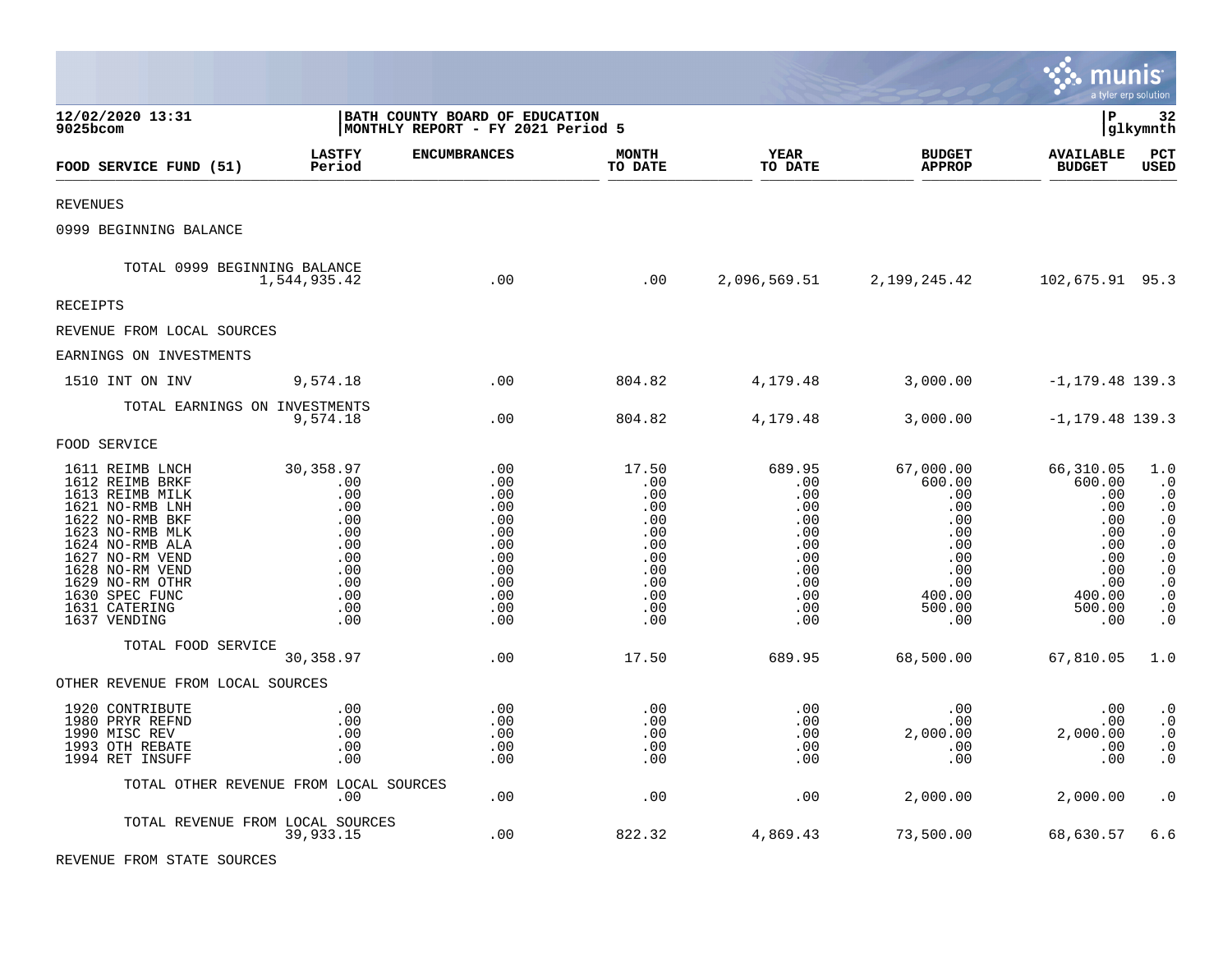

| 12/02/2020 13:31<br>9025bcom                   |                         | BATH COUNTY BOARD OF EDUCATION<br> MONTHLY REPORT - FY 2021 Period 5 |                         |                 |                                | lР                                | 33<br> glkymnth        |
|------------------------------------------------|-------------------------|----------------------------------------------------------------------|-------------------------|-----------------|--------------------------------|-----------------------------------|------------------------|
| FOOD SERVICE FUND (51)                         | <b>LASTFY</b><br>Period | <b>ENCUMBRANCES</b>                                                  | <b>MONTH</b><br>TO DATE | YEAR<br>TO DATE | <b>BUDGET</b><br><b>APPROP</b> | <b>AVAILABLE</b><br><b>BUDGET</b> | PCT<br><b>USED</b>     |
|                                                |                         |                                                                      |                         |                 |                                |                                   |                        |
| RESTRICTED                                     |                         |                                                                      |                         |                 |                                |                                   |                        |
| 3200 RES STATE                                 | 5,430.88                | .00                                                                  | .00                     | .00             | 33,000.00                      | 33,000.00                         | $\cdot$ 0              |
| TOTAL RESTRICTED                               | 5,430.88                | .00                                                                  | .00                     | .00             | 33,000.00                      | 33,000.00                         | $\cdot$ 0              |
| REVENUE ON BEHALF PAYMENTS                     |                         |                                                                      |                         |                 |                                |                                   |                        |
| 3900 ON-BEHALF                                 | .00                     | .00                                                                  | .00                     | .00             | .00                            | .00                               | $\cdot$ 0              |
| TOTAL REVENUE ON BEHALF PAYMENTS               | .00                     | .00                                                                  | .00                     | .00             | .00                            | .00                               | $\cdot$ 0              |
| TOTAL REVENUE FROM STATE SOURCES               | 5,430.88                | .00                                                                  | .00                     | .00             | 33,000.00                      | 33,000.00                         | $\cdot$ 0              |
| REVENUE FROM FEDERAL SOURCES                   |                         |                                                                      |                         |                 |                                |                                   |                        |
| RESTRICTED THROUGH THE STATE                   |                         |                                                                      |                         |                 |                                |                                   |                        |
| 4500 RES FED/ST                                | 543,058.94              | .00                                                                  | 148,622.59              | 337,949.43      | 1,194,000.00                   | 856,050.57                        | 28.3                   |
| TOTAL RESTRICTED THROUGH THE STATE             | 543,058.94              | .00                                                                  | 148,622.59              | 337,949.43      | 1,194,000.00                   | 856,050.57                        | 28.3                   |
| CHILD NUTRITION PROGRAM DONATED COMMODIT       |                         |                                                                      |                         |                 |                                |                                   |                        |
| 4950 CHD NT DC                                 | .00                     | .00                                                                  | .00                     | .00             | .00                            | .00                               | $\cdot$ 0              |
| TOTAL CHILD NUTRITION PROGRAM DONATED COMMODIT | .00                     | .00                                                                  | .00                     | .00             | .00                            | .00                               | $\cdot$ 0              |
| TOTAL REVENUE FROM FEDERAL SOURCES             | 543,058.94              | .00                                                                  | 148,622.59              | 337,949.43      | 1,194,000.00                   | 856,050.57                        | 28.3                   |
| OTHER RECEIPTS                                 |                         |                                                                      |                         |                 |                                |                                   |                        |
| INTERFUND TRANSFERS                            |                         |                                                                      |                         |                 |                                |                                   |                        |
| 5210 FND XFER                                  | .00                     | .00                                                                  | .00                     | .00             | .00                            | .00                               | $\cdot$ 0              |
| TOTAL INTERFUND TRANSFERS                      | .00                     | .00                                                                  | .00                     | .00             | .00                            | .00                               | $\cdot$ 0              |
| SALE OR COMP FOR LOSS OF ASSETS                |                         |                                                                      |                         |                 |                                |                                   |                        |
| 5341 SALE EQUIP<br>5342 LOSS EQUIP             | .00<br>.00              | .00<br>.00                                                           | .00<br>.00              | .00<br>.00      | .00<br>.00                     | .00<br>.00                        | $\cdot$ 0<br>$\cdot$ 0 |
| TOTAL SALE OR COMP FOR LOSS OF ASSETS          | .00                     | .00                                                                  | .00                     | .00             | .00                            | .00                               | $\cdot$ 0              |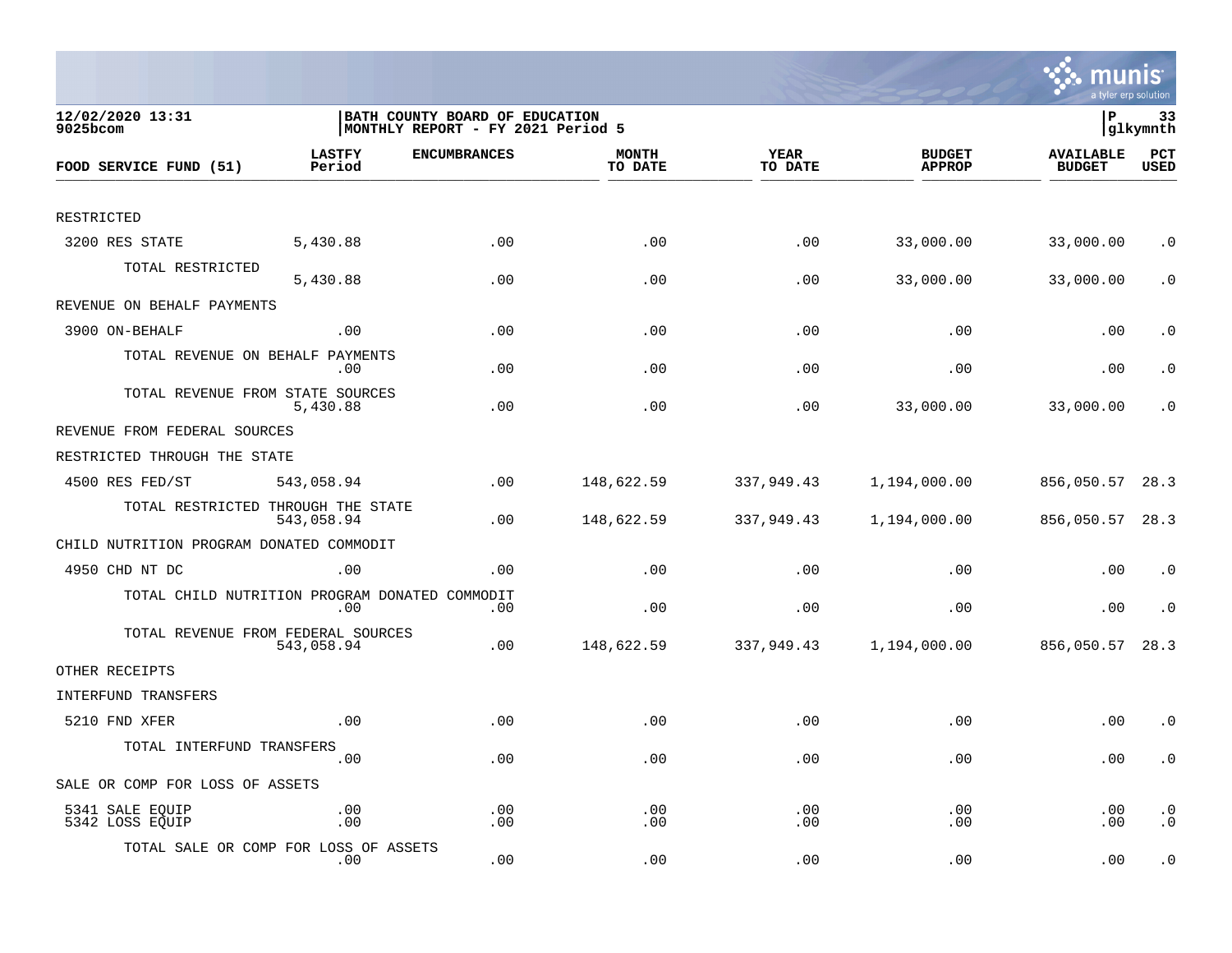|                              |                         |                                                                     |                  |                        |                                | munis'<br>a tyler erp solution    |                |
|------------------------------|-------------------------|---------------------------------------------------------------------|------------------|------------------------|--------------------------------|-----------------------------------|----------------|
| 12/02/2020 13:31<br>9025bcom |                         | BATH COUNTY BOARD OF EDUCATION<br>MONTHLY REPORT - FY 2021 Period 5 |                  |                        |                                | P                                 | 34<br>glkymnth |
| FOOD SERVICE FUND (51)       | <b>LASTFY</b><br>Period | <b>ENCUMBRANCES</b>                                                 | MONTH<br>TO DATE | <b>YEAR</b><br>TO DATE | <b>BUDGET</b><br><b>APPROP</b> | <b>AVAILABLE</b><br><b>BUDGET</b> | PCT<br>USED    |
| TOTAL OTHER RECEIPTS         | $.00 \,$                | .00                                                                 | .00              | .00                    | .00                            | .00                               | $\cdot$ 0      |
| TOTAL RECEIPTS               | 588,422.97              | .00                                                                 | 149,444.91       | 342,818.86             | 1,300,500.00                   | 957,681.14 26.4                   |                |
| TOTAL REVENUE                | 2,133,358.39            | .00                                                                 | 149,444.91       | 2,439,388.37           | 3,499,745.42                   | 1,060,357.05                      | 69.7           |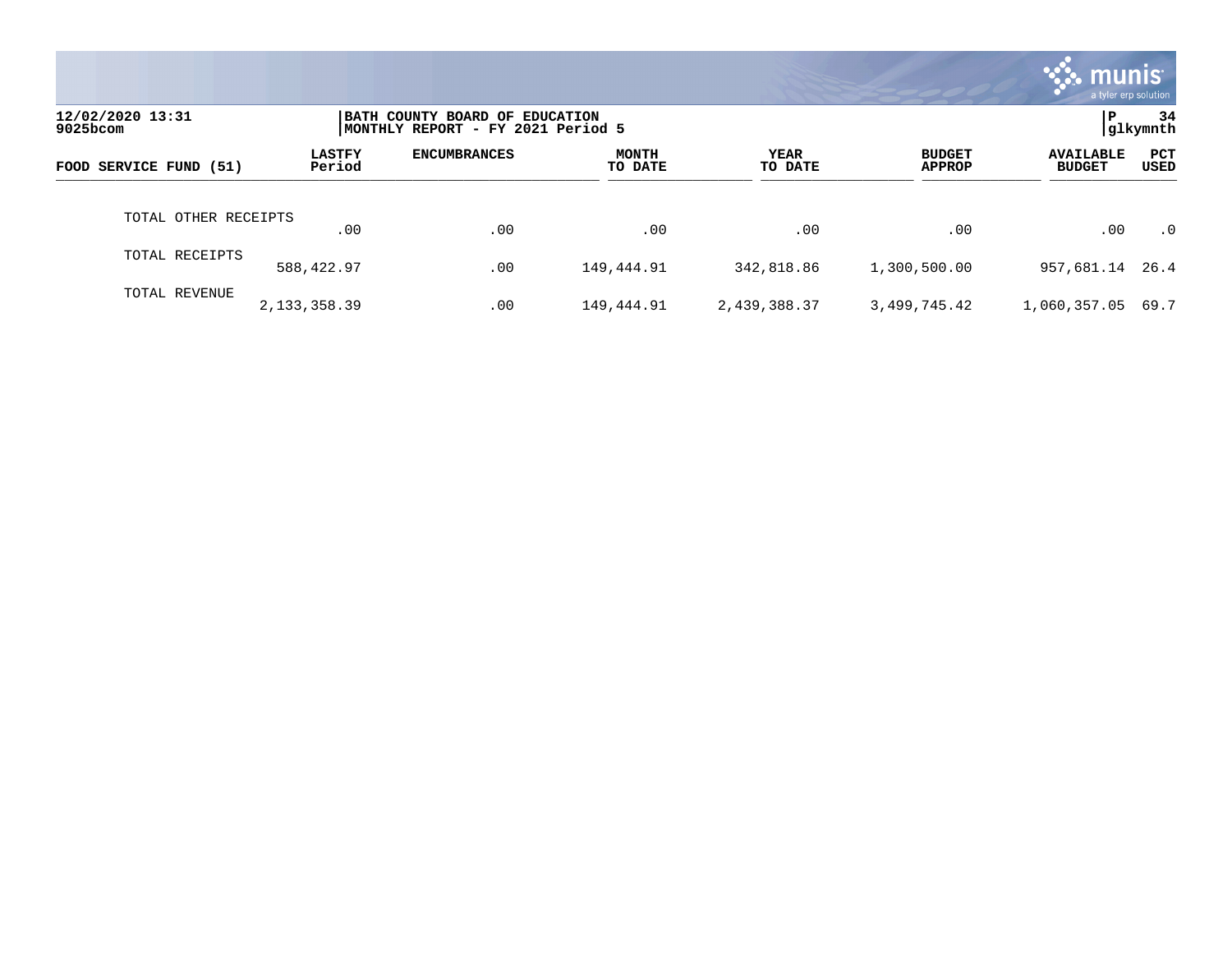|                                                                      |                                                                                                           |                                                                                          |                                                                                                               |                                                                                                               |                                                                                                              | a tyler erp solution                                                                                                      |                                                                                   |
|----------------------------------------------------------------------|-----------------------------------------------------------------------------------------------------------|------------------------------------------------------------------------------------------|---------------------------------------------------------------------------------------------------------------|---------------------------------------------------------------------------------------------------------------|--------------------------------------------------------------------------------------------------------------|---------------------------------------------------------------------------------------------------------------------------|-----------------------------------------------------------------------------------|
| 12/02/2020 13:31<br>9025bcom                                         |                                                                                                           | BATH COUNTY BOARD OF EDUCATION<br>MONTHLY REPORT - FY 2021 Period 5                      |                                                                                                               |                                                                                                               |                                                                                                              | $\mathbf{P}$                                                                                                              | 35<br> glkymnth                                                                   |
| FOOD SERVICE FUND (51)                                               | <b>LASTFY</b><br>Period                                                                                   | <b>ENCUMBRANCES</b>                                                                      | <b>MONTH</b><br>TO DATE                                                                                       | <b>YEAR</b><br>TO DATE                                                                                        | <b>BUDGET</b><br><b>APPROP</b>                                                                               | <b>AVAILABLE</b><br><b>BUDGET</b>                                                                                         | PCT<br><b>USED</b>                                                                |
| <b>EXPENDITURES</b>                                                  |                                                                                                           |                                                                                          |                                                                                                               |                                                                                                               |                                                                                                              |                                                                                                                           |                                                                                   |
|                                                                      | 0000 RESTRICT TO REV & BAL SHT ONLY                                                                       |                                                                                          |                                                                                                               |                                                                                                               |                                                                                                              |                                                                                                                           |                                                                                   |
| 0300                                                                 | .00                                                                                                       | .00                                                                                      | .00                                                                                                           | .00                                                                                                           | .00                                                                                                          | .00                                                                                                                       | $\cdot$ 0                                                                         |
|                                                                      | TOTAL 0000 RESTRICT TO REV & BAL SHT ONLY<br>.00                                                          | .00                                                                                      | .00                                                                                                           | .00                                                                                                           | .00                                                                                                          | .00                                                                                                                       | $\cdot$ 0                                                                         |
| 2700 STUDENT TRANSPORTATION                                          |                                                                                                           |                                                                                          |                                                                                                               |                                                                                                               |                                                                                                              |                                                                                                                           |                                                                                   |
| 0100<br>0200                                                         | .00<br>.00                                                                                                | .00<br>.00                                                                               | .00<br>.00                                                                                                    | .00<br>.00                                                                                                    | 151.00<br>47.00                                                                                              | 151.00<br>47.00                                                                                                           | $\cdot$ 0<br>$\cdot$ 0                                                            |
|                                                                      | TOTAL 2700 STUDENT TRANSPORTATION<br>.00                                                                  | .00                                                                                      | .00                                                                                                           | .00                                                                                                           | 198.00                                                                                                       | 198.00                                                                                                                    | $\cdot$ 0                                                                         |
| 3100 FOOD SERVICE OPERATION                                          |                                                                                                           |                                                                                          |                                                                                                               |                                                                                                               |                                                                                                              |                                                                                                                           |                                                                                   |
| 0100<br>0200<br>0280<br>0300<br>0400<br>0500<br>0600<br>0700<br>0800 | 141,633.78<br>43,988.44<br>$\overline{00}$<br>2,439.50<br>788.00<br>276.26<br>297,066.63<br>357.44<br>.00 | $.00$<br>$.00$<br>.00<br>.00<br>.00<br>.00<br>228,949.57<br>73,766.88<br>$\overline{00}$ | 35,152.84<br>10,914.44<br>$\overline{00}$<br>.00<br>100.00<br>182.50<br>57,410.63<br>24, 158. 26<br>$\sim$ 00 | 139,623.94<br>43,352.05<br>$\overline{00}$<br>800.00<br>621.85<br>241.50<br>192,649.68<br>40,108.26<br>290.50 | 506,358.00<br>194,000.00<br>.00<br>19,050.00<br>231,799.00<br>5,723.00<br>2,240,503.00<br>262, 114.42<br>.00 | 366,734.06<br>150,647.95<br>$\sim$ 00<br>18,250.00<br>231, 177. 15<br>5,481.50<br>1,818,903.75<br>148,239.28<br>$-290.50$ | 27.6<br>22.4<br>$\cdot$ 0<br>4.2<br>$\cdot$ 3<br>4.2<br>18.8<br>43.4<br>$\cdot$ 0 |
|                                                                      | TOTAL 3100 FOOD SERVICE OPERATION<br>486,550.05                                                           | 302,716.45                                                                               | 127,918.67                                                                                                    | 417,687.78                                                                                                    | 3,459,547.42                                                                                                 | 2,739,143.19 20.8                                                                                                         |                                                                                   |
| 5200 FUND TRANSFERS                                                  |                                                                                                           |                                                                                          |                                                                                                               |                                                                                                               |                                                                                                              |                                                                                                                           |                                                                                   |
| 0900                                                                 | 15,686.00                                                                                                 | $\sim$ 00                                                                                | 5,670.88                                                                                                      | 24,962.11                                                                                                     | 40,000.00                                                                                                    | 15,037.89 62.4                                                                                                            |                                                                                   |
|                                                                      | TOTAL 5200 FUND TRANSFERS<br>15,686.00                                                                    | .00                                                                                      | 5,670.88                                                                                                      | 24,962.11                                                                                                     | 40,000.00                                                                                                    | 15,037.89 62.4                                                                                                            |                                                                                   |
|                                                                      | TOTAL EXPENDITURES                                                                                        | 502, 236.05 302, 716.45                                                                  |                                                                                                               | 133,589.55 442,649.89                                                                                         |                                                                                                              | 3,499,745.42 2,754,379.08 21.3                                                                                            |                                                                                   |
|                                                                      | TOTAL FOR FOOD SERVICE FUND (51)<br>1,631,122.34                                                          | $-302, 716.45$                                                                           | 15,855.36                                                                                                     | 1,996,738.48                                                                                                  | .00                                                                                                          | $-1,694,022.03$                                                                                                           | $\cdot$ 0                                                                         |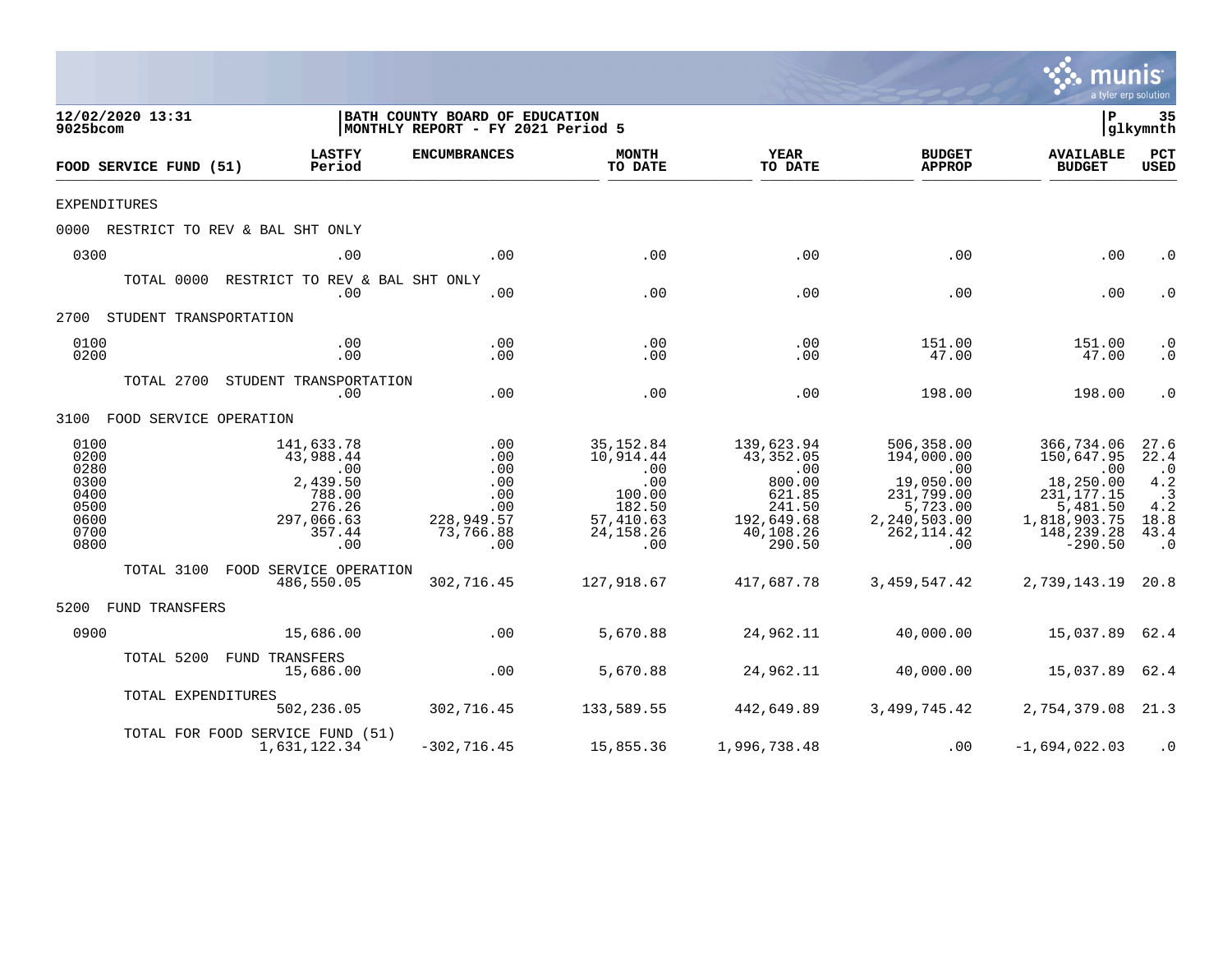|                                        |                         |                                                                     |                         |                        |                                | munis                             | a tyler erp solution   |
|----------------------------------------|-------------------------|---------------------------------------------------------------------|-------------------------|------------------------|--------------------------------|-----------------------------------|------------------------|
| 12/02/2020 13:31<br>9025bcom           |                         | BATH COUNTY BOARD OF EDUCATION<br>MONTHLY REPORT - FY 2021 Period 5 |                         |                        |                                | l P                               | 36<br> glkymnth        |
| CHILD CARE (52)                        | <b>LASTFY</b><br>Period | <b>ENCUMBRANCES</b>                                                 | <b>MONTH</b><br>TO DATE | <b>YEAR</b><br>TO DATE | <b>BUDGET</b><br><b>APPROP</b> | <b>AVAILABLE</b><br><b>BUDGET</b> | PCT<br><b>USED</b>     |
| <b>REVENUES</b>                        |                         |                                                                     |                         |                        |                                |                                   |                        |
| 0999 BEGINNING BALANCE                 |                         |                                                                     |                         |                        |                                |                                   |                        |
| TOTAL 0999 BEGINNING BALANCE           | 6,251.90                | .00                                                                 | .00                     | 20,633.54              | 6,251.90                       | $-14,381.64$ 330.0                |                        |
| <b>RECEIPTS</b>                        |                         |                                                                     |                         |                        |                                |                                   |                        |
| REVENUE FROM LOCAL SOURCES             |                         |                                                                     |                         |                        |                                |                                   |                        |
| TUITION                                |                         |                                                                     |                         |                        |                                |                                   |                        |
| 1310 TUIT IND                          | 37,824.00               | .00                                                                 | 832.00                  | 9,980.00               | 99,051.43                      | 89,071.43 10.1                    |                        |
| TOTAL TUITION                          | 37,824.00               | .00                                                                 | 832.00                  | 9,980.00               | 99,051.43                      | 89,071.43 10.1                    |                        |
| OTHER REVENUE FROM LOCAL SOURCES       |                         |                                                                     |                         |                        |                                |                                   |                        |
| 1920 CONTRIBUTE<br>1990 MISC REV       | .00<br>.00              | .00<br>.00                                                          | .00<br>.00              | .00<br>.00             | .00<br>.00                     | .00<br>.00                        | $\cdot$ 0<br>$\cdot$ 0 |
| TOTAL OTHER REVENUE FROM LOCAL SOURCES | .00                     | .00                                                                 | .00                     | .00                    | .00                            | .00                               | $\cdot$ 0              |
| TOTAL REVENUE FROM LOCAL SOURCES       | 37,824.00               | .00                                                                 | 832.00                  | 9,980.00               | 99,051.43                      | 89,071.43                         | 10.1                   |
| REVENUE FROM STATE SOURCES             |                         |                                                                     |                         |                        |                                |                                   |                        |
| EXPENDITURE REIMBURSEMENTS             |                         |                                                                     |                         |                        |                                |                                   |                        |
| 3131 MISC REIMB                        | 20,083.00               | .00                                                                 | 1,669.00                | 29,093.19              | 40,000.00                      | 10,906.81 72.7                    |                        |
| TOTAL EXPENDITURE REIMBURSEMENTS       | 20,083.00               | .00                                                                 | 1,669.00                | 29,093.19              | 40,000.00                      | 10,906.81 72.7                    |                        |
| REVENUE ON BEHALF PAYMENTS             |                         |                                                                     |                         |                        |                                |                                   |                        |
| 3900 ON-BEHALF                         | .00                     | .00                                                                 | .00                     | .00                    | .00                            | .00                               | $\cdot$ 0              |
| TOTAL REVENUE ON BEHALF PAYMENTS       | .00                     | .00                                                                 | .00                     | .00                    | .00                            | .00                               | $\cdot$ 0              |
| TOTAL REVENUE FROM STATE SOURCES       | 20,083.00               | .00                                                                 | 1,669.00                | 29,093.19              | 40,000.00                      | 10,906.81 72.7                    |                        |
| REVENUE FROM FEDERAL SOURCES           |                         |                                                                     |                         |                        |                                |                                   |                        |
| RESTRICTED THROUGH THE STATE           |                         |                                                                     |                         |                        |                                |                                   |                        |

 $\bullet$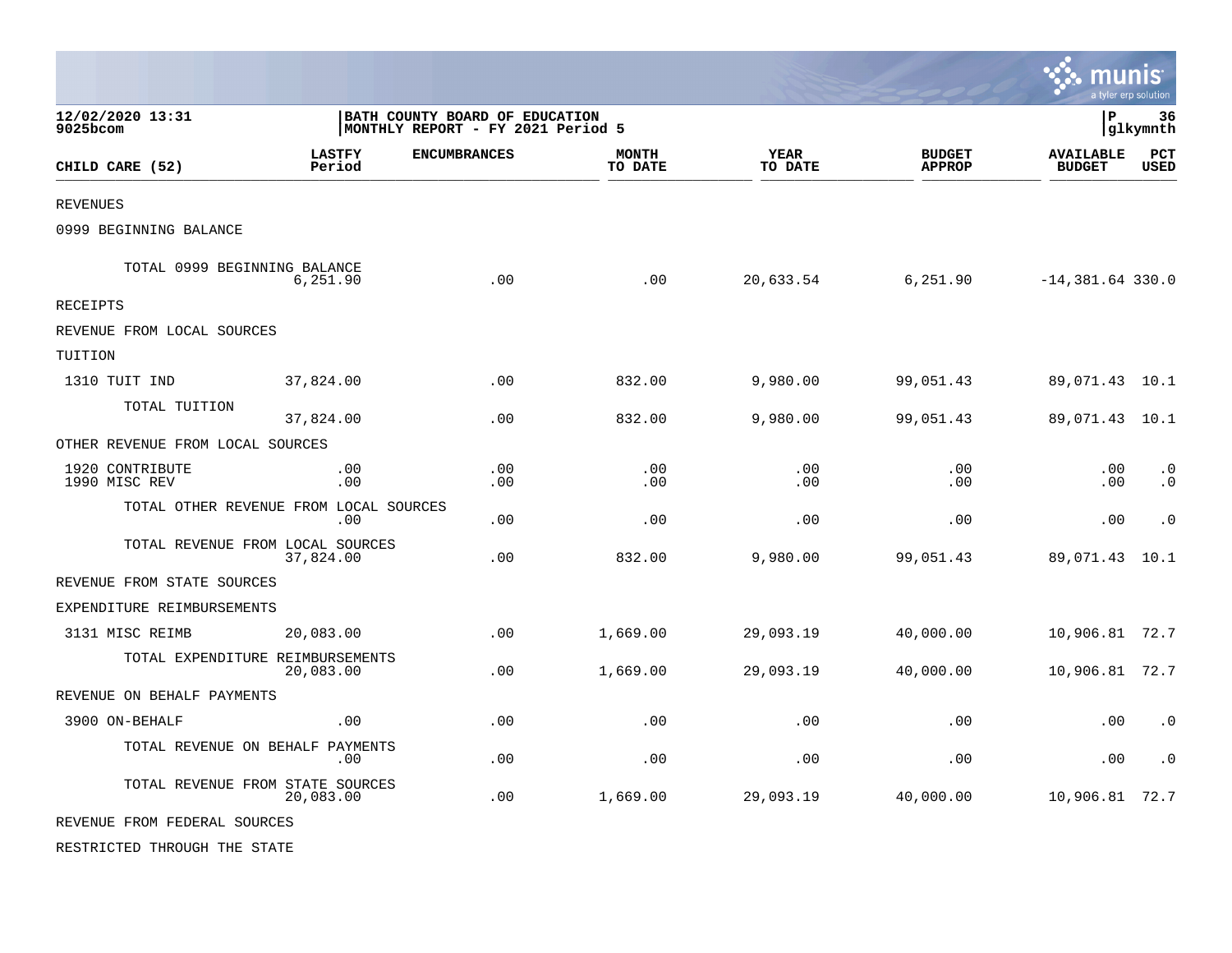

| 12/02/2020 13:31<br>9025bcom |                                  | BATH COUNTY BOARD OF EDUCATION<br>MONTHLY REPORT - FY 2021 Period 5 |                         |                        |                                | $\, {\bf P}$                      | 37<br> glkymnth    |
|------------------------------|----------------------------------|---------------------------------------------------------------------|-------------------------|------------------------|--------------------------------|-----------------------------------|--------------------|
| CHILD CARE (52)              | <b>LASTFY</b><br>Period          | <b>ENCUMBRANCES</b>                                                 | <b>MONTH</b><br>TO DATE | <b>YEAR</b><br>TO DATE | <b>BUDGET</b><br><b>APPROP</b> | <b>AVAILABLE</b><br><b>BUDGET</b> | PCT<br><b>USED</b> |
| 4500 RES FED/ST              | 3,013.80                         | .00                                                                 | 265.67                  | 3,748.66               | 59,300.00                      | 55, 551.34                        | 6.3                |
| TOTAL RESTRICTED             | THROUGH THE STATE<br>3,013.80    | .00                                                                 | 265.67                  | 3,748.66               | 59,300.00                      | 55, 551.34                        | 6.3                |
| TOTAL REVENUE                | FROM FEDERAL SOURCES<br>3,013.80 | .00                                                                 | 265.67                  | 3,748.66               | 59,300.00                      | 55,551.34                         | 6.3                |
| OTHER RECEIPTS               |                                  |                                                                     |                         |                        |                                |                                   |                    |
| INTERFUND TRANSFERS          |                                  |                                                                     |                         |                        |                                |                                   |                    |
| 5210 FND XFER                | .00                              | .00                                                                 | .00                     | .00                    | .00                            | .00                               | $\cdot$ 0          |
| TOTAL INTERFUND TRANSFERS    | .00                              | .00                                                                 | .00                     | .00                    | .00                            | .00                               | $\cdot$ 0          |
| TOTAL OTHER RECEIPTS         | .00                              | .00                                                                 | .00                     | .00                    | .00                            | .00                               | $\cdot$ 0          |
| TOTAL RECEIPTS               | 60,920.80                        | .00                                                                 | 2,766.67                | 42,821.85              | 198,351.43                     | 155,529.58                        | 21.6               |
| TOTAL REVENUE                | 67,172.70                        | .00                                                                 | 2,766.67                | 63,455.39              | 204,603.33                     | 141, 147. 94 31. 0                |                    |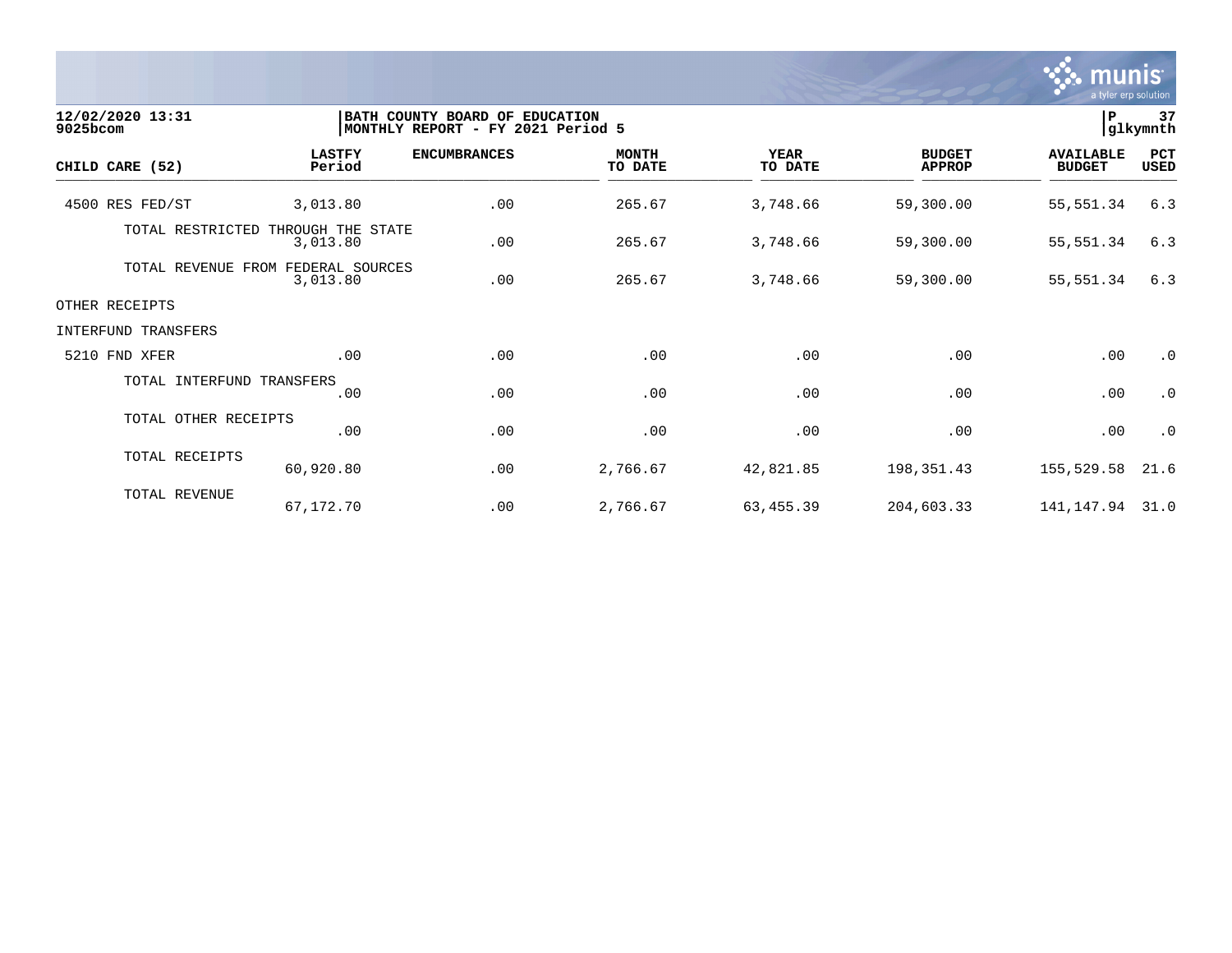

| 12/02/2020 13:31<br>9025bcom                                         |                     |                                                                                    | BATH COUNTY BOARD OF EDUCATION<br>MONTHLY REPORT - FY 2021 Period 5 |                                                                          |                                                                               |                                                                                          | l P                                                                                       | 38<br> glkymnth                                                                              |
|----------------------------------------------------------------------|---------------------|------------------------------------------------------------------------------------|---------------------------------------------------------------------|--------------------------------------------------------------------------|-------------------------------------------------------------------------------|------------------------------------------------------------------------------------------|-------------------------------------------------------------------------------------------|----------------------------------------------------------------------------------------------|
|                                                                      | CHILD CARE (52)     | <b>LASTFY</b><br>Period                                                            | <b>ENCUMBRANCES</b>                                                 | <b>MONTH</b><br>TO DATE                                                  | <b>YEAR</b><br>TO DATE                                                        | <b>BUDGET</b><br><b>APPROP</b>                                                           | <b>AVAILABLE</b><br><b>BUDGET</b>                                                         | PCT<br>USED                                                                                  |
|                                                                      | EXPENDITURES        |                                                                                    |                                                                     |                                                                          |                                                                               |                                                                                          |                                                                                           |                                                                                              |
| 2600                                                                 |                     | PLANT OPERATIONS AND MAINTENANCE                                                   |                                                                     |                                                                          |                                                                               |                                                                                          |                                                                                           |                                                                                              |
| 0100<br>0200                                                         |                     | .00<br>.00                                                                         | .00<br>.00                                                          | .00<br>.00                                                               | .00<br>.00                                                                    | .00<br>.00                                                                               | .00<br>.00                                                                                | $\cdot$ 0<br>$\cdot$ 0                                                                       |
|                                                                      | TOTAL 2600          | PLANT OPERATIONS AND MAINTENANCE<br>.00                                            | .00                                                                 | .00                                                                      | .00                                                                           | .00                                                                                      | .00                                                                                       | $\cdot$ 0                                                                                    |
| 3200                                                                 | DAY CARE OPERATIONS |                                                                                    |                                                                     |                                                                          |                                                                               |                                                                                          |                                                                                           |                                                                                              |
| 0100<br>0200<br>0280<br>0300<br>0400<br>0500<br>0600<br>0700         |                     | 7,086.08<br>2,243.24<br>.00<br>25.00<br>.00<br>.00<br>91.10<br>.00                 | .00<br>.00<br>.00<br>.00<br>.00<br>.00<br>.00<br>.00                | 1,381.02<br>437.92<br>.00<br>.00<br>.00<br>.00<br>.00<br>.00             | 4,833.57<br>1,532.72<br>.00<br>.00<br>.00<br>.00<br>.00<br>.00                | 28,098.00<br>8,641.00<br>.00<br>500.00<br>1,500.00<br>500.00<br>11,094.11<br>.00         | 23, 264. 43<br>7,108.28<br>.00<br>500.00<br>1,500.00<br>500.00<br>11,094.11<br>.00        | 17.2<br>17.7<br>$\cdot$ 0<br>$\cdot$ 0<br>$\cdot$ 0<br>$\cdot$ 0<br>$\cdot$ 0<br>$\cdot$ 0   |
|                                                                      | TOTAL 3200          | DAY CARE OPERATIONS<br>9,445.42                                                    | .00                                                                 | 1,818.94                                                                 | 6,366.29                                                                      | 50, 333. 11                                                                              | 43,966.82                                                                                 | 12.7                                                                                         |
| 3300                                                                 | COMMUNITY SERVICES  |                                                                                    |                                                                     |                                                                          |                                                                               |                                                                                          |                                                                                           |                                                                                              |
| 0100<br>0200<br>0280<br>0300<br>0400<br>0500<br>0600<br>0700<br>0800 |                     | 35,045.48<br>10,909.64<br>.00<br>943.25<br>.00<br>.00<br>3,600.50<br>.00<br>377.78 | .00<br>.00<br>.00<br>.00<br>.00<br>.00<br>322.67<br>.00<br>.00      | 5,719.30<br>1,776.58<br>.00<br>.00<br>.00<br>.00<br>255.62<br>.00<br>.00 | 32,630.19<br>9,933.20<br>.00<br>.00<br>.00<br>11.31<br>3,017.69<br>.00<br>.00 | 94,633.00<br>32,208.00<br>.00<br>500.00<br>1,500.00<br>500.00<br>24,929.22<br>.00<br>.00 | 62,002.81<br>22, 274.80<br>.00<br>500.00<br>1,500.00<br>488.69<br>21,588.86<br>.00<br>.00 | 34.5<br>30.8<br>$\cdot$ 0<br>$\cdot$ 0<br>$\cdot$ 0<br>2.3<br>13.4<br>$\cdot$ 0<br>$\cdot$ 0 |
|                                                                      | TOTAL 3300          | COMMUNITY SERVICES<br>50,876.65                                                    | 322.67                                                              | 7,751.50                                                                 | 45,592.39                                                                     | 154,270.22                                                                               | 108,355.16                                                                                | 29.8                                                                                         |
|                                                                      | TOTAL EXPENDITURES  | 60,322.07                                                                          | 322.67                                                              | 9,570.44                                                                 | 51,958.68                                                                     | 204,603.33                                                                               | 152,321.98                                                                                | 25.6                                                                                         |
|                                                                      |                     | TOTAL FOR CHILD CARE (52)<br>6,850.63                                              | $-322.67$                                                           | $-6,803.77$                                                              | 11,496.71                                                                     | .00                                                                                      | $-11, 174.04$                                                                             | $\cdot$ 0                                                                                    |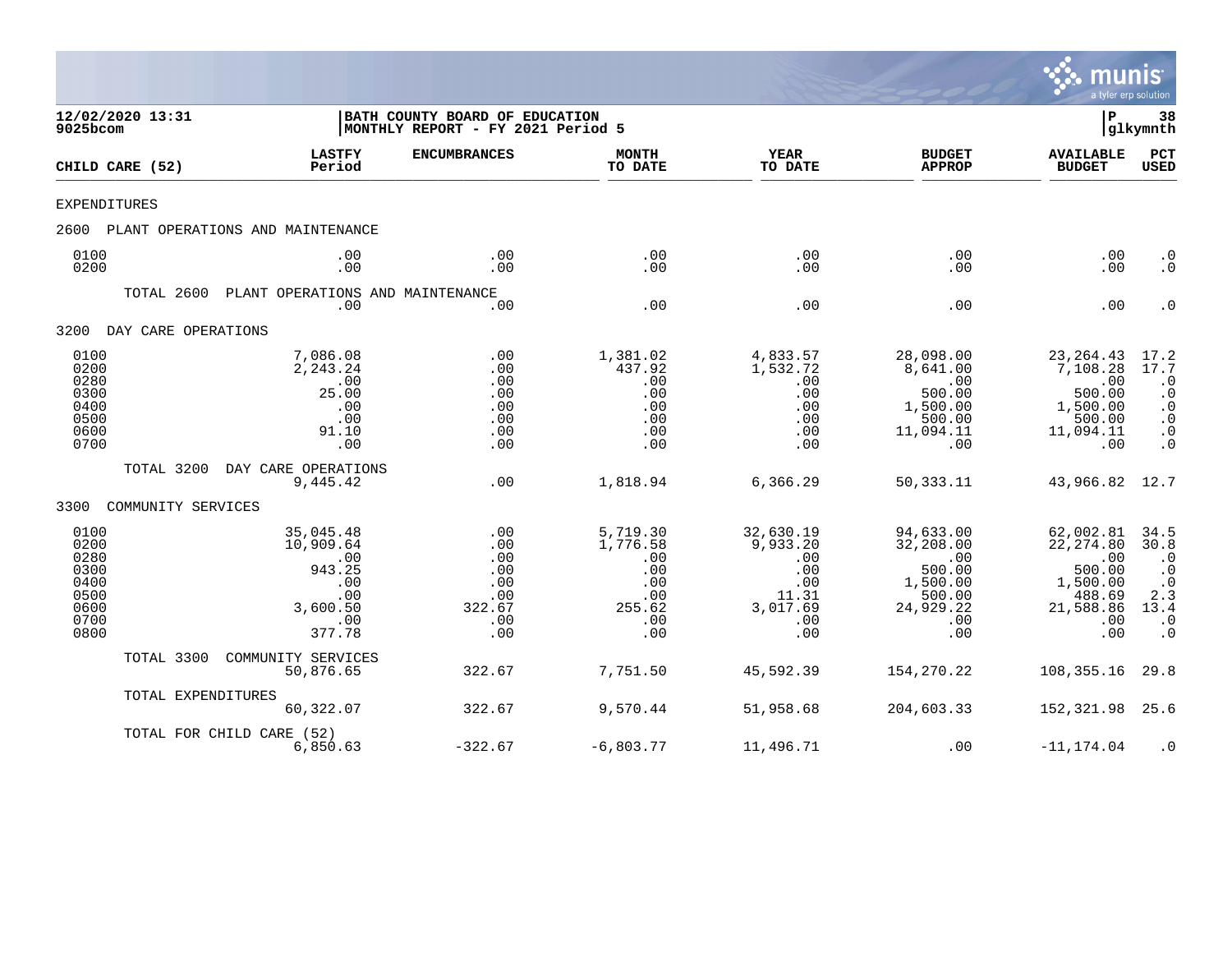|                                  |                         |                                                                     |                         |                        |                                | $\sim$ munis<br>a tyler erp solution |                    |
|----------------------------------|-------------------------|---------------------------------------------------------------------|-------------------------|------------------------|--------------------------------|--------------------------------------|--------------------|
| 12/02/2020 13:31<br>9025bcom     |                         | BATH COUNTY BOARD OF EDUCATION<br>MONTHLY REPORT - FY 2021 Period 5 |                         |                        |                                |                                      |                    |
| PRESCHOOL (53)                   | <b>LASTFY</b><br>Period | <b>ENCUMBRANCES</b>                                                 | <b>MONTH</b><br>TO DATE | <b>YEAR</b><br>TO DATE | <b>BUDGET</b><br><b>APPROP</b> | <b>AVAILABLE</b><br><b>BUDGET</b>    | PCT<br><b>USED</b> |
| <b>REVENUES</b>                  |                         |                                                                     |                         |                        |                                |                                      |                    |
| 0999 BEGINNING BALANCE           |                         |                                                                     |                         |                        |                                |                                      |                    |
| TOTAL 0999 BEGINNING BALANCE     | 1,901.91                | .00                                                                 | .00                     | 493.51                 | 1,901.91                       | 1,408.40                             | 26.0               |
| RECEIPTS                         |                         |                                                                     |                         |                        |                                |                                      |                    |
| REVENUE FROM LOCAL SOURCES       |                         |                                                                     |                         |                        |                                |                                      |                    |
| TUITION                          |                         |                                                                     |                         |                        |                                |                                      |                    |
| 1310 TUIT IND                    | 1,300.00                | .00                                                                 | .00                     | .00                    | 13, 157. 23                    | 13, 157. 23                          | $\cdot$ 0          |
| TOTAL TUITION                    | 1,300.00                | .00                                                                 | .00                     | .00                    | 13, 157. 23                    | 13, 157. 23                          | $\cdot$ 0          |
| TOTAL REVENUE FROM LOCAL SOURCES | 1,300.00                | .00                                                                 | .00                     | .00                    | 13, 157. 23                    | 13, 157. 23                          | $\cdot$ 0          |
| REVENUE FROM STATE SOURCES       |                         |                                                                     |                         |                        |                                |                                      |                    |
| REVENUE ON BEHALF PAYMENTS       |                         |                                                                     |                         |                        |                                |                                      |                    |
| 3900 ON-BEHALF                   | .00.                    | .00                                                                 | .00                     | .00                    | .00                            | .00                                  | $\cdot$ 0          |
| TOTAL REVENUE ON BEHALF          | PAYMENTS<br>.00         | .00                                                                 | .00                     | .00                    | .00                            | .00                                  | $\cdot$ 0          |
| TOTAL REVENUE FROM STATE SOURCES | .00                     | .00                                                                 | .00                     | .00                    | .00                            | .00                                  | $\cdot$ 0          |
| TOTAL RECEIPTS                   | 1,300.00                | .00                                                                 | .00                     | .00                    | 13, 157. 23                    | 13, 157. 23                          | $\cdot$ 0          |
| TOTAL REVENUE                    | 3,201.91                | .00                                                                 | .00                     | 493.51                 | 15,059.14                      | 14,565.63                            | 3.3                |

 $\sim$   $\sim$   $\sim$   $\sim$   $\sim$   $\sim$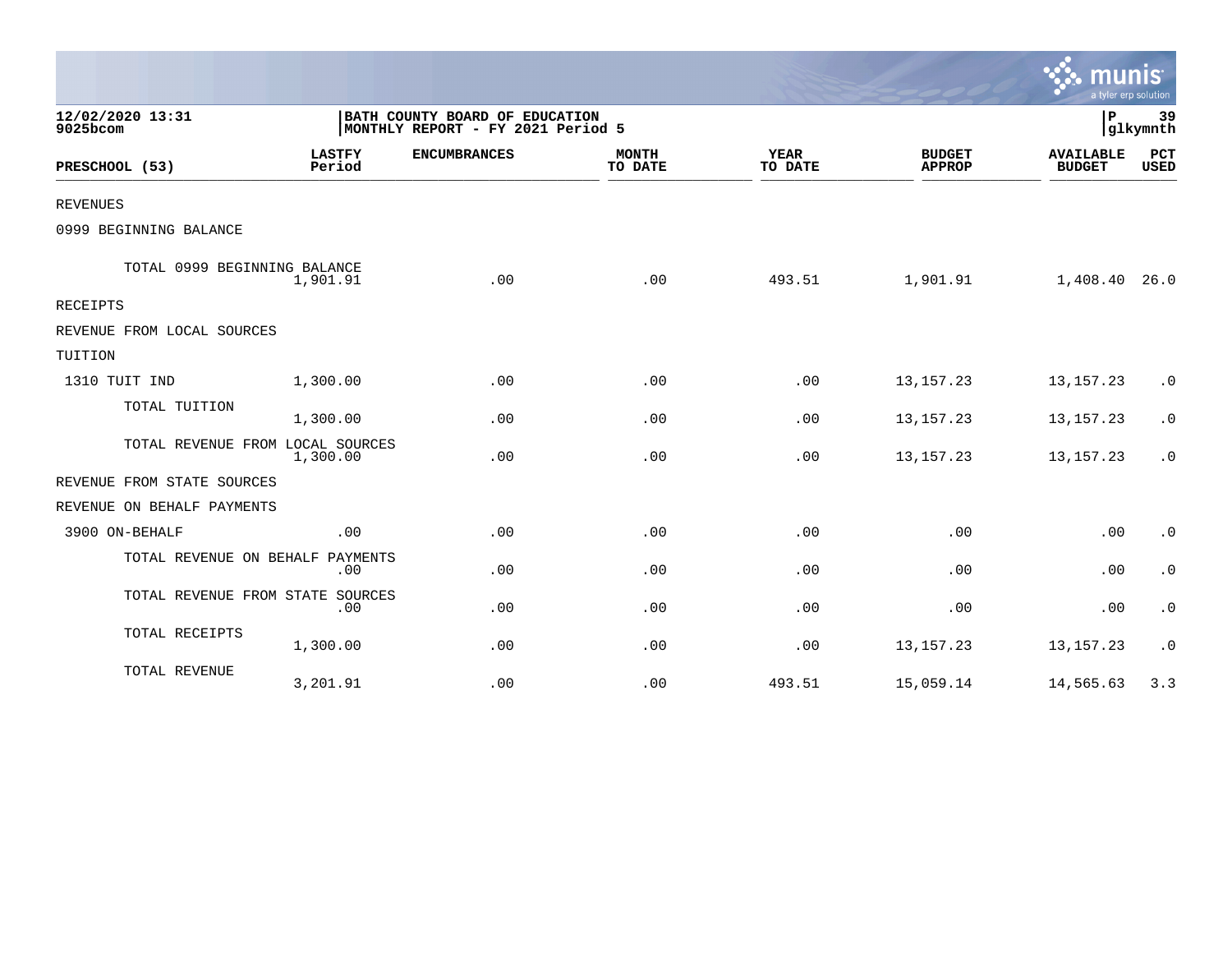|                                                                      |                                |                                                                     |                                                                     |                                                                  |                                                                   |                                                                                             | munis<br>a tyler erp solution                                                               |                                                                                                         |
|----------------------------------------------------------------------|--------------------------------|---------------------------------------------------------------------|---------------------------------------------------------------------|------------------------------------------------------------------|-------------------------------------------------------------------|---------------------------------------------------------------------------------------------|---------------------------------------------------------------------------------------------|---------------------------------------------------------------------------------------------------------|
| 9025bcom                                                             | 12/02/2020 13:31               |                                                                     | BATH COUNTY BOARD OF EDUCATION<br>MONTHLY REPORT - FY 2021 Period 5 |                                                                  |                                                                   |                                                                                             |                                                                                             |                                                                                                         |
|                                                                      | PRESCHOOL (53)                 | <b>LASTFY</b><br>Period                                             | <b>ENCUMBRANCES</b>                                                 | <b>MONTH</b><br>TO DATE                                          | <b>YEAR</b><br>TO DATE                                            | <b>BUDGET</b><br><b>APPROP</b>                                                              | <b>AVAILABLE</b><br><b>BUDGET</b>                                                           | PCT<br><b>USED</b>                                                                                      |
| <b>EXPENDITURES</b>                                                  |                                |                                                                     |                                                                     |                                                                  |                                                                   |                                                                                             |                                                                                             |                                                                                                         |
| 0000                                                                 | RESTRICT TO REV & BAL SHT ONLY |                                                                     |                                                                     |                                                                  |                                                                   |                                                                                             |                                                                                             |                                                                                                         |
| 0280                                                                 |                                | .00                                                                 | .00                                                                 | .00                                                              | .00                                                               | .00                                                                                         | .00                                                                                         | $\cdot$ 0                                                                                               |
|                                                                      | TOTAL 0000                     | RESTRICT TO REV & BAL SHT ONLY<br>.00                               | .00                                                                 | .00                                                              | .00                                                               | .00                                                                                         | .00                                                                                         | $\cdot$ 0                                                                                               |
| 1000                                                                 | INSTRUCTION                    |                                                                     |                                                                     |                                                                  |                                                                   |                                                                                             |                                                                                             |                                                                                                         |
| 0100<br>0200<br>0280<br>0300<br>0400<br>0500<br>0600<br>0700<br>0800 |                                | .00<br>.00<br>.00<br>.00<br>335.28<br>80.00<br>599.90<br>.00<br>.00 | .00<br>.00<br>.00<br>.00<br>.00<br>.00<br>.00<br>.00<br>.00         | .00<br>.00<br>.00<br>.00<br>83.82<br>.00<br>261.97<br>.00<br>.00 | .00<br>.00<br>.00<br>.00<br>335.28<br>.00<br>712.76<br>.00<br>.00 | 2,200.00<br>2,000.00<br>.00<br>.00<br>2,422.72<br>1,063.52<br>5,200.00<br>2,122.90<br>50.00 | 2,200.00<br>2,000.00<br>.00<br>.00<br>2,087.44<br>1,063.52<br>4,487.24<br>2,122.90<br>50.00 | $\cdot$ 0<br>$\cdot$ 0<br>$\cdot$ 0<br>$\cdot$ 0<br>13.8<br>$\cdot$ 0<br>13.7<br>$\cdot$ 0<br>$\cdot$ 0 |
|                                                                      | TOTAL 1000                     | INSTRUCTION<br>1,015.18                                             | .00                                                                 | 345.79                                                           | 1,048.04                                                          | 15,059.14                                                                                   | 14,011.10                                                                                   | 7.0                                                                                                     |
| 2700                                                                 | STUDENT TRANSPORTATION         |                                                                     |                                                                     |                                                                  |                                                                   |                                                                                             |                                                                                             |                                                                                                         |
| 0100<br>0200                                                         |                                | .00<br>.00                                                          | .00<br>.00                                                          | .00<br>.00                                                       | .00<br>.00                                                        | .00<br>.00                                                                                  | .00<br>.00                                                                                  | $\cdot$ 0<br>$\cdot$ 0                                                                                  |
|                                                                      | TOTAL 2700                     | STUDENT TRANSPORTATION<br>.00                                       | .00                                                                 | .00                                                              | .00                                                               | .00                                                                                         | .00                                                                                         | $\cdot$ 0                                                                                               |
|                                                                      | TOTAL EXPENDITURES             | 1,015.18                                                            | .00                                                                 | 345.79                                                           | 1,048.04                                                          | 15,059.14                                                                                   | 14,011.10                                                                                   | 7.0                                                                                                     |
|                                                                      | TOTAL FOR PRESCHOOL (53)       | 2,186.73                                                            | .00                                                                 | $-345.79$                                                        | $-554.53$                                                         | .00                                                                                         | 554.53                                                                                      | $\cdot$ 0                                                                                               |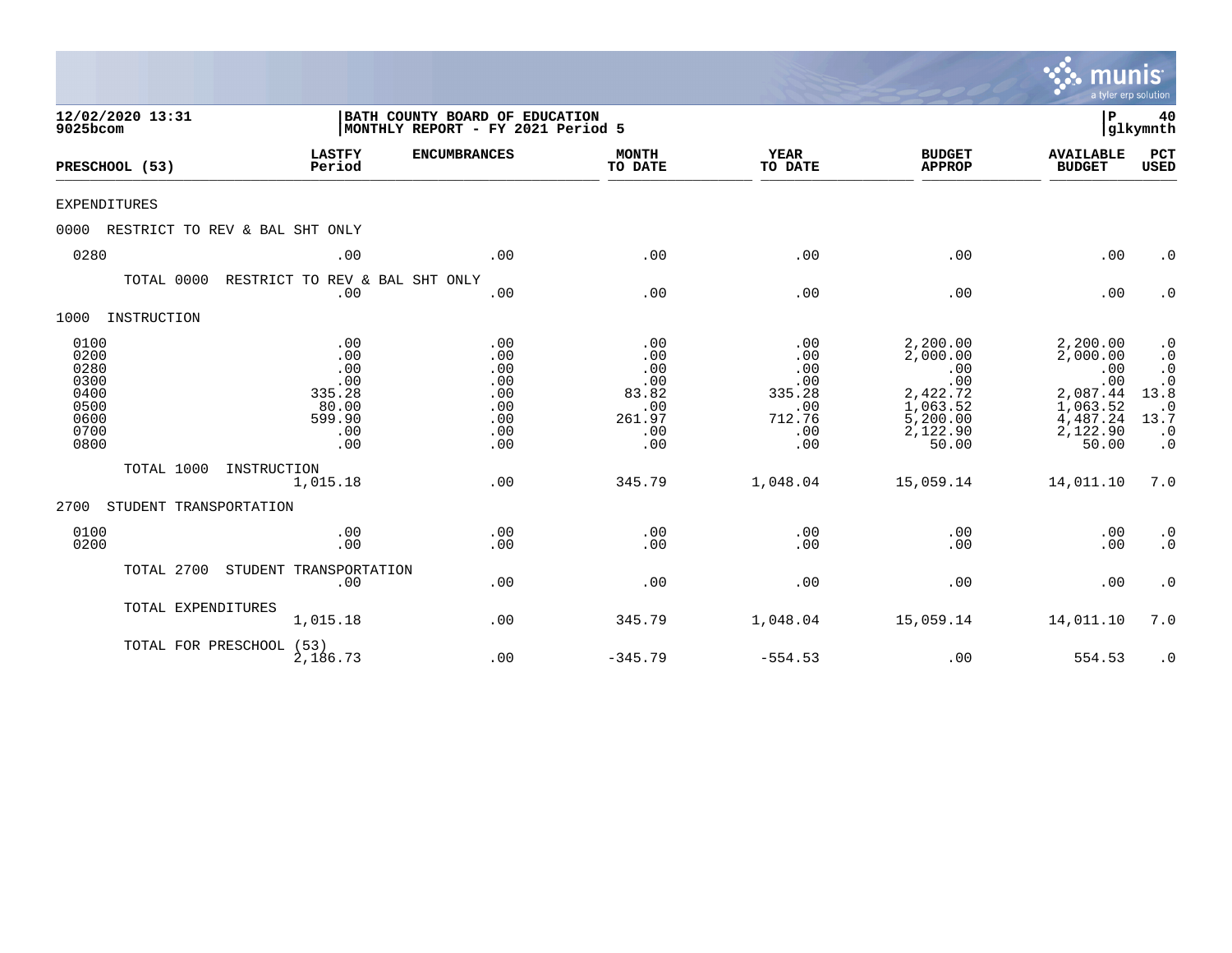|                                    |                         |                                                                     |                         |                 |                                | munis<br>a tyler erp solution     |                             |
|------------------------------------|-------------------------|---------------------------------------------------------------------|-------------------------|-----------------|--------------------------------|-----------------------------------|-----------------------------|
| 12/02/2020 13:31<br>9025bcom       |                         | BATH COUNTY BOARD OF EDUCATION<br>MONTHLY REPORT - FY 2021 Period 5 |                         |                 |                                | lР                                | 41<br>glkymnth              |
| CHILD CARE (61)                    | <b>LASTFY</b><br>Period | <b>ENCUMBRANCES</b>                                                 | <b>MONTH</b><br>TO DATE | YEAR<br>TO DATE | <b>BUDGET</b><br><b>APPROP</b> | <b>AVAILABLE</b><br><b>BUDGET</b> | $_{\rm PCT}$<br><b>USED</b> |
| <b>REVENUES</b>                    |                         |                                                                     |                         |                 |                                |                                   |                             |
| RECEIPTS                           |                         |                                                                     |                         |                 |                                |                                   |                             |
| REVENUE FROM LOCAL SOURCES         |                         |                                                                     |                         |                 |                                |                                   |                             |
| COMMUNITY SERVICE ACTIVITIES       |                         |                                                                     |                         |                 |                                |                                   |                             |
| 1810 CHILD CARE                    | .00                     | .00                                                                 | .00                     | .00             | .00                            | .00                               | $\cdot$ 0                   |
| TOTAL COMMUNITY SERVICE ACTIVITIES | .00                     | .00                                                                 | .00                     | .00             | .00                            | .00                               | $\cdot$ 0                   |
| TOTAL REVENUE FROM LOCAL SOURCES   | .00                     | .00                                                                 | .00                     | .00             | .00                            | .00                               | $\cdot$ 0                   |
| REVENUE FROM STATE SOURCES         |                         |                                                                     |                         |                 |                                |                                   |                             |
| EXPENDITURE REIMBURSEMENTS         |                         |                                                                     |                         |                 |                                |                                   |                             |
| 3131 MISC REIMB                    | .00                     | .00                                                                 | .00                     | .00             | .00                            | .00                               | $\cdot$ 0                   |
| TOTAL EXPENDITURE REIMBURSEMENTS   | $.00 \,$                | .00.                                                                | .00                     | .00             | .00                            | .00                               | $\cdot$ 0                   |
| RESTRICTED                         |                         |                                                                     |                         |                 |                                |                                   |                             |
| 3200 RES STATE                     | .00                     | .00                                                                 | .00                     | .00             | .00                            | .00                               | $\cdot$ 0                   |
| TOTAL RESTRICTED                   | .00                     | .00                                                                 | .00                     | .00             | .00                            | .00                               | $\cdot$ 0                   |
| TOTAL REVENUE FROM STATE SOURCES   | .00                     | .00                                                                 | .00                     | .00             | .00                            | .00                               | $\cdot$ 0                   |
| OTHER RECEIPTS                     |                         |                                                                     |                         |                 |                                |                                   |                             |
| INTERFUND TRANSFERS                |                         |                                                                     |                         |                 |                                |                                   |                             |
| 5210 FND XFER                      | .00                     | .00                                                                 | .00                     | .00             | .00                            | .00                               | $\cdot$ 0                   |
| TOTAL INTERFUND TRANSFERS          | .00                     | .00                                                                 | .00                     | .00             | .00                            | .00                               | $\cdot$ 0                   |
| TOTAL OTHER RECEIPTS               | .00                     | .00                                                                 | .00                     | .00             | .00                            | .00                               | $\cdot$ 0                   |
| TOTAL RECEIPTS                     | .00                     | .00                                                                 | .00                     | .00             | .00                            | .00                               | $\cdot$ 0                   |
| TOTAL REVENUE                      | .00                     | .00                                                                 | .00                     | .00             | .00                            | .00                               | $\cdot$ 0                   |

the contract of the contract of the contract of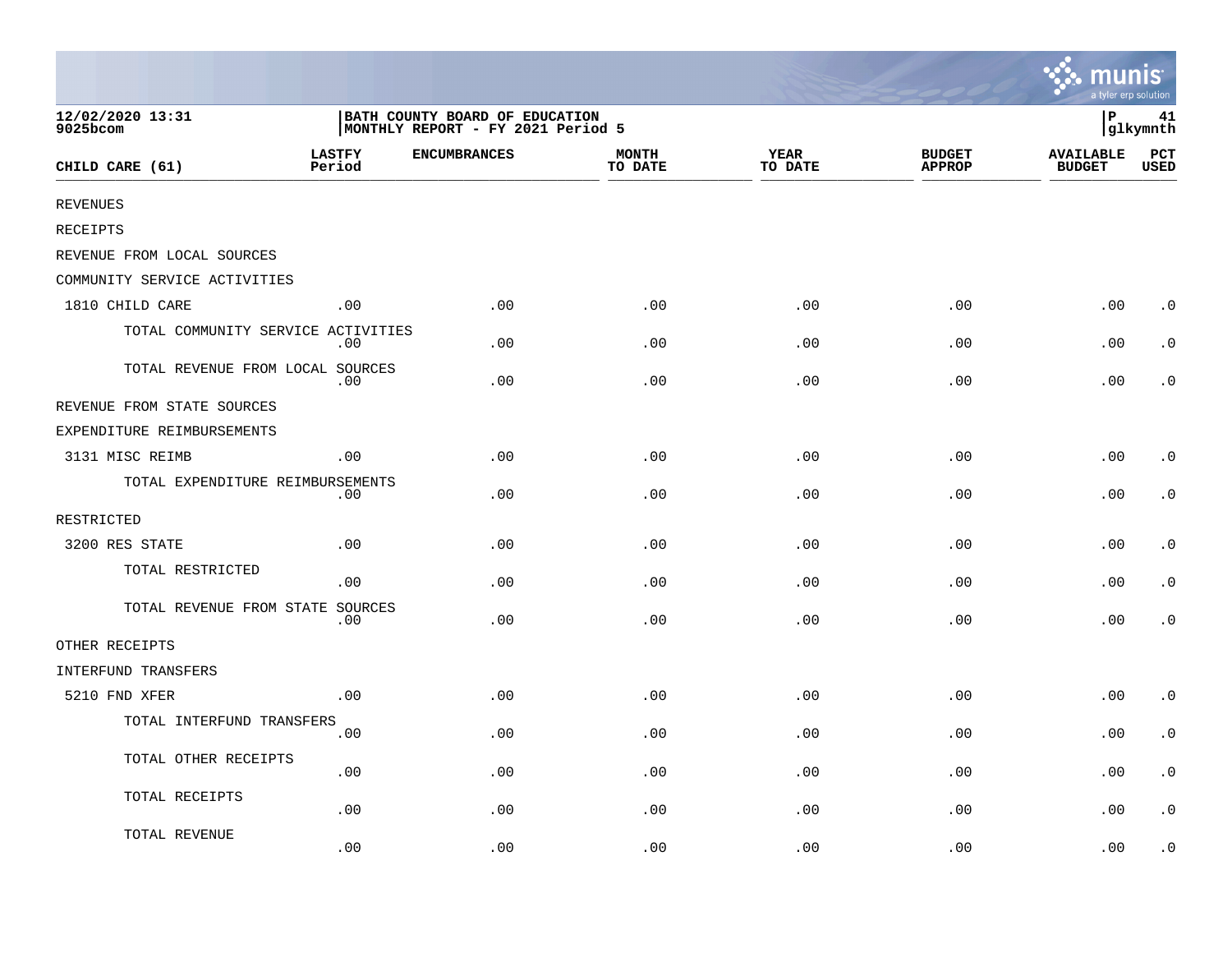

|                                              | 12/02/2020 13:31<br>$9025$ bcom |                                        | BATH COUNTY BOARD OF EDUCATION<br>MONTHLY REPORT - FY 2021 Period 5 |                                        |                                        |                                        |                                        |                                                                                         |
|----------------------------------------------|---------------------------------|----------------------------------------|---------------------------------------------------------------------|----------------------------------------|----------------------------------------|----------------------------------------|----------------------------------------|-----------------------------------------------------------------------------------------|
|                                              | CHILD CARE (61)                 | <b>LASTFY</b><br>Period                | <b>ENCUMBRANCES</b>                                                 | <b>MONTH</b><br>TO DATE                | <b>YEAR</b><br>TO DATE                 | <b>BUDGET</b><br><b>APPROP</b>         | <b>AVAILABLE</b><br><b>BUDGET</b>      | PCT<br>USED                                                                             |
| <b>EXPENDITURES</b>                          |                                 |                                        |                                                                     |                                        |                                        |                                        |                                        |                                                                                         |
| 3300                                         | COMMUNITY SERVICES              |                                        |                                                                     |                                        |                                        |                                        |                                        |                                                                                         |
| 0100<br>0200<br>0300<br>0500<br>0600<br>0700 |                                 | .00<br>.00<br>.00<br>.00<br>.00<br>.00 | .00<br>.00<br>.00<br>.00<br>.00<br>.00                              | .00<br>.00<br>.00<br>.00<br>.00<br>.00 | .00<br>.00<br>.00<br>.00<br>.00<br>.00 | .00<br>.00<br>.00<br>.00<br>.00<br>.00 | .00<br>.00<br>.00<br>.00<br>.00<br>.00 | $\cdot$ 0<br>$\boldsymbol{\cdot}$ 0<br>$\cdot$ 0<br>$\cdot$ 0<br>$\cdot$ 0<br>$\cdot$ 0 |
|                                              | TOTAL 3300                      | COMMUNITY SERVICES<br>.00              | .00                                                                 | .00                                    | .00                                    | .00                                    | .00                                    | $\cdot$ 0                                                                               |
|                                              | TOTAL EXPENDITURES              | .00                                    | .00                                                                 | .00                                    | .00                                    | .00                                    | .00                                    | $\cdot$ 0                                                                               |
|                                              | TOTAL FOR CHILD CARE            | (61)<br>.00                            | .00                                                                 | .00                                    | .00                                    | .00                                    | .00                                    | $\cdot$ 0                                                                               |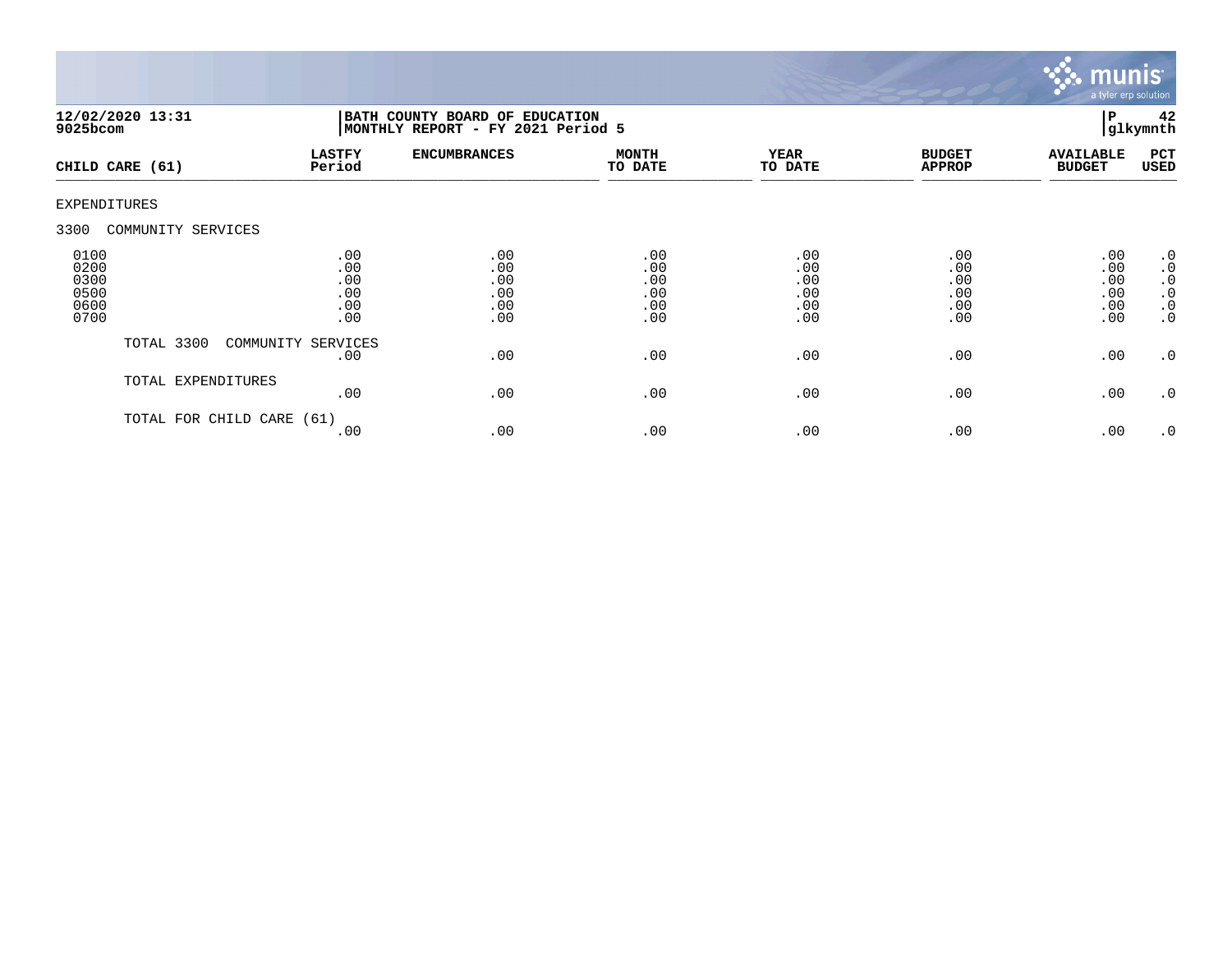|                              |                         |                                                                     |                         |                        |                                | <b>W.</b> munis<br>a tyler erp solution |                |
|------------------------------|-------------------------|---------------------------------------------------------------------|-------------------------|------------------------|--------------------------------|-----------------------------------------|----------------|
| 12/02/2020 13:31<br>9025bcom |                         | BATH COUNTY BOARD OF EDUCATION<br>MONTHLY REPORT - FY 2021 Period 5 |                         |                        |                                | ∣P                                      | 43<br>glkymnth |
| PRESCHOOL (62)               | <b>LASTFY</b><br>Period | <b>ENCUMBRANCES</b>                                                 | <b>MONTH</b><br>TO DATE | <b>YEAR</b><br>TO DATE | <b>BUDGET</b><br><b>APPROP</b> | <b>AVAILABLE</b><br><b>BUDGET</b>       | PCT<br>USED    |
| <b>REVENUES</b>              |                         |                                                                     |                         |                        |                                |                                         |                |
| 0999 BEGINNING BALANCE       |                         |                                                                     |                         |                        |                                |                                         |                |
| TOTAL 0999 BEGINNING BALANCE | .00                     | .00                                                                 | .00                     | .00                    | .00                            | .00                                     | $\cdot$ 0      |
| <b>RECEIPTS</b>              |                         |                                                                     |                         |                        |                                |                                         |                |
| REVENUE FROM LOCAL SOURCES   |                         |                                                                     |                         |                        |                                |                                         |                |
| TUITION                      |                         |                                                                     |                         |                        |                                |                                         |                |
| 1310 TUIT IND                | .00                     | .00                                                                 | .00                     | .00                    | .00                            | .00                                     | $\cdot$ 0      |
| TOTAL TUITION                | .00                     | .00                                                                 | .00                     | .00                    | .00                            | .00                                     | $\cdot$ 0      |
| TOTAL REVENUE FROM LOCAL     | SOURCES<br>.00          | .00                                                                 | .00                     | .00                    | .00                            | .00                                     | $\cdot$ 0      |
| TOTAL RECEIPTS               | .00                     | .00                                                                 | .00                     | .00                    | .00                            | .00                                     | $\cdot$ 0      |
| TOTAL REVENUE                | .00                     | .00                                                                 | .00                     | .00                    | .00                            | .00                                     | $\cdot$ 0      |

 $\sim$   $\sim$   $\sim$   $\sim$   $\sim$   $\sim$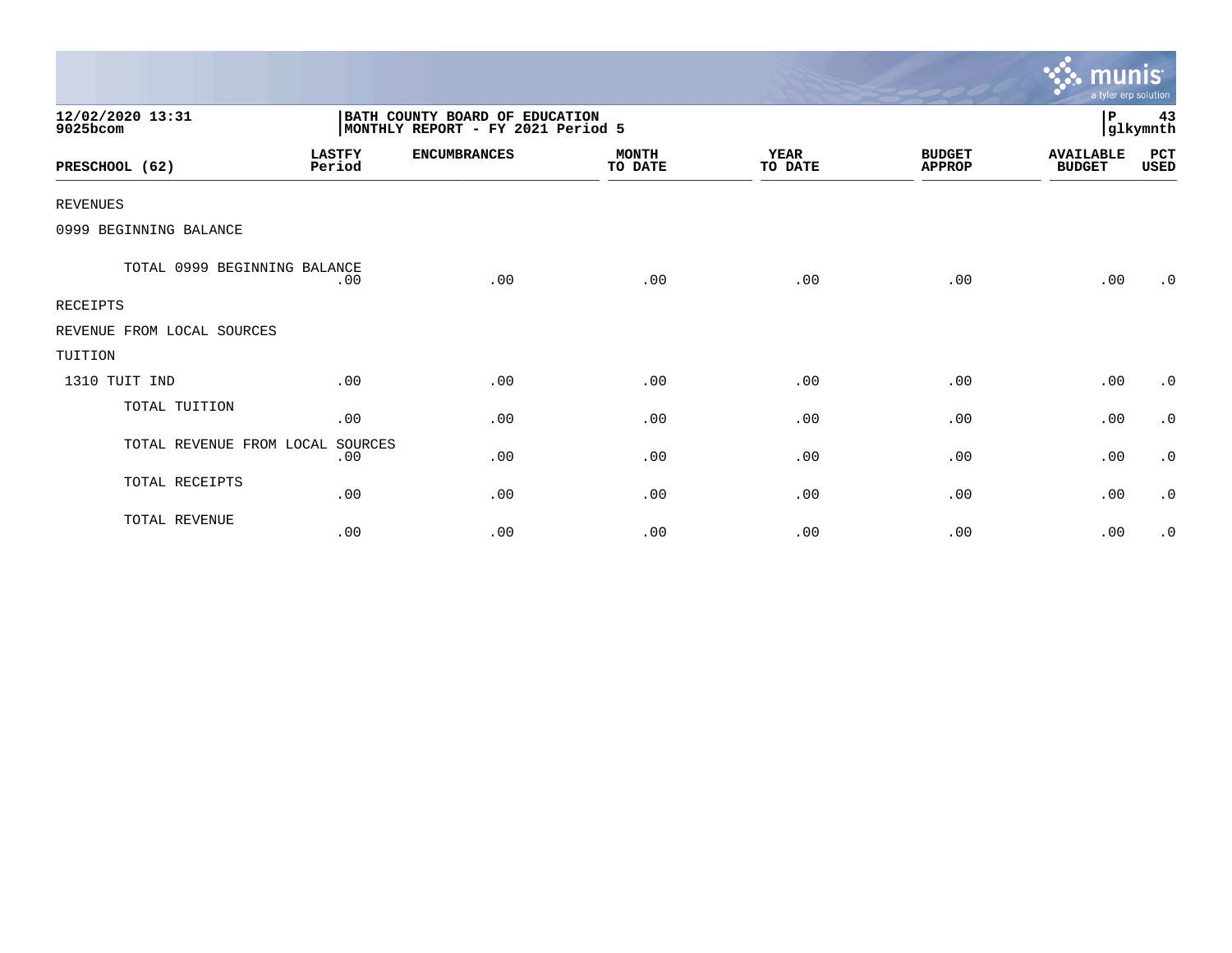

| 12/02/2020 13:31<br>9025bcom |                         | ΙP<br>BATH COUNTY BOARD OF EDUCATION<br>glkymnth <br>MONTHLY REPORT - FY 2021 Period 5 |                         |                 |                                |                                   |             |  |  |
|------------------------------|-------------------------|----------------------------------------------------------------------------------------|-------------------------|-----------------|--------------------------------|-----------------------------------|-------------|--|--|
| PRESCHOOL (62)               | <b>LASTFY</b><br>Period | <b>ENCUMBRANCES</b>                                                                    | <b>MONTH</b><br>TO DATE | YEAR<br>TO DATE | <b>BUDGET</b><br><b>APPROP</b> | <b>AVAILABLE</b><br><b>BUDGET</b> | PCT<br>USED |  |  |
| EXPENDITURES                 |                         |                                                                                        |                         |                 |                                |                                   |             |  |  |
| 1000<br>INSTRUCTION          |                         |                                                                                        |                         |                 |                                |                                   |             |  |  |
| 0600                         | .00                     | .00                                                                                    | .00                     | .00             | .00                            | .00                               | $\cdot$ 0   |  |  |
| TOTAL 1000<br>INSTRUCTION    | .00                     | .00                                                                                    | .00                     | .00             | .00                            | .00                               | $\cdot$ 0   |  |  |
| TOTAL EXPENDITURES           | .00                     | .00                                                                                    | .00                     | .00             | .00                            | .00                               | $\cdot$ 0   |  |  |
| TOTAL FOR PRESCHOOL (62)     | .00                     | .00                                                                                    | .00                     | .00             | .00                            | .00                               | .0          |  |  |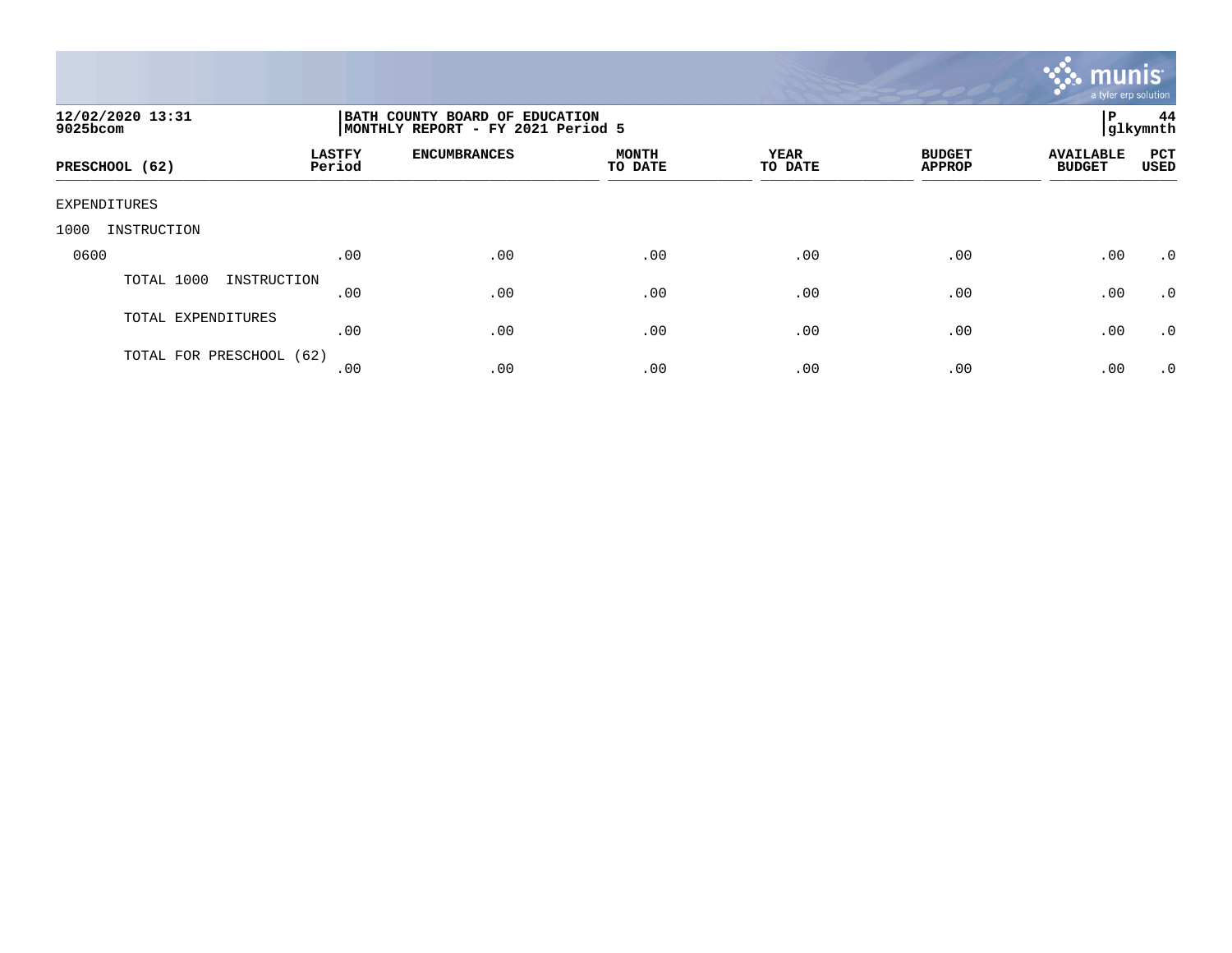|                                                      |                                                                     |                         |                        |                                |                                   | a tyler erp solution |
|------------------------------------------------------|---------------------------------------------------------------------|-------------------------|------------------------|--------------------------------|-----------------------------------|----------------------|
| 12/02/2020 13:31<br>9025bcom                         | BATH COUNTY BOARD OF EDUCATION<br>MONTHLY REPORT - FY 2021 Period 5 |                         |                        |                                | l P                               | 45<br>glkymnth       |
| <b>LASTFY</b><br>TRUST/AGENCY FUNDS (7000)<br>Period | <b>ENCUMBRANCES</b>                                                 | <b>MONTH</b><br>TO DATE | <b>YEAR</b><br>TO DATE | <b>BUDGET</b><br><b>APPROP</b> | <b>AVAILABLE</b><br><b>BUDGET</b> | PCT<br>USED          |
| <b>REVENUES</b>                                      |                                                                     |                         |                        |                                |                                   |                      |
| 0999 BEGINNING BALANCE                               |                                                                     |                         |                        |                                |                                   |                      |
| TOTAL 0999 BEGINNING BALANCE<br>.00                  | .00                                                                 | .00                     | .00                    | .00                            | .00                               | $\cdot$ 0            |
| <b>RECEIPTS</b>                                      |                                                                     |                         |                        |                                |                                   |                      |
| REVENUE FROM LOCAL SOURCES                           |                                                                     |                         |                        |                                |                                   |                      |
| OTHER REVENUE FROM LOCAL SOURCES                     |                                                                     |                         |                        |                                |                                   |                      |
| 1920 CONTRIBUTE<br>113.38                            | .00                                                                 | 20,009.36               | 20,546.20              | 20,000.00                      | $-546.20$ 102.7                   |                      |
| TOTAL OTHER REVENUE FROM LOCAL SOURCES<br>113.38     | .00                                                                 | 20,009.36               | 20,546.20              | 20,000.00                      | $-546.20 102.7$                   |                      |
| TOTAL REVENUE FROM LOCAL SOURCES<br>113.38           | .00                                                                 | 20,009.36               | 20,546.20              | 20,000.00                      | $-546.20$ 102.7                   |                      |
| OTHER RECEIPTS                                       |                                                                     |                         |                        |                                |                                   |                      |
| INTERFUND TRANSFERS                                  |                                                                     |                         |                        |                                |                                   |                      |
| 5210 FND XFER<br>.00                                 | .00                                                                 | .00                     | .00                    | .00                            | .00                               | $\cdot$ 0            |
| TOTAL INTERFUND TRANSFERS<br>.00                     | .00                                                                 | .00                     | .00                    | .00                            | .00                               | $\cdot$ 0            |
| TOTAL OTHER RECEIPTS<br>.00                          | .00                                                                 | .00                     | .00                    | .00                            | .00                               | $\cdot$ 0            |
| TOTAL RECEIPTS<br>113.38                             | .00                                                                 | 20,009.36               | 20,546.20              | 20,000.00                      | $-546.20$ 102.7                   |                      |
| TOTAL REVENUE<br>113.38                              | .00                                                                 | 20,009.36               | 20,546.20              | 20,000.00                      | $-546.20$ 102.7                   |                      |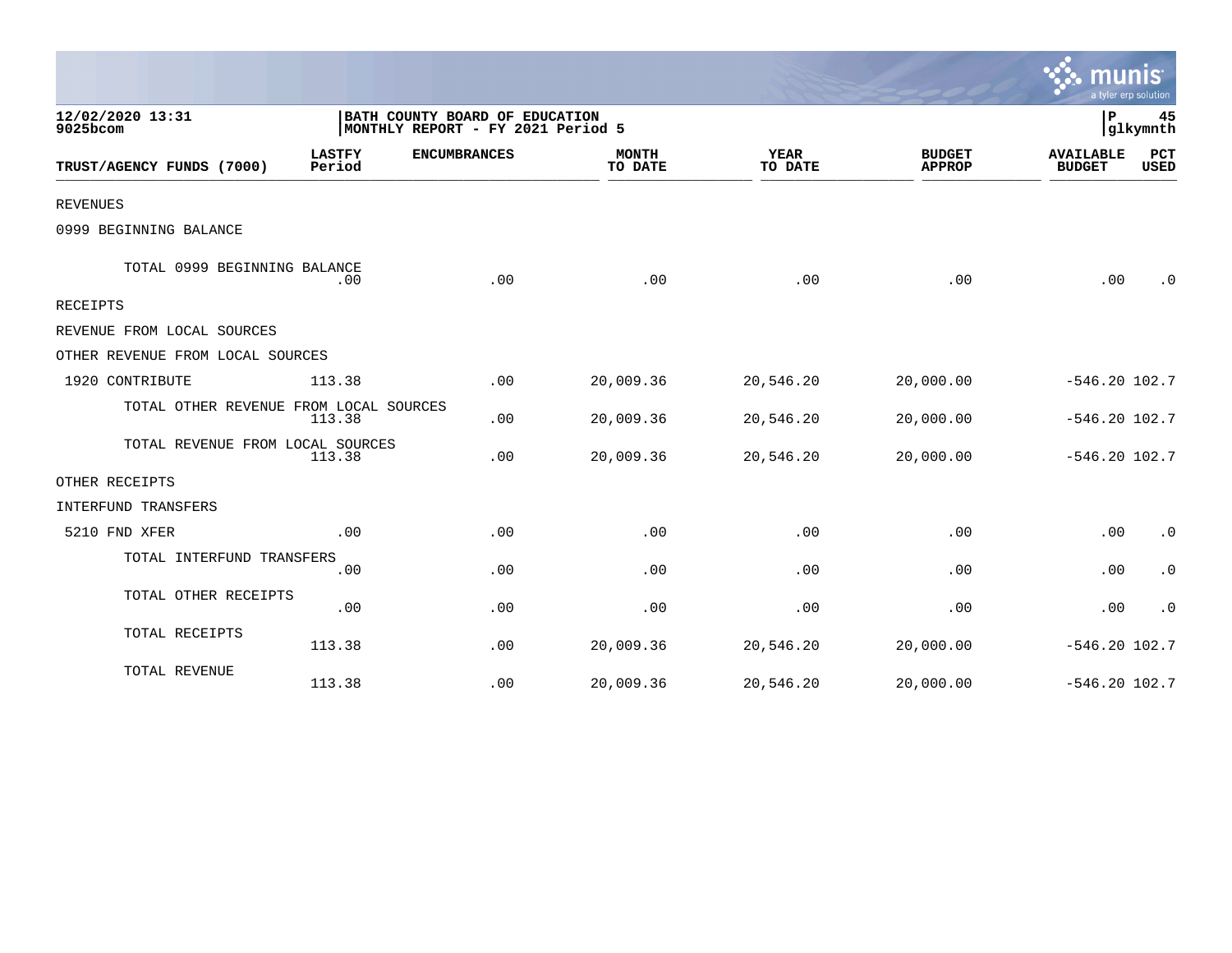

| 12/02/2020 13:31<br>$9025$ bcom     |                                |                     | BATH COUNTY BOARD OF EDUCATION<br>MONTHLY REPORT - FY 2021 Period 5 |                        |                                |                                   |                    |  |
|-------------------------------------|--------------------------------|---------------------|---------------------------------------------------------------------|------------------------|--------------------------------|-----------------------------------|--------------------|--|
| TRUST/AGENCY FUNDS (7000)           | <b>LASTFY</b><br>Period        | <b>ENCUMBRANCES</b> | <b>MONTH</b><br>TO DATE                                             | <b>YEAR</b><br>TO DATE | <b>BUDGET</b><br><b>APPROP</b> | <b>AVAILABLE</b><br><b>BUDGET</b> | PCT<br><b>USED</b> |  |
| EXPENDITURES                        |                                |                     |                                                                     |                        |                                |                                   |                    |  |
| 3300<br>COMMUNITY SERVICES          |                                |                     |                                                                     |                        |                                |                                   |                    |  |
| 0600                                | 1,000.00                       | .00                 | .00                                                                 | .00                    | 20,000.00                      | 20,000.00                         | .0                 |  |
| TOTAL 3300                          | COMMUNITY SERVICES<br>1,000.00 | .00                 | .00                                                                 | .00                    | 20,000.00                      | 20,000.00                         | $\cdot$ 0          |  |
| TOTAL EXPENDITURES                  | 1,000.00                       | .00                 | .00                                                                 | .00                    | 20,000.00                      | 20,000.00                         | $\cdot$ 0          |  |
| TOTAL FOR TRUST/AGENCY FUNDS (7000) | $-886.62$                      | .00                 | 20,009.36                                                           | 20,546.20              | .00                            | $-20,546.20$                      | $\cdot$ 0          |  |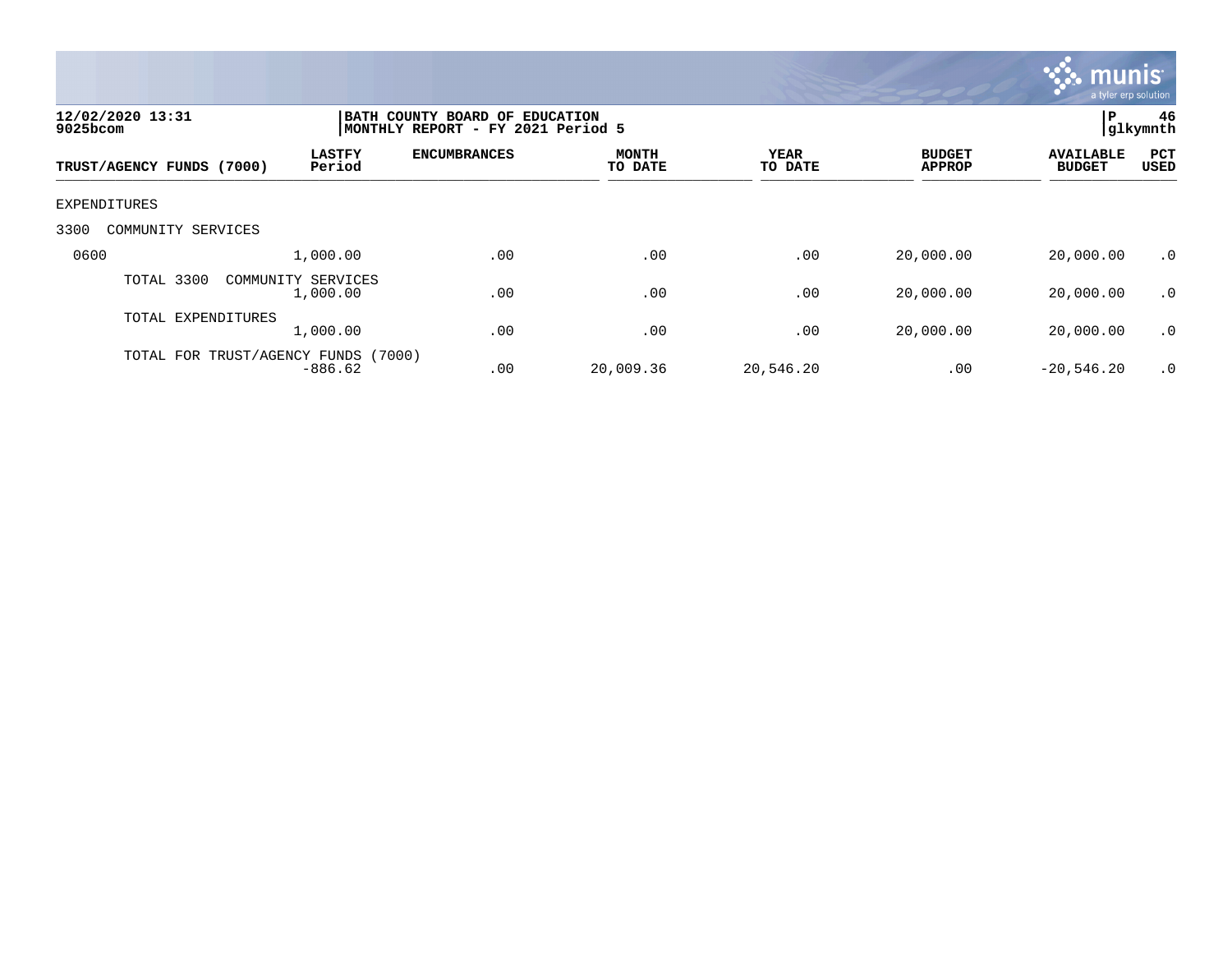|                                                     |                                                                     |                   |                         |                        |                                | munis<br>a tyler erp solution     |                                                  |
|-----------------------------------------------------|---------------------------------------------------------------------|-------------------|-------------------------|------------------------|--------------------------------|-----------------------------------|--------------------------------------------------|
| 12/02/2020 13:31<br>9025bcom                        | BATH COUNTY BOARD OF EDUCATION<br>MONTHLY REPORT - FY 2021 Period 5 |                   |                         |                        |                                |                                   | 47<br>glkymnth                                   |
| <b>GOVERNMENTAL ASSETS (8)</b>                      | <b>LASTFY</b><br><b>ENCUMBRANCES</b><br>Period                      |                   | <b>MONTH</b><br>TO DATE | <b>YEAR</b><br>TO DATE | <b>BUDGET</b><br><b>APPROP</b> | <b>AVAILABLE</b><br><b>BUDGET</b> | PCT<br><b>USED</b>                               |
| <b>REVENUES</b>                                     |                                                                     |                   |                         |                        |                                |                                   |                                                  |
| RECEIPTS                                            |                                                                     |                   |                         |                        |                                |                                   |                                                  |
| REVENUE FROM LOCAL SOURCES                          |                                                                     |                   |                         |                        |                                |                                   |                                                  |
| OTHER REVENUE FROM LOCAL SOURCES                    |                                                                     |                   |                         |                        |                                |                                   |                                                  |
| 1930 GAIN/LOSS                                      | .00                                                                 | .00               | .00                     | .00                    | .00                            | .00                               | $\cdot$ 0                                        |
| TOTAL OTHER REVENUE FROM LOCAL SOURCES              | .00                                                                 | .00               | .00                     | .00                    | .00                            | .00                               | $\cdot$ 0                                        |
| TOTAL REVENUE FROM LOCAL SOURCES                    | .00                                                                 | .00               | .00                     | .00                    | .00                            | .00                               | $\cdot$ 0                                        |
| OTHER RECEIPTS                                      |                                                                     |                   |                         |                        |                                |                                   |                                                  |
| SALE OR COMP FOR LOSS OF ASSETS                     |                                                                     |                   |                         |                        |                                |                                   |                                                  |
| 5311 SALE LAND<br>5331 SALE BLDG<br>5341 SALE EQUIP | .00<br>.00<br>.00                                                   | .00<br>.00<br>.00 | .00<br>.00<br>.00       | .00<br>.00<br>.00      | .00<br>.00<br>.00              | .00<br>.00<br>.00                 | $\boldsymbol{\cdot}$ 0<br>$\cdot$ 0<br>$\cdot$ 0 |
| TOTAL SALE OR COMP FOR LOSS OF ASSETS               | .00                                                                 | .00               | .00                     | .00                    | .00                            | .00                               | $\boldsymbol{\cdot}$ 0                           |
| TOTAL OTHER RECEIPTS                                | .00                                                                 | .00               | .00                     | .00                    | .00                            | .00                               | $\boldsymbol{\cdot}$ 0                           |
| TOTAL RECEIPTS                                      | .00                                                                 | .00               | .00                     | .00                    | .00                            | .00                               | $\cdot$ 0                                        |
| TOTAL REVENUE                                       | .00                                                                 | .00               | .00                     | .00                    | .00                            | .00                               | $\cdot$ 0                                        |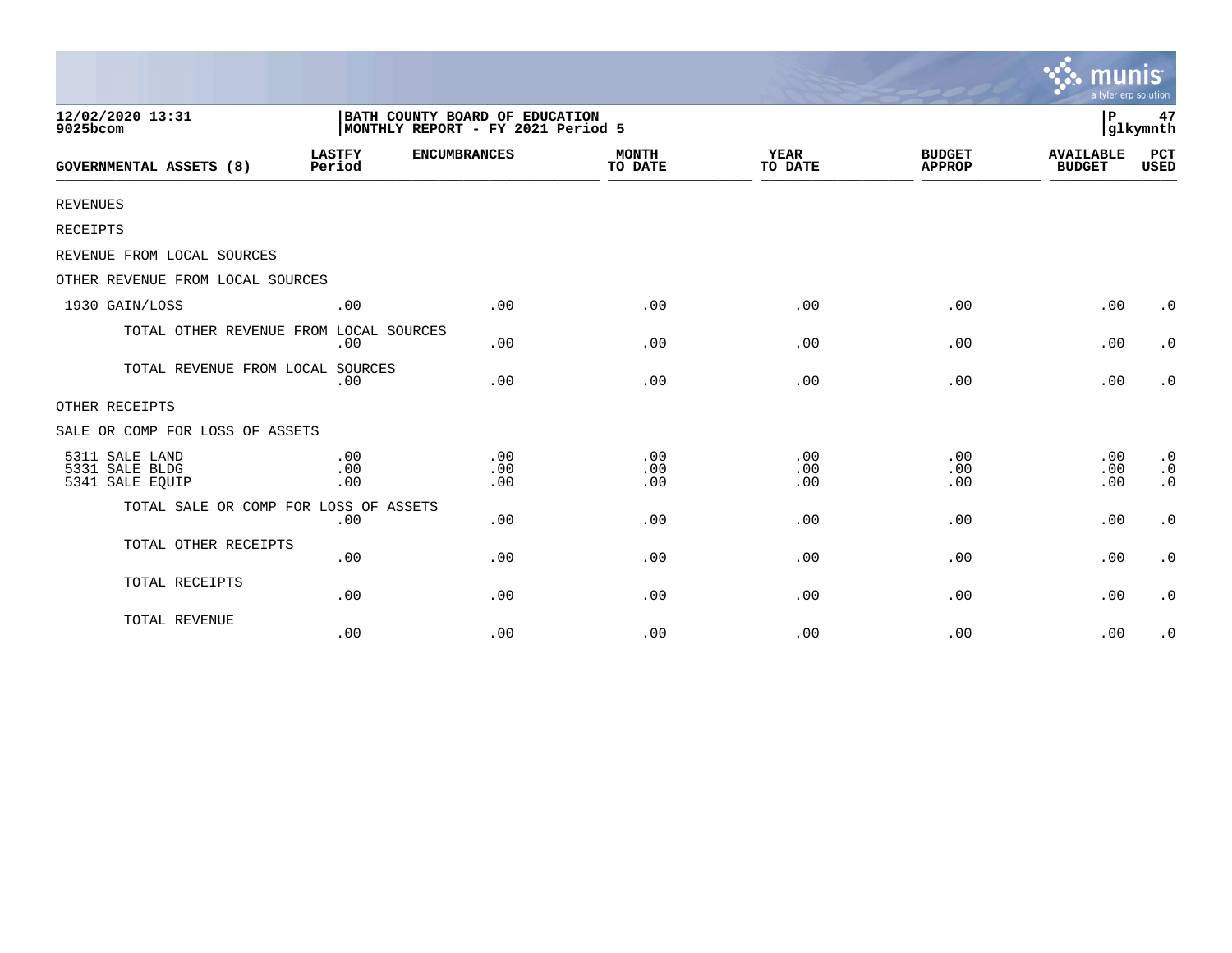

| 12/02/2020 13:31<br>9025bcom          |                                   | BATH COUNTY BOARD OF EDUCATION<br>MONTHLY REPORT - FY 2021 Period 5 |                     |                         |                        | ∣P                             | 48<br> glkymnth                   |                    |
|---------------------------------------|-----------------------------------|---------------------------------------------------------------------|---------------------|-------------------------|------------------------|--------------------------------|-----------------------------------|--------------------|
| <b>GOVERNMENTAL ASSETS (8)</b>        | <b>LASTFY</b><br>Period           |                                                                     | <b>ENCUMBRANCES</b> | <b>MONTH</b><br>TO DATE | <b>YEAR</b><br>TO DATE | <b>BUDGET</b><br><b>APPROP</b> | <b>AVAILABLE</b><br><b>BUDGET</b> | PCT<br><b>USED</b> |
| EXPENDITURES                          |                                   |                                                                     |                     |                         |                        |                                |                                   |                    |
| 1000 INSTRUCTION                      |                                   |                                                                     |                     |                         |                        |                                |                                   |                    |
| 0700                                  |                                   | 21.62                                                               | .00                 | .00                     | 30.62                  | .00                            | $-30.62$                          | $\cdot$ 0          |
|                                       | TOTAL 1000 INSTRUCTION            | 21.62                                                               | .00                 | .00                     | 30.62                  | .00                            | $-30.62$                          | $\cdot$ 0          |
| 2100 STUDENT SUPPORT SERVICES         |                                   |                                                                     |                     |                         |                        |                                |                                   |                    |
| 0700                                  |                                   | .00                                                                 | .00                 | .00                     | .00                    | .00                            | .00                               | $\cdot$ 0          |
| TOTAL 2100                            | STUDENT SUPPORT SERVICES          | .00                                                                 | .00                 | .00                     | .00                    | .00                            | .00                               | $\cdot$ 0          |
| 2200 INSTRUCTIONAL STAFF SUPP SERV    |                                   |                                                                     |                     |                         |                        |                                |                                   |                    |
| 0700                                  |                                   | 83.19                                                               | .00                 | .00                     | 44.17                  | .00                            | $-44.17$                          | $\cdot$ 0          |
| TOTAL 2200                            |                                   | INSTRUCTIONAL STAFF SUPP SERV<br>83.19                              | .00                 | .00                     | 44.17                  | .00                            | $-44.17$                          | $\cdot$ 0          |
| 2300 DISTRICT ADMIN SUPPORT           |                                   |                                                                     |                     |                         |                        |                                |                                   |                    |
| 0700                                  |                                   | 26.67                                                               | .00                 | .00                     | 225.12                 | .00                            | $-225.12$                         | $\cdot$ 0          |
|                                       | TOTAL 2300 DISTRICT ADMIN SUPPORT | 26.67                                                               | .00                 | .00                     | 225.12                 | .00                            | $-225.12$                         | $\cdot$ 0          |
| 2400 SCHOOL ADMIN SUPPORT             |                                   |                                                                     |                     |                         |                        |                                |                                   |                    |
| 0700                                  |                                   | .00                                                                 | .00                 | .00                     | .00                    | .00                            | .00                               | $\cdot$ 0          |
| TOTAL 2400                            | SCHOOL ADMIN SUPPORT              | $.00 \,$                                                            | .00                 | .00                     | .00                    | .00                            | .00                               | $\cdot$ 0          |
| 2500                                  | BUSINESS SUPPORT SERVICES         |                                                                     |                     |                         |                        |                                |                                   |                    |
| 0700                                  |                                   | .00                                                                 | .00                 | .00                     | .00                    | .00                            | .00                               | $\cdot$ 0          |
| TOTAL 2500                            | BUSINESS SUPPORT SERVICES         | .00                                                                 | .00                 | $.00 \,$                | .00                    | .00                            | .00                               | $\cdot$ 0          |
| 2600 PLANT OPERATIONS AND MAINTENANCE |                                   |                                                                     |                     |                         |                        |                                |                                   |                    |
| 0700                                  |                                   | .00                                                                 | .00                 | .00                     | .00                    | .00                            | .00                               | $\cdot$ 0          |
| TOTAL 2600                            |                                   | PLANT OPERATIONS AND MAINTENANCE<br>.00                             | .00                 | .00                     | .00                    | .00                            | .00                               | $\cdot$ 0          |

2700 STUDENT TRANSPORTATION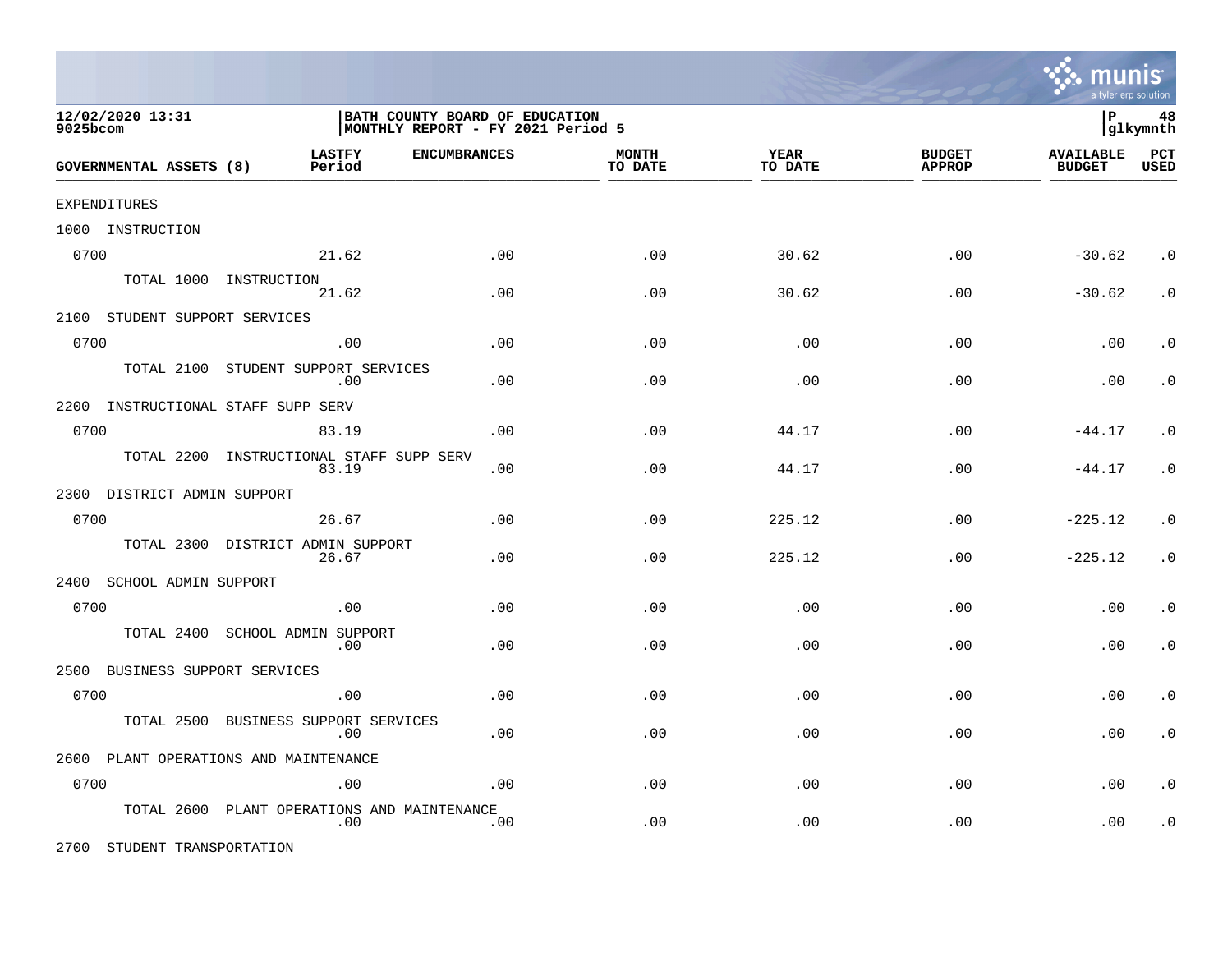

| 12/02/2020 13:31<br>9025bcom      |                               | BATH COUNTY BOARD OF EDUCATION<br>MONTHLY REPORT - FY 2021 Period 5 |                         |                 |                                |                                   |                    |
|-----------------------------------|-------------------------------|---------------------------------------------------------------------|-------------------------|-----------------|--------------------------------|-----------------------------------|--------------------|
| <b>GOVERNMENTAL ASSETS (8)</b>    | <b>LASTFY</b><br>Period       | <b>ENCUMBRANCES</b>                                                 | <b>MONTH</b><br>TO DATE | YEAR<br>TO DATE | <b>BUDGET</b><br><b>APPROP</b> | <b>AVAILABLE</b><br><b>BUDGET</b> | PCT<br><b>USED</b> |
| 0700                              | .00                           | .00                                                                 | .00                     | .00             | .00                            | .00                               | $\cdot$ 0          |
| TOTAL 2700                        | STUDENT TRANSPORTATION<br>.00 | .00                                                                 | .00                     | .00             | .00                            | .00                               | $\cdot$ 0          |
| 3300<br>COMMUNITY SERVICES        |                               |                                                                     |                         |                 |                                |                                   |                    |
| 0700                              | .00                           | .00                                                                 | .00                     | .00             | .00                            | .00                               | $\cdot$ 0          |
| TOTAL 3300                        | COMMUNITY<br>SERVICES<br>.00  | .00                                                                 | .00                     | .00             | .00                            | .00                               | $\cdot$ 0          |
| TOTAL EXPENDITURES                | 131.48                        | .00                                                                 | .00                     | 299.91          | .00                            | $-299.91$                         | $\cdot$ 0          |
| TOTAL FOR GOVERNMENTAL ASSETS (8) | $-131.48$                     | .00                                                                 | .00                     | $-299.91$       | .00                            | 299.91                            | $\cdot$ 0          |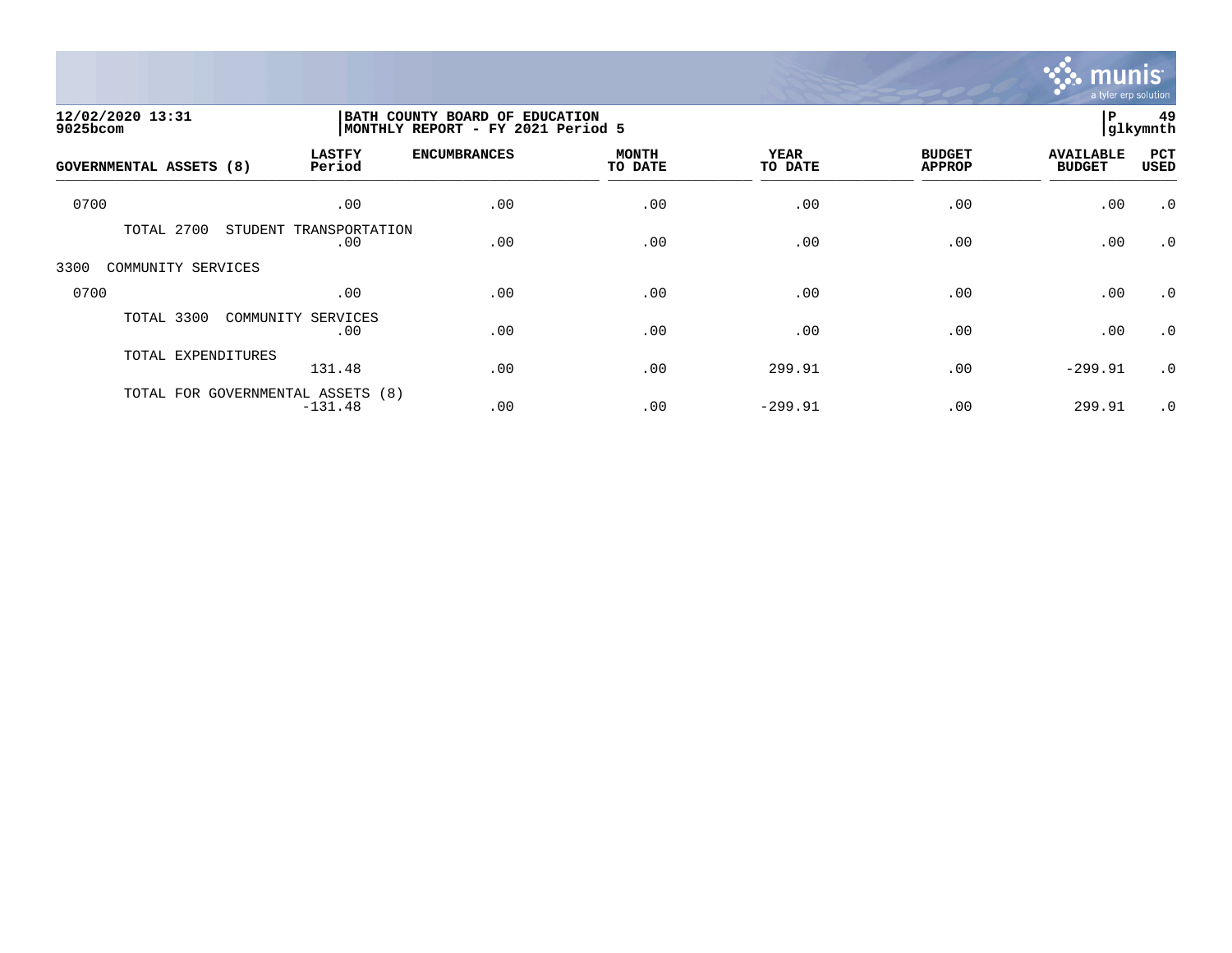|                                                                                                     |                         |                     |                         |                        | munis<br>a tyler erp solution  |                                   |             |
|-----------------------------------------------------------------------------------------------------|-------------------------|---------------------|-------------------------|------------------------|--------------------------------|-----------------------------------|-------------|
| 12/02/2020 13:31<br>BATH COUNTY BOARD OF EDUCATION<br>MONTHLY REPORT - FY 2021 Period 5<br>9025bcom |                         |                     |                         |                        |                                |                                   |             |
| FOOD SERVICE ASSETS (81)                                                                            | <b>LASTFY</b><br>Period | <b>ENCUMBRANCES</b> | <b>MONTH</b><br>TO DATE | <b>YEAR</b><br>TO DATE | <b>BUDGET</b><br><b>APPROP</b> | <b>AVAILABLE</b><br><b>BUDGET</b> | PCT<br>USED |
| <b>REVENUES</b>                                                                                     |                         |                     |                         |                        |                                |                                   |             |
| RECEIPTS                                                                                            |                         |                     |                         |                        |                                |                                   |             |
| REVENUE FROM LOCAL SOURCES                                                                          |                         |                     |                         |                        |                                |                                   |             |
| OTHER REVENUE FROM LOCAL SOURCES                                                                    |                         |                     |                         |                        |                                |                                   |             |
| 1930 GAIN/LOSS                                                                                      | .00                     | .00                 | .00                     | .00                    | .00                            | .00                               | $\cdot$ 0   |
| TOTAL OTHER REVENUE FROM LOCAL SOURCES                                                              | .00                     | .00                 | .00                     | .00                    | .00                            | .00                               | $\cdot$ 0   |
| TOTAL REVENUE FROM LOCAL SOURCES                                                                    | .00                     | .00                 | .00                     | .00                    | .00                            | .00                               | $\cdot$ 0   |
| TOTAL RECEIPTS                                                                                      | .00                     | .00                 | .00                     | .00                    | .00                            | .00                               | $\cdot$ 0   |
| TOTAL REVENUE                                                                                       | .00                     | .00                 | .00                     | .00                    | .00                            | .00                               | $\cdot$ 0   |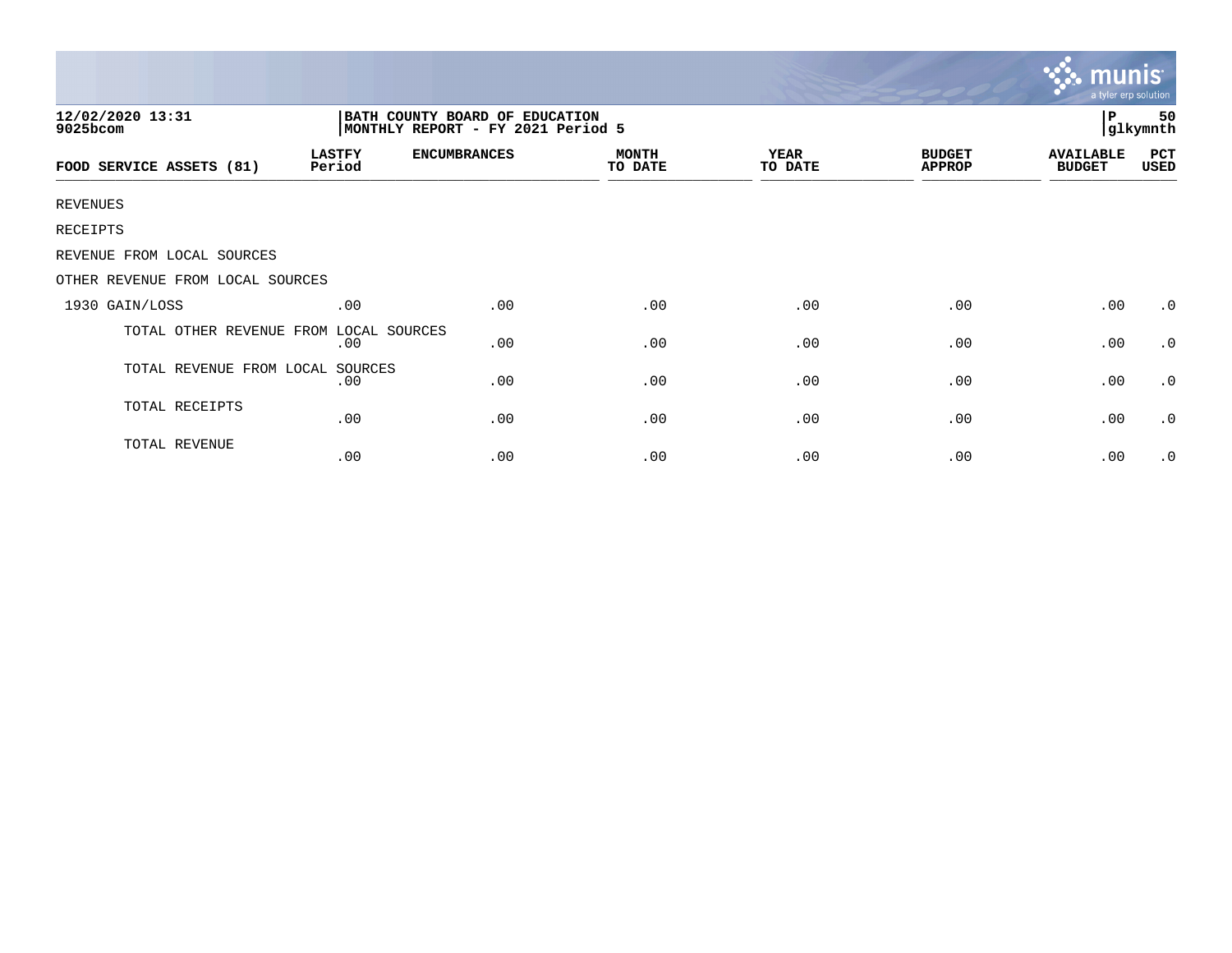

| 12/02/2020 13:31<br>$9025$ bcom    |                               | BATH COUNTY BOARD OF EDUCATION<br>MONTHLY REPORT - FY 2021 Period 5 |                         |                 |                                |                                   |                    |
|------------------------------------|-------------------------------|---------------------------------------------------------------------|-------------------------|-----------------|--------------------------------|-----------------------------------|--------------------|
| FOOD SERVICE ASSETS (81)           | <b>LASTFY</b><br>Period       | <b>ENCUMBRANCES</b>                                                 | <b>MONTH</b><br>TO DATE | YEAR<br>TO DATE | <b>BUDGET</b><br><b>APPROP</b> | <b>AVAILABLE</b><br><b>BUDGET</b> | PCT<br><b>USED</b> |
| EXPENDITURES                       |                               |                                                                     |                         |                 |                                |                                   |                    |
| 3100<br>FOOD SERVICE OPERATION     |                               |                                                                     |                         |                 |                                |                                   |                    |
| 0700                               | .00                           | .00                                                                 | .00                     | .00             | .00                            | .00                               | .0                 |
| TOTAL 3100                         | FOOD SERVICE OPERATION<br>.00 | .00                                                                 | .00                     | .00             | .00                            | .00                               | .0                 |
| TOTAL EXPENDITURES                 | .00                           | .00                                                                 | .00                     | .00             | .00                            | .00                               | $\cdot$ 0          |
| TOTAL FOR FOOD SERVICE ASSETS (81) | .00                           | .00                                                                 | .00                     | .00             | .00                            | .00                               | $\cdot$ 0          |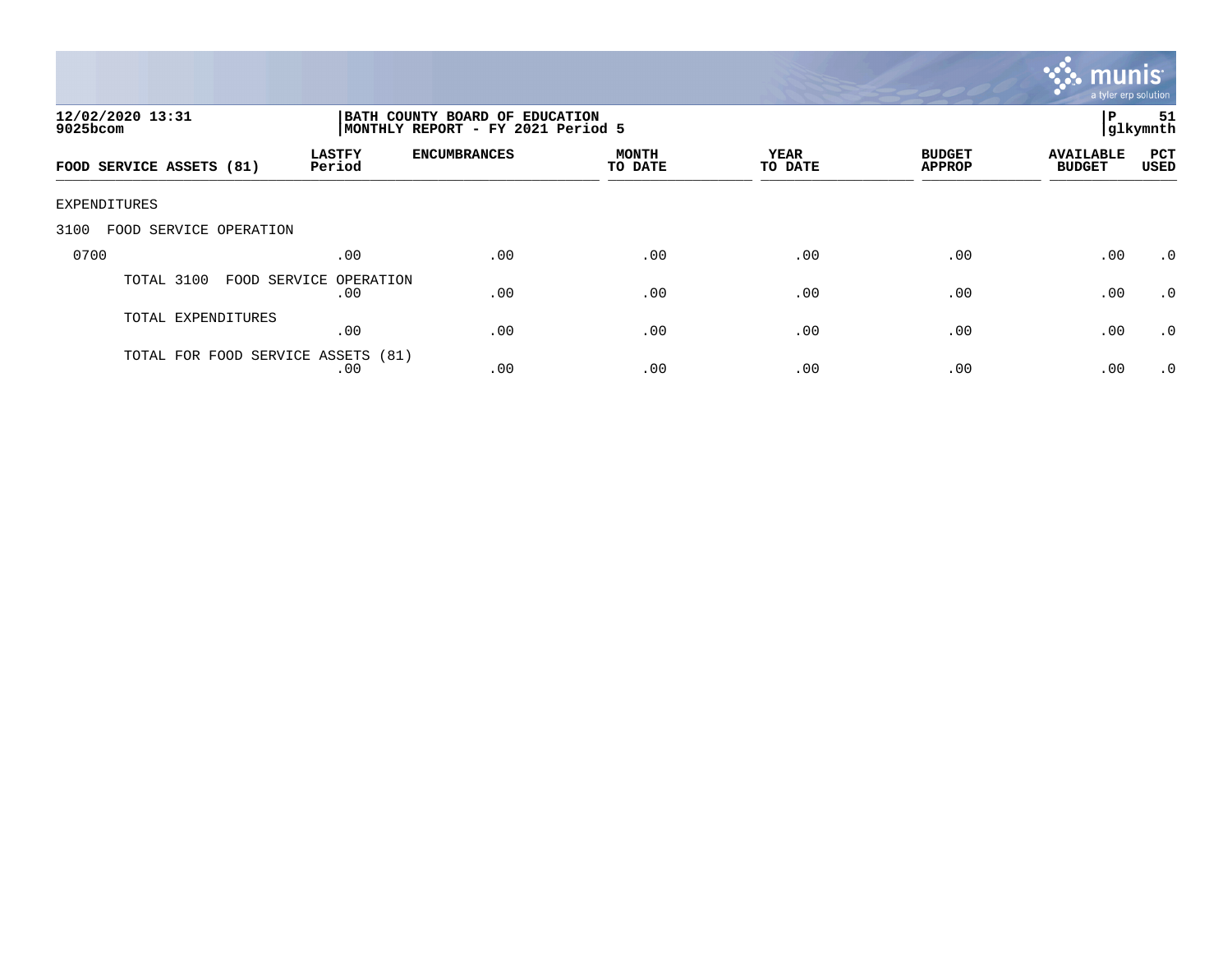|                                        |                                                                     |                     |                         |                        |                                | <b>munis</b><br>a tyler erp solution |                     |  |
|----------------------------------------|---------------------------------------------------------------------|---------------------|-------------------------|------------------------|--------------------------------|--------------------------------------|---------------------|--|
| 12/02/2020 13:31<br>9025bcom           | BATH COUNTY BOARD OF EDUCATION<br>MONTHLY REPORT - FY 2021 Period 5 |                     |                         |                        |                                |                                      | 52<br>P<br>glkymnth |  |
| DAY CARE ASSERTS (82)                  | <b>LASTFY</b><br>Period                                             | <b>ENCUMBRANCES</b> | <b>MONTH</b><br>TO DATE | <b>YEAR</b><br>TO DATE | <b>BUDGET</b><br><b>APPROP</b> | <b>AVAILABLE</b><br><b>BUDGET</b>    | PCT<br>USED         |  |
| <b>REVENUES</b>                        |                                                                     |                     |                         |                        |                                |                                      |                     |  |
| <b>RECEIPTS</b>                        |                                                                     |                     |                         |                        |                                |                                      |                     |  |
| REVENUE FROM LOCAL SOURCES             |                                                                     |                     |                         |                        |                                |                                      |                     |  |
| OTHER REVENUE FROM LOCAL SOURCES       |                                                                     |                     |                         |                        |                                |                                      |                     |  |
| 1930 GAIN/LOSS                         | .00                                                                 | .00                 | .00                     | .00                    | .00                            | .00                                  | $\cdot$ 0           |  |
| TOTAL OTHER REVENUE FROM LOCAL SOURCES | .00                                                                 | .00                 | .00                     | .00                    | .00                            | .00                                  | $\cdot$ 0           |  |
| TOTAL REVENUE FROM LOCAL               | SOURCES<br>.00                                                      | .00                 | .00                     | .00                    | .00                            | .00                                  | $\cdot$ 0           |  |
| TOTAL RECEIPTS                         | .00                                                                 | .00                 | .00                     | .00                    | .00                            | .00                                  | $\cdot$ 0           |  |
| TOTAL REVENUE                          | .00                                                                 | .00                 | .00                     | .00                    | .00                            | .00                                  | $\cdot$ 0           |  |
| TOTAL FOR DAY CARE ASSERTS (82)        | .00                                                                 | .00                 | .00                     | .00                    | .00                            | .00                                  | $\cdot$ 0           |  |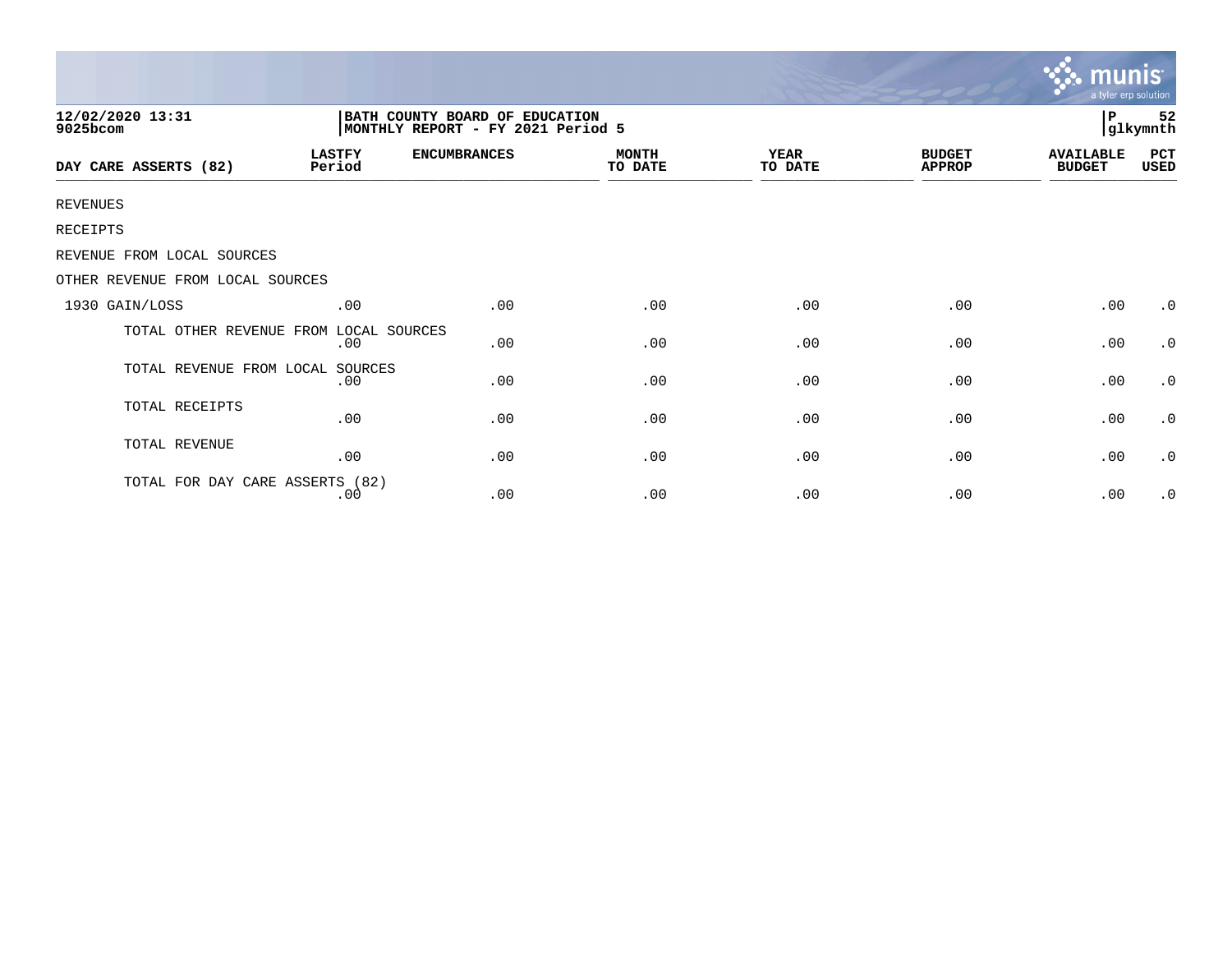|                                                                                                     |                         |                     |                         |                        |                                | munis<br>a tyler erp solution     |             |
|-----------------------------------------------------------------------------------------------------|-------------------------|---------------------|-------------------------|------------------------|--------------------------------|-----------------------------------|-------------|
| 12/02/2020 13:31<br>BATH COUNTY BOARD OF EDUCATION<br>MONTHLY REPORT - FY 2021 Period 5<br>9025bcom |                         |                     |                         |                        |                                |                                   |             |
| ADULT EDUCATION ASSETS (84)                                                                         | <b>LASTFY</b><br>Period | <b>ENCUMBRANCES</b> | <b>MONTH</b><br>TO DATE | <b>YEAR</b><br>TO DATE | <b>BUDGET</b><br><b>APPROP</b> | <b>AVAILABLE</b><br><b>BUDGET</b> | PCT<br>USED |
| <b>REVENUES</b>                                                                                     |                         |                     |                         |                        |                                |                                   |             |
| RECEIPTS                                                                                            |                         |                     |                         |                        |                                |                                   |             |
| REVENUE FROM LOCAL SOURCES                                                                          |                         |                     |                         |                        |                                |                                   |             |
| OTHER REVENUE FROM LOCAL SOURCES                                                                    |                         |                     |                         |                        |                                |                                   |             |
| 1930 GAIN/LOSS                                                                                      | .00                     | .00                 | .00                     | .00                    | .00                            | .00                               | $\cdot$ 0   |
| TOTAL OTHER REVENUE FROM                                                                            | LOCAL SOURCES<br>.00    | .00                 | .00                     | .00                    | .00                            | .00                               | $\cdot$ 0   |
| TOTAL REVENUE FROM LOCAL SOURCES                                                                    | .00                     | .00                 | .00                     | .00                    | .00                            | .00                               | $\cdot$ 0   |
| TOTAL RECEIPTS                                                                                      | .00                     | .00                 | .00                     | .00                    | .00                            | .00                               | $\cdot$ 0   |
| TOTAL REVENUE                                                                                       | .00                     | .00                 | .00                     | .00                    | .00                            | .00                               | $\cdot$ 0   |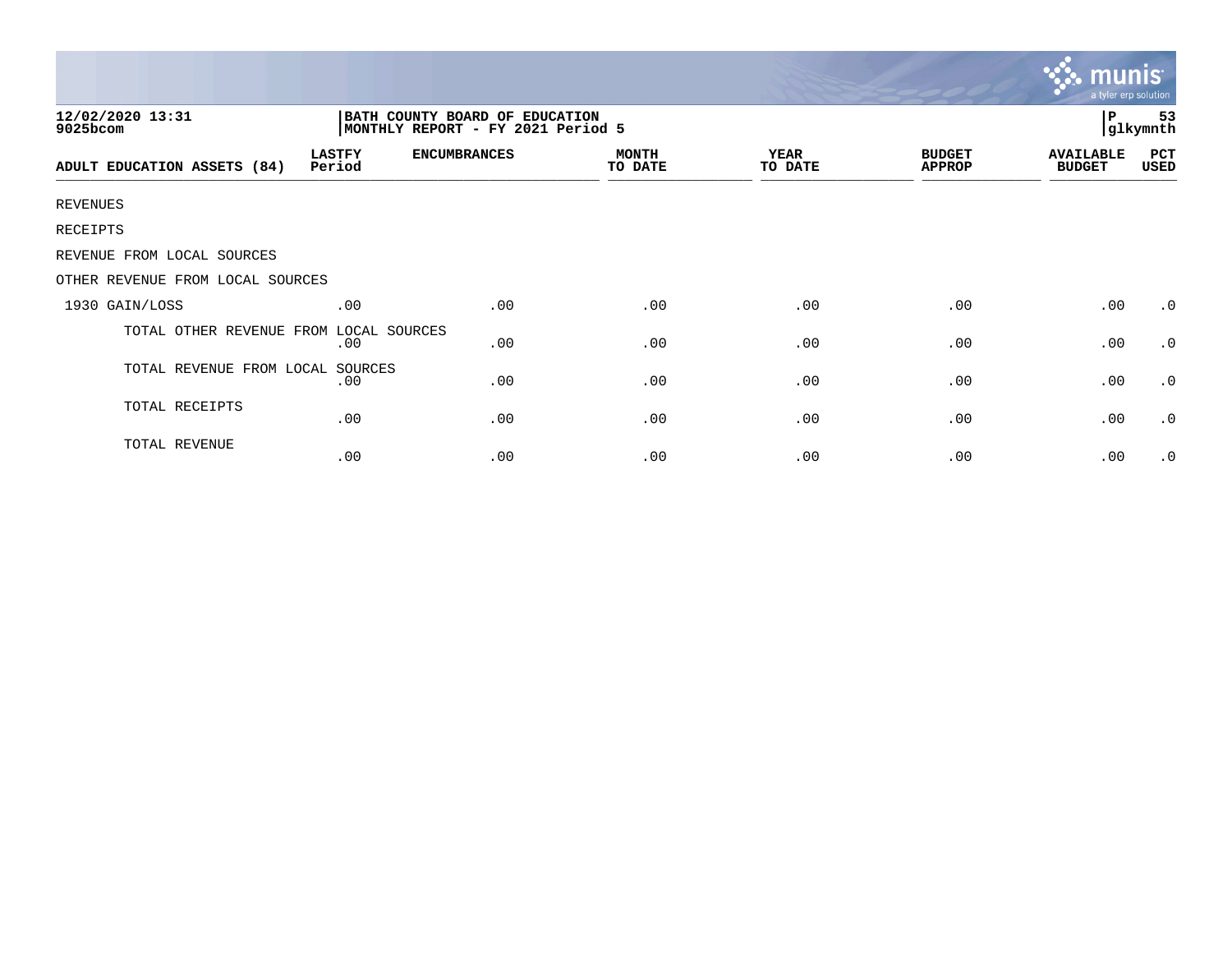

| 12/02/2020 13:31<br>9025bcom          |                                   | BATH COUNTY BOARD OF EDUCATION<br>MONTHLY REPORT - FY 2021 Period 5 |                         |                 |                                |                                   |                    |
|---------------------------------------|-----------------------------------|---------------------------------------------------------------------|-------------------------|-----------------|--------------------------------|-----------------------------------|--------------------|
| ADULT EDUCATION ASSETS (84)           | <b>LASTFY</b><br>Period           | <b>ENCUMBRANCES</b>                                                 | <b>MONTH</b><br>TO DATE | YEAR<br>TO DATE | <b>BUDGET</b><br><b>APPROP</b> | <b>AVAILABLE</b><br><b>BUDGET</b> | PCT<br><b>USED</b> |
| EXPENDITURES                          |                                   |                                                                     |                         |                 |                                |                                   |                    |
| 3400<br>ADULT EDUCATION OPERATIONS    |                                   |                                                                     |                         |                 |                                |                                   |                    |
| 0700                                  | .00                               | .00                                                                 | .00                     | .00             | .00                            | .00                               | $\cdot$ 0          |
| TOTAL 3400                            | ADULT EDUCATION OPERATIONS<br>.00 | .00                                                                 | .00                     | .00             | .00                            | .00                               | $\cdot$ 0          |
| TOTAL EXPENDITURES                    | .00                               | .00                                                                 | .00                     | .00             | .00                            | .00                               | .0                 |
| TOTAL FOR ADULT EDUCATION ASSETS (84) | .00                               | .00                                                                 | .00                     | .00             | .00                            | .00                               | $\cdot$ 0          |